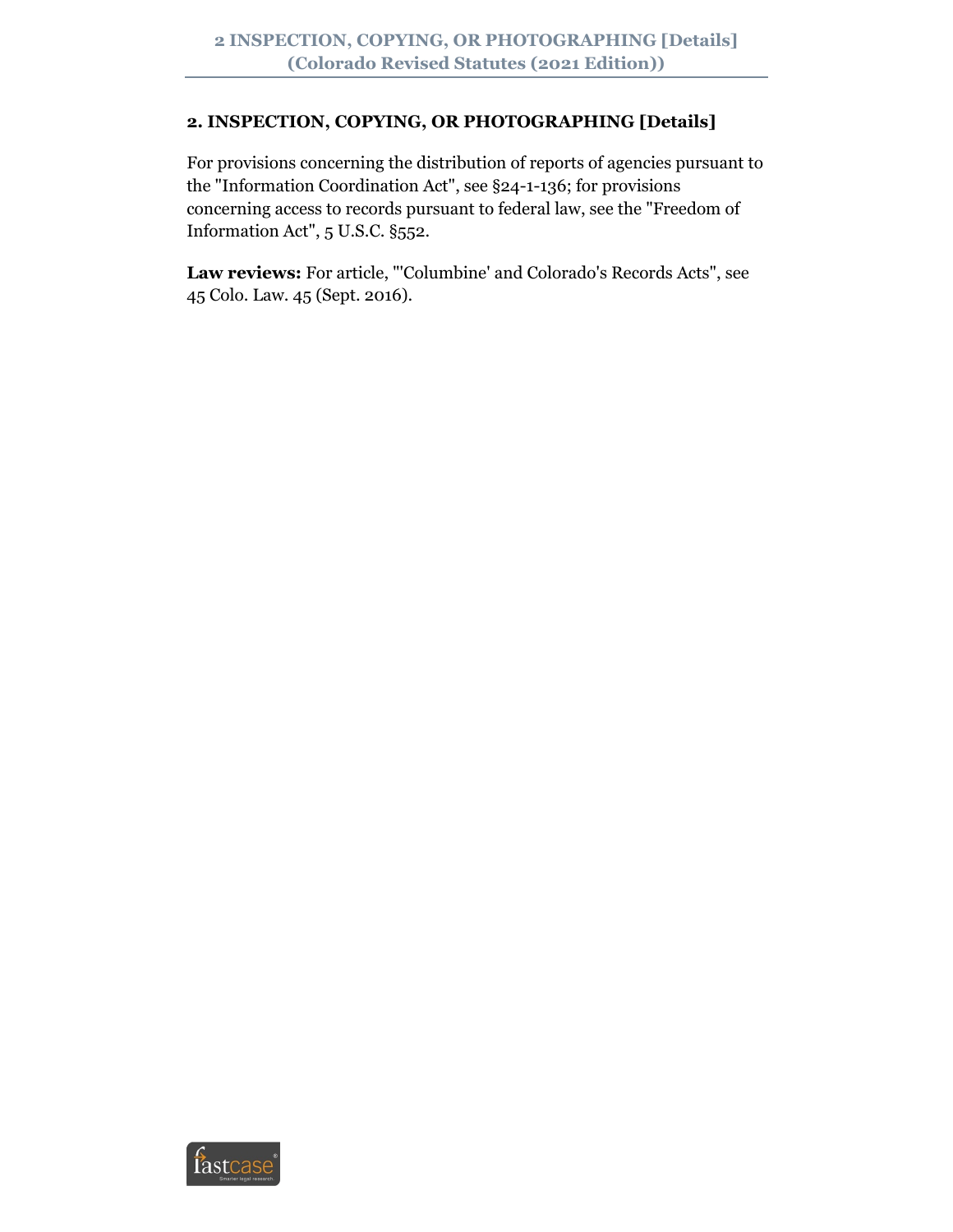### **§ 24-72-200.1. Short title**

Part 2 of this article shall be known and may be cited as the "Colorado Open Records Act" or "CORA".

(L. 2009: Entire section added, (SB 09-292), ch. 369, p. 1969, §79, effective August 5.)

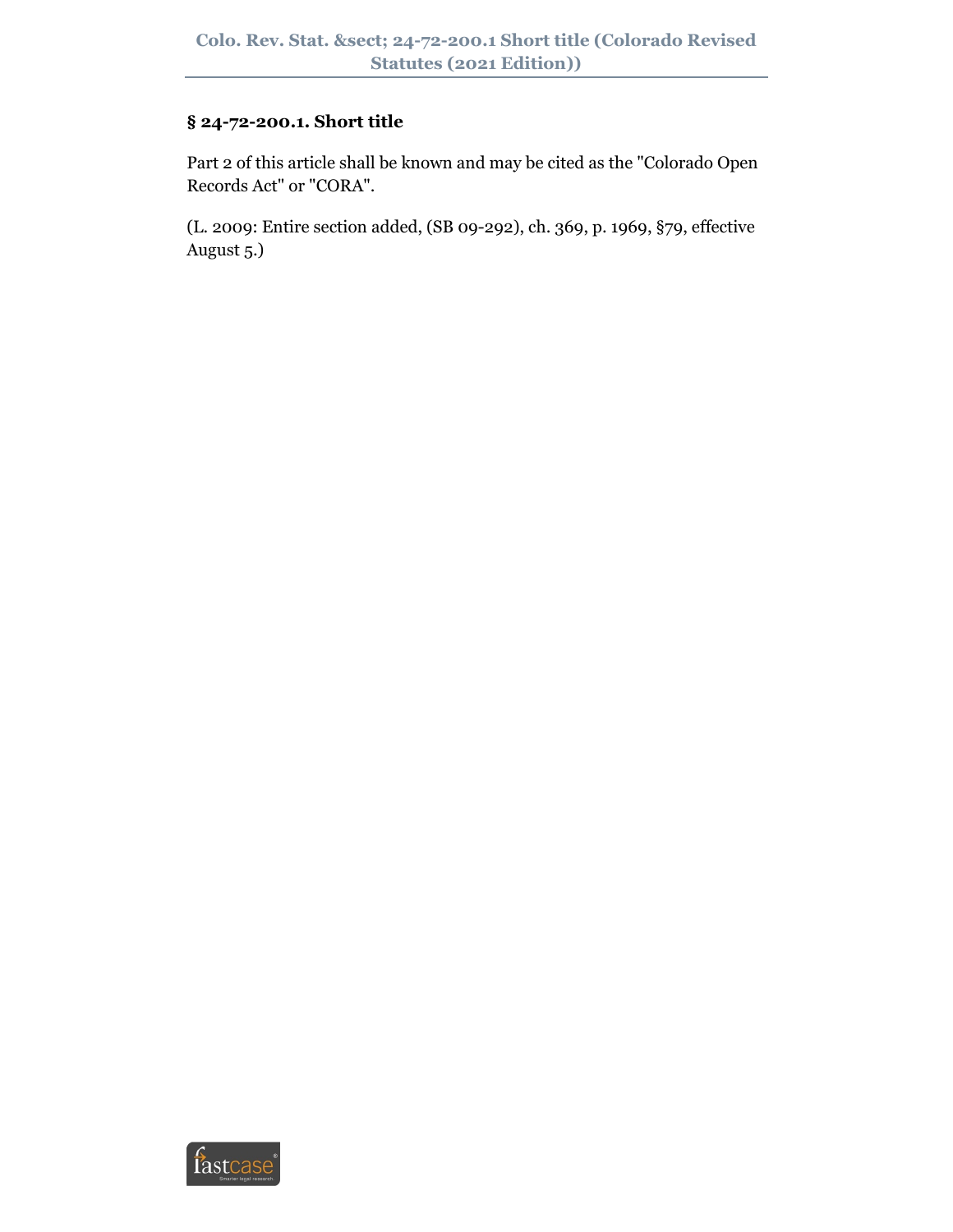#### **§ 24-72-201. Legislative declaration**

It is declared to be the public policy of this state that all public records shall be open for inspection by any person at reasonable times, except as provided in this part 2 or as otherwise specifically provided by law.

(L. 68: p. 201, § 1. C.R.S. 1963: § 113-2-1.)

### **ANNOTATION**

**Open records act creates a general presumption in favor of public access to government documents,** exceptions to the act must be narrowly construed, and an agreement by a governmental entity that information in public records will remain confidential is insufficient to transform a public record into a private one. Daniels v. City of Commerce City, 988 P.2d 648 (Colo. App. 1999).

While the statute favors access to records, CORA does not require public disclosure of all documents in the custody of state employees or agencies. Mountain-Plains Inv. v. Parker Jordan Metro. Dist., 2013 COA 123, 312 P.3d 260.

**Nothing in the expressions of public policy in the law** concerning the operation of school boards and in the open records act conclusively directs that the terms of a settlement agreement between an outgoing school superintendent and a school district, which allude to unadjudicated allegations of sexual harassment against the superintendent, must categorically be subject to public inspection. Pierce v. St. Vrain Valley Sch. Dist., 981 P.2d 600 (Colo. 1999).

**Courts guided by legislative intent in construing provisions.** In construing the open records provisions, the courts are guided by the clear legislative intent manifested in the declaration of policy and the language of the provisions themselves. Denver Publ'g Co. v. Dreyfus, 184 Colo. 288, 520 P.2d 104 (1974).

**Court considers and weighs public interest.** The limiting language making certain of the open records provisions applicable except as "otherwise provided by law" is a reference to the rules of civil procedure and expresses the legislative intent that a court should consider and weigh whether disclosure would be contrary to the public interest. Martinelli v. District Court, 199 Colo. 163, 612 P.2d 1083 (1980).

**Construction of open records law.** Open records law is a general act and will not be interpreted to repeal a conflicting special provision unless the intent to do so is clear and unmistakable. Uberoi v. Univ. of Colo., 686

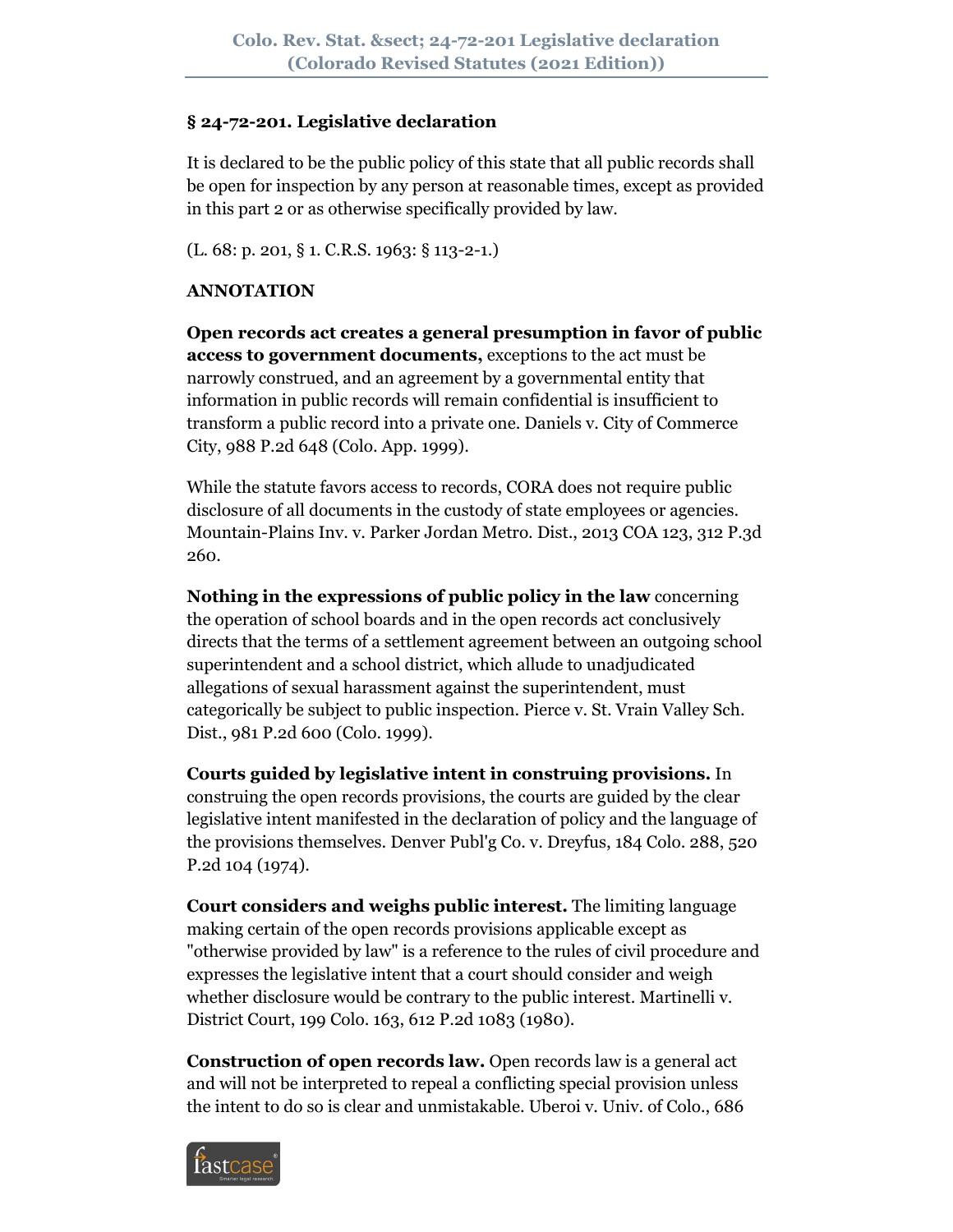P.2d 785 (Colo. 1984) (decided prior to 1985 enactment of §24-72-202  $(1.5)$ .

**Section clearly eliminates any requirement that a person must show a special interest** in order to be permitted access to particular public records. Denver Publ'g Co. v. Dreyfus, 184 Colo. 288, 520 P.2d 104 (1974); Anderson v. Home Ins. Co., 924 P.2d 1123 (Colo. App. 1996).

**The open records act does not expressly limit access** to any records merely because a person is engaged in litigation with the public agency from which access to records is requested. People v. Interest of A.A.T., 759 P.2d 853 (Colo. App. 1988).

**Official is unauthorized to deny access in absence of specific statutory provision.** This section establishes the basic premise that in the absence of a specific statute permitting the withholding of information, a public official has no authority to deny any person access to public records. Denver Publ'g Co. v. Dreyfus, 184 Colo. 288, 520 P.2d 104 (1974).

**Vital statistics records held confidential and exempt from right to inspect.** Eugene Cervi & Co. v. Russell, 31 Colo. App. 525, 506 P.2d 748 (1972), aff'd, 184 Colo. 282, 519 P.2d 1189 (1974).

**Police personnel files and staff investigation reports not exempt from discovery.** The open records provisions do not, ipso facto, exempt the personnel files and the staff investigation bureau reports of the Denver police department from discovery in civil litigation. Martinelli v. District Court, 199 Colo. 163, 612 P.2d 1083 (1980).

**Applied** in City & County of Denver v. District Court, 199 Colo. 303, 607 P.2d 985 (1980).

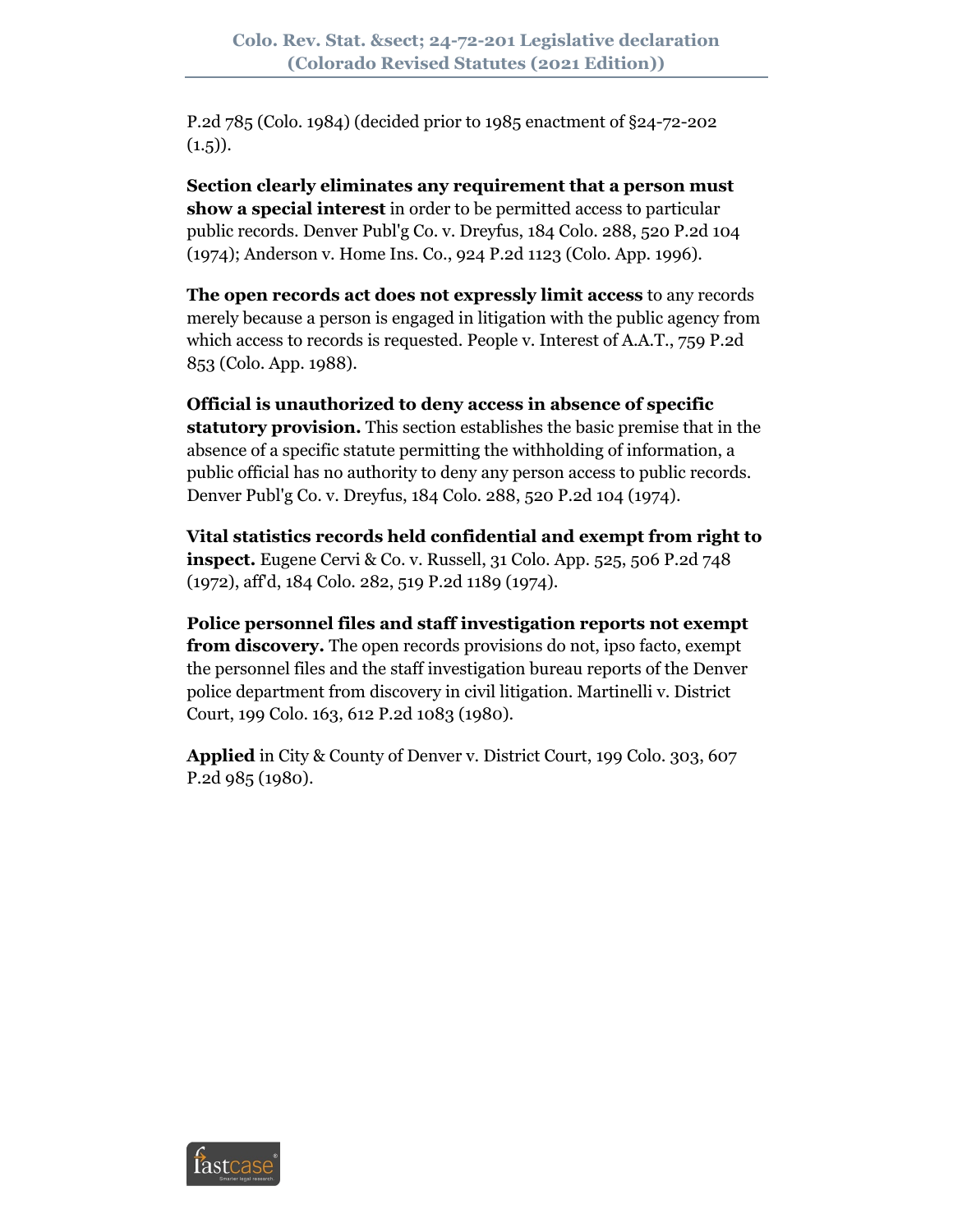### **§ 24-72-202. Definitions**

As used in this part 2, unless the context otherwise requires:

(1) "Correspondence" means a communication that is sent to or received by one or more specifically identified individuals and that is or can be produced in written form, including, without limitation:

(a) Communications sent via U.S. mail;

(b) Communications sent via private courier;

(c) Communications sent via electronic mail.

(1.1) "Custodian" means and includes the official custodian or any authorized person having personal custody and control of the public records in question.

(1.2) "Electronic mail" means an electronic message that is transmitted between two or more computers or electronic terminals, whether or not the message is converted to hard copy format after receipt and whether or not the message is viewed upon transmission or stored for later retrieval. "Electronic mail" includes electronic messages that are transmitted through a local, regional, or global computer network.

(1.3) "Executive position" means any nonelective employment position with a state agency, institution, or political subdivision, except employment positions in the state personnel system or employment positions in a classified system or civil service system of an institution or political subdivision.

(1.5) "Institution" includes but is not limited to every state institution of higher education, whether established by the state constitution or by law, and every governing board thereof. In particular, the term includes the university of Colorado, the regents thereof, and any other state institution of higher education or governing board referred to by the provisions of section 5 of article VIII of the state constitution.

(1.6) "Institutionally related foundation" means a nonprofit corporation, foundation, institute, or similar entity that is organized for the benefit of one or more institutions and that has as its principal purpose receiving or using private donations to be held or used for the benefit of an institution. An institutionally related foundation shall be deemed not to be a governmental body, agency, or other public body for any purpose.

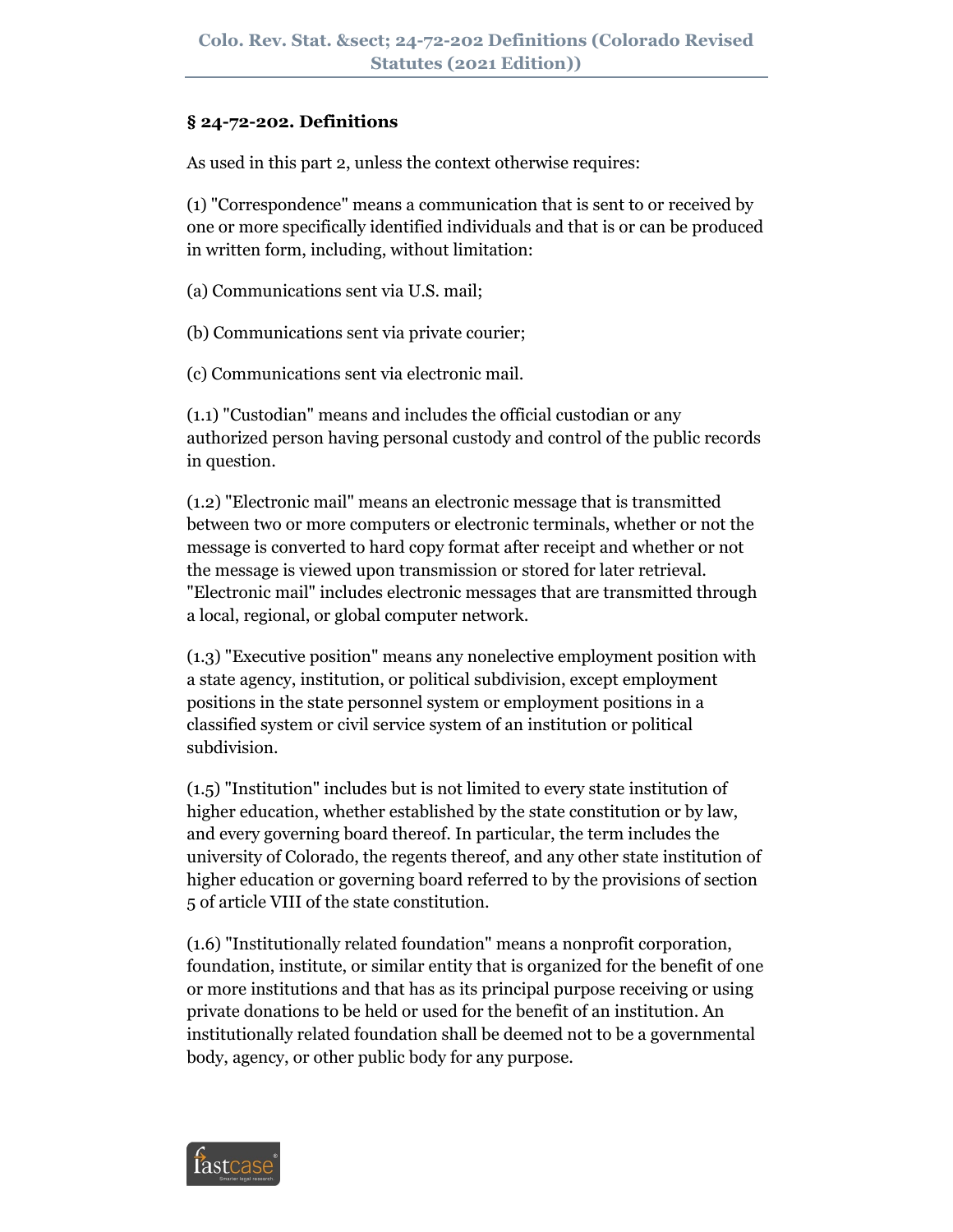(1.7) "Institutionally related health care foundation" means a nonprofit corporation, foundation, institute, or similar entity that is organized for the benefit of one or more institutions and that has as its principal purpose receiving or using private donations to be held or used for medical or health care related programs or services at an institution. An institutionally related health care foundation shall be deemed not to be a governmental body, agency, or other public body for any purpose.

(1.8) "Institutionally related real estate foundation" means a nonprofit corporation, foundation, institute, or similar entity that is organized for the benefit of one or more institutions and that has as its principal purpose receiving or using private donations to be held or used for the acquisition, development, financing, leasing, or disposition of real property for the benefit of an institution. An institutionally related real estate foundation shall be deemed not to be a governmental body, agency, or other public body for any purpose.

(1.9) "Local government-financed entity" shall have the same meaning as provided in section 29-1-901(1), C.R.S.

(2) "Official custodian" means and includes any officer or employee of the state, of any agency, institution, or political subdivision of the state, of any institutionally related foundation, of any institutionally related health care foundation, of any institutionally related real estate foundation, or of any local government-financed entity, who is responsible for the maintenance, care, and keeping of public records, regardless of whether the records are in his or her actual personal custody and control.

(3) "Person" means and includes any natural person, including any public employee and any elected or appointed public official acting in an official or personal capacity, and any corporation, limited liability company, partnership, firm, or association.

(4) "Person in interest" means and includes the person who is the subject of a record or any representative designated by said person; except that, if the subject of the record is under legal disability, "person in interest" means and includes his parent or duly appointed legal representative.

(4.5) "Personnel files" means and includes home addresses, telephone numbers, financial information, a disclosure of an intimate relationship filed in accordance with the policies of the general assembly, other information maintained because of the employer-employee relationship, and other documents specifically exempt from disclosure under this part 2 or any other provision of law. "Personnel files" does not include applications of past or current employees, employment agreements, any amount paid or benefit

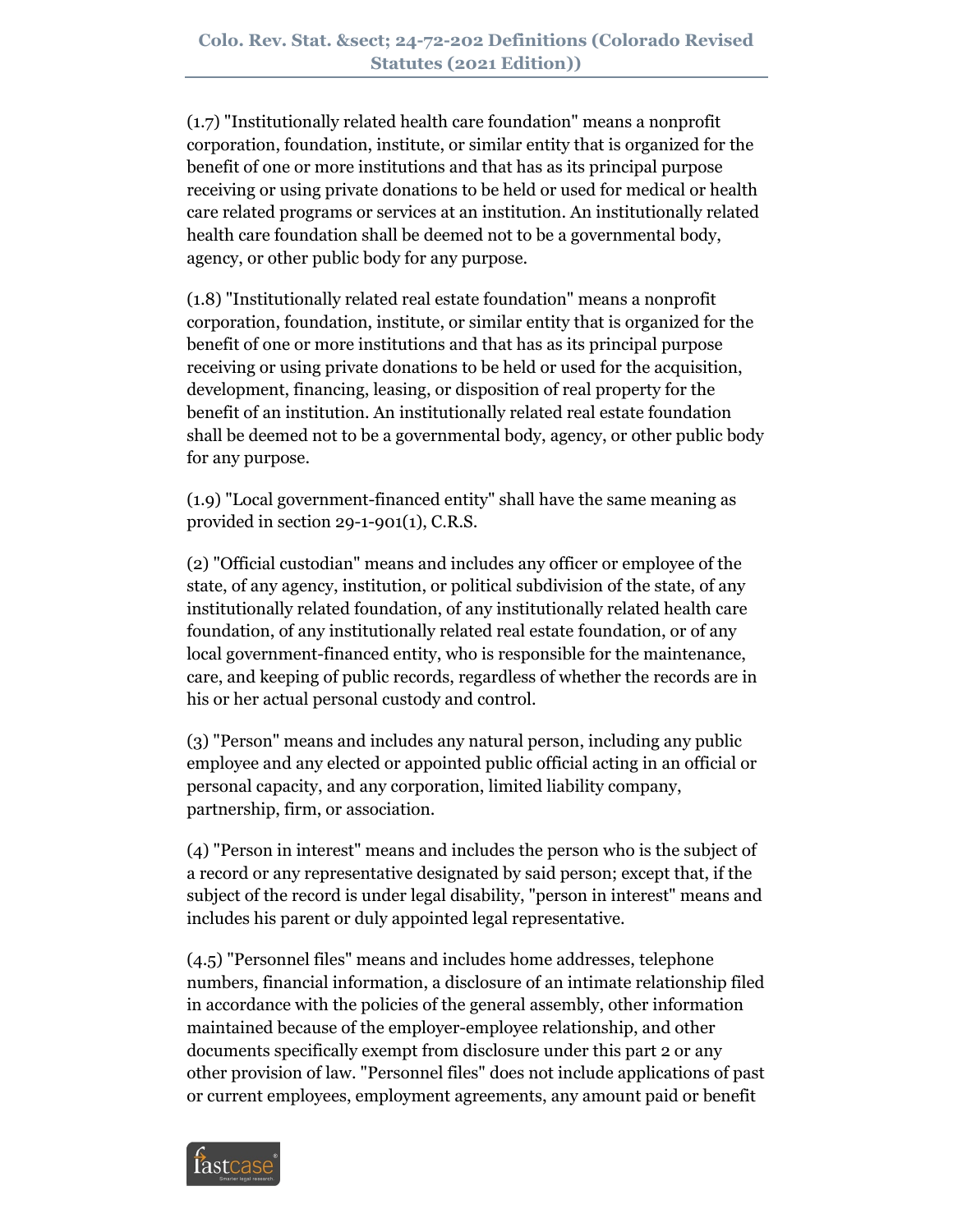provided incident to termination of employment, performance ratings, final sabbatical reports required under section 23-5-123, or any compensation, including expense allowances and benefits, paid to employees by the state, its agencies, institutions, or political subdivisions.

(5) "Political subdivision" means and includes every county, city and county, city, town, school district, special district, public highway authority, regional transportation authority, and housing authority within this state.

(6)

(a)

(I) "Public records" means and includes all writings made, maintained, or kept by the state, any agency, institution, a nonprofit corporation incorporated pursuant to section 23-5-121(2), C.R.S., or political subdivision of the state, or that are described in section 29-1-902, C.R.S., and held by any local-government-financed entity for use in the exercise of functions required or authorized by law or administrative rule or involving the receipt or expenditure of public funds.

(II) "Public records" includes the correspondence of elected officials, except to the extent that such correspondence is:

(A) Work product;

(B) Without a demonstrable connection to the exercise of functions required or authorized by law or administrative rule and does not involve the receipt or expenditure of public funds;

(C) A communication from a constituent to an elected official that clearly implies by its nature or content that the constituent expects that it is confidential or that is communicated for the purpose of requesting that the elected official render assistance or information relating to a personal and private matter that is not publicly known affecting the constituent or a communication from the elected official in response to such a communication from a constituent; or

(D) Subject to nondisclosure as required in section 24-72-204(1).

(III) The acceptance by a public official or employee of compensation for services rendered, or the use by such official or employee of publicly owned equipment or supplies, shall not be construed to convert a writing that is not otherwise a "public record" into a "public record".

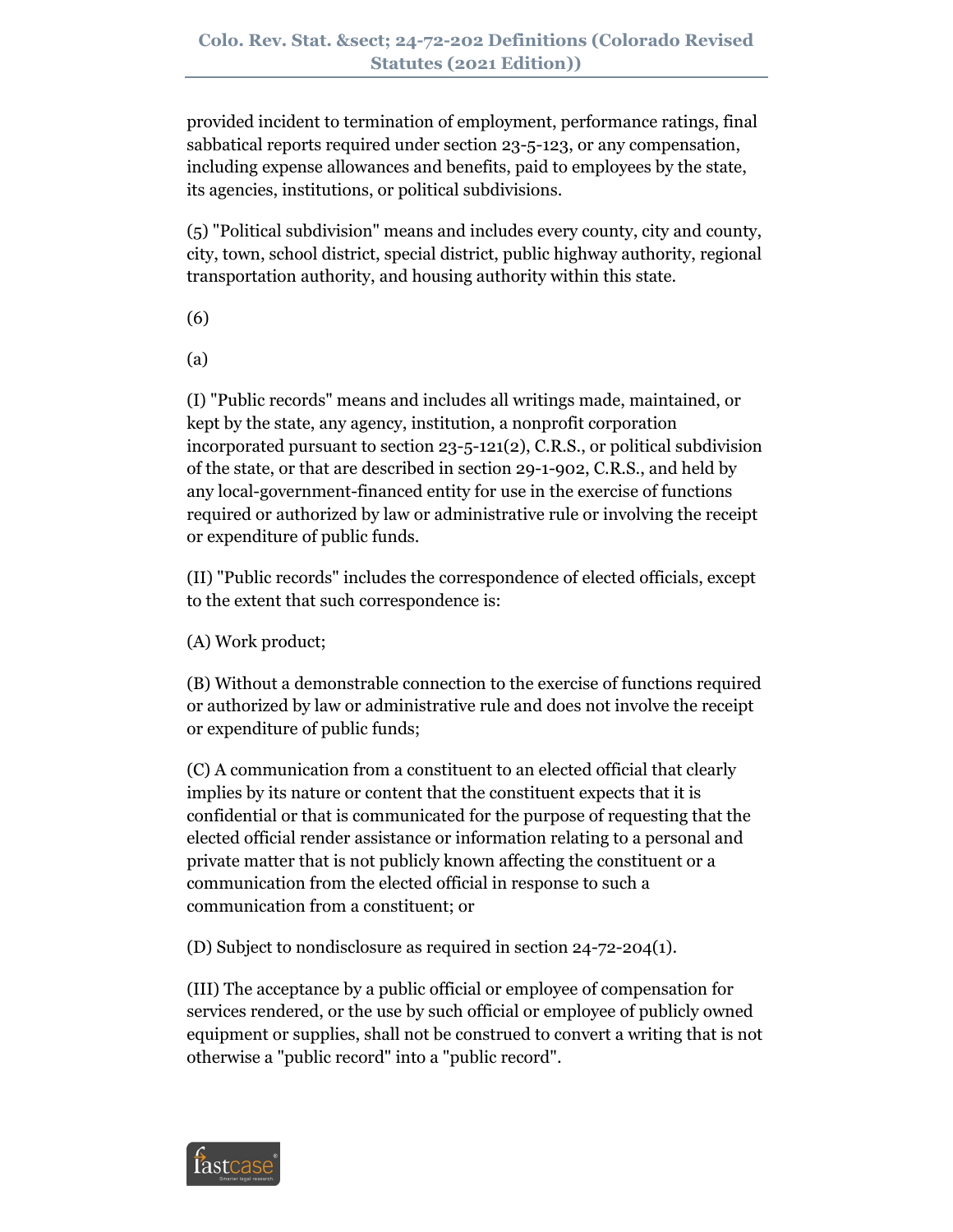(IV) "Public records" means, except as provided in subparagraphs (VIII) and (IX) of paragraph (b) of this subsection (6), for an institutionally related foundation, an institutionally related health care foundation, or an institutionally related real estate foundation, all writings relating to the requests for disbursement or expenditure of funds, the approval or denial of requests for disbursement or expenditure of funds, or the disbursement or expenditure of funds, by the institutionally related foundation, the institutionally related health care foundation, or the institutionally related real estate foundation, to, on behalf of, or for the benefit of the institution or any employee of the institution. For purposes of this subparagraph (IV), "expenditure" shall be defined in accordance with generally accepted accounting principles.

(b) "Public records" does not include:

(I) Criminal justice records that are subject to the provisions of part 3 of this article;

(II) Work product prepared for elected officials. However, elected officials may release, or authorize the release of, all or any part of work product prepared for them.

(III) Data, information, and records relating to collegeinvest programs pursuant to sections 23-3.1-225 and 23-3.1-307.5, C.R.S., as follows:

(A) Data, information, and records relating to individual purchasers and qualified beneficiaries of advance payment contracts under the prepaid expense trust fund and the prepaid expense program, including any records that reveal personally identifiable information about such individuals;

(B) Data, information, and records, including medical records, relating to designated beneficiaries of and individual contributors to an individual trust account or savings account under the savings programs established pursuant to part 3 of article 3.1 of title 23, C.R.S., including any records that reveal personally identifiable information about such individuals;

(C) Trade secrets and proprietary information regarding software, including programs and source codes, utilized or owned by collegeinvest; and

(D) Marketing plans and the results of market surveys conducted by collegeinvest.

(IV) Materials received, made, or kept by a crime victim compensation board or a district attorney that are confidential pursuant to the provisions of section 24-4.1-107.5.

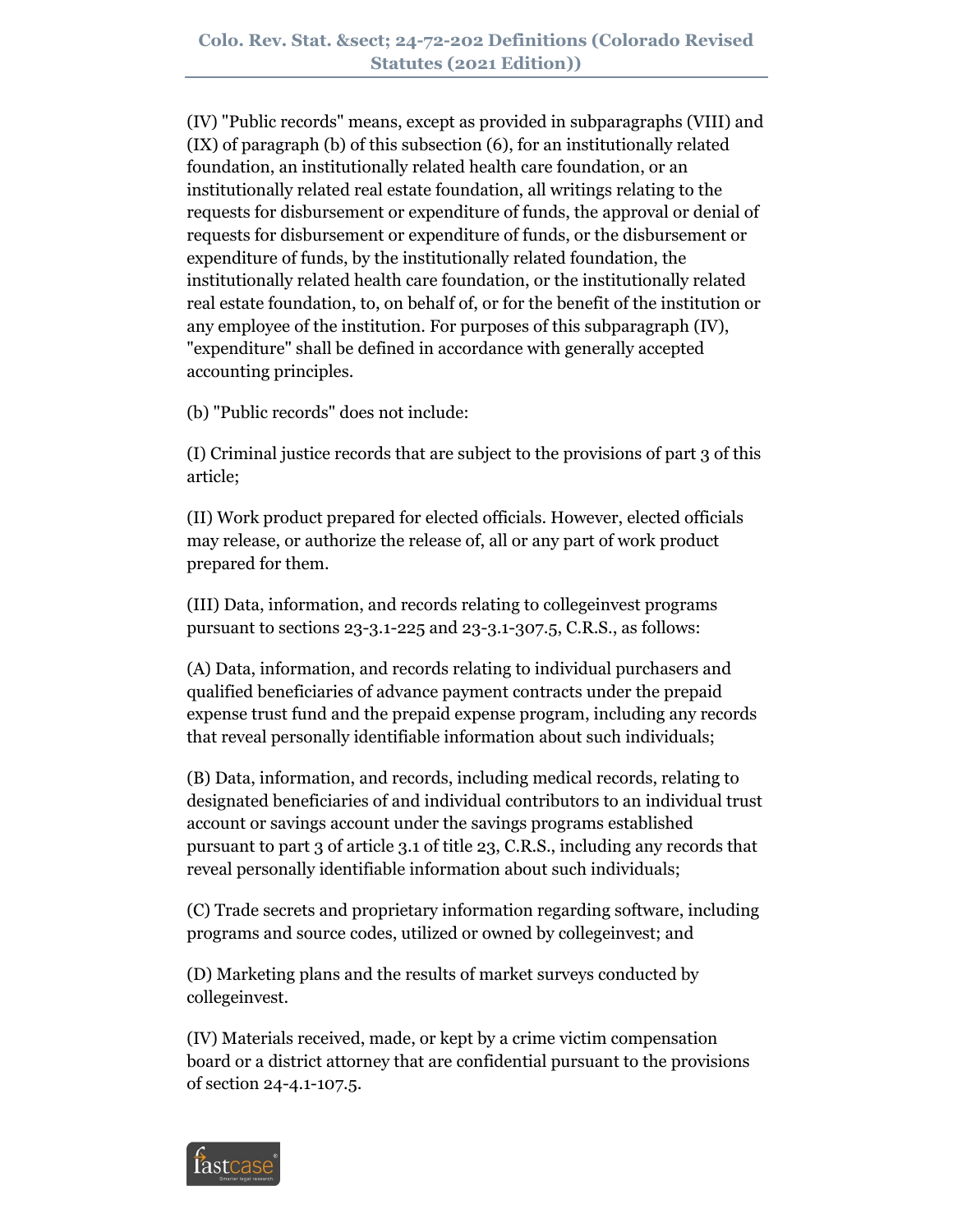(V) Notification of a possible nonaccidental fire loss or fraudulent insurance act given to an authorized agency pursuant to section 10-4-1003(1), C.R.S.

(VI) For purposes of an institutionally related foundation, any documents, agreements, or other records or information other than the writings relating to the financial expenditure records specified in subparagraph (IV) of paragraph (a) of this subsection (6).

(VII) For purposes of an institution or an institutionally related foundation:

(A) The identity of, or records or information identifying or leading to the identification of, any donor or prospective donor to an institution or an institutionally related foundation;

(B) The amount of any actual or prospective gift or donation from a donor or prospective donor to an institutionally related foundation;

(C) Proprietary fundraising information of an institution or an institutionally related foundation; or

(D) Agreements or other documents relating to gifts or donations or prospective gifts or donations to an institution or an institutionally related foundation from a donor or prospective donor.

(VIII) For purposes of an institutionally related health care foundation, expenditures by an institutionally related health care foundation to an institution for medical or health care related programs or services;

(IX) For purposes of an institutionally related real estate foundation, prior to the completion of any transaction for the acquisition, development, financing, leasing, or disposition of real property, all writings relating to such transaction;

(X) The information security plan of a public agency developed pursuant to section 24-37.5-404 or of an institution of higher education developed pursuant to section 24-37.5-404.5;

(XI) Information security incident reports prepared pursuant to section 24-  $37.5 - 404(2)(e)$  or 24-37.5-404.5(2)(e);

(XII) Information security audit and assessment reports prepared pursuant to section 24-37.5-403(2)(d) or 24-37.5-404.5(2)(d);

(XIII) The information provided to the state medical marijuana licensing authority pursuant to section  $25$ -1.5-106(7)(e), C.R.S.;

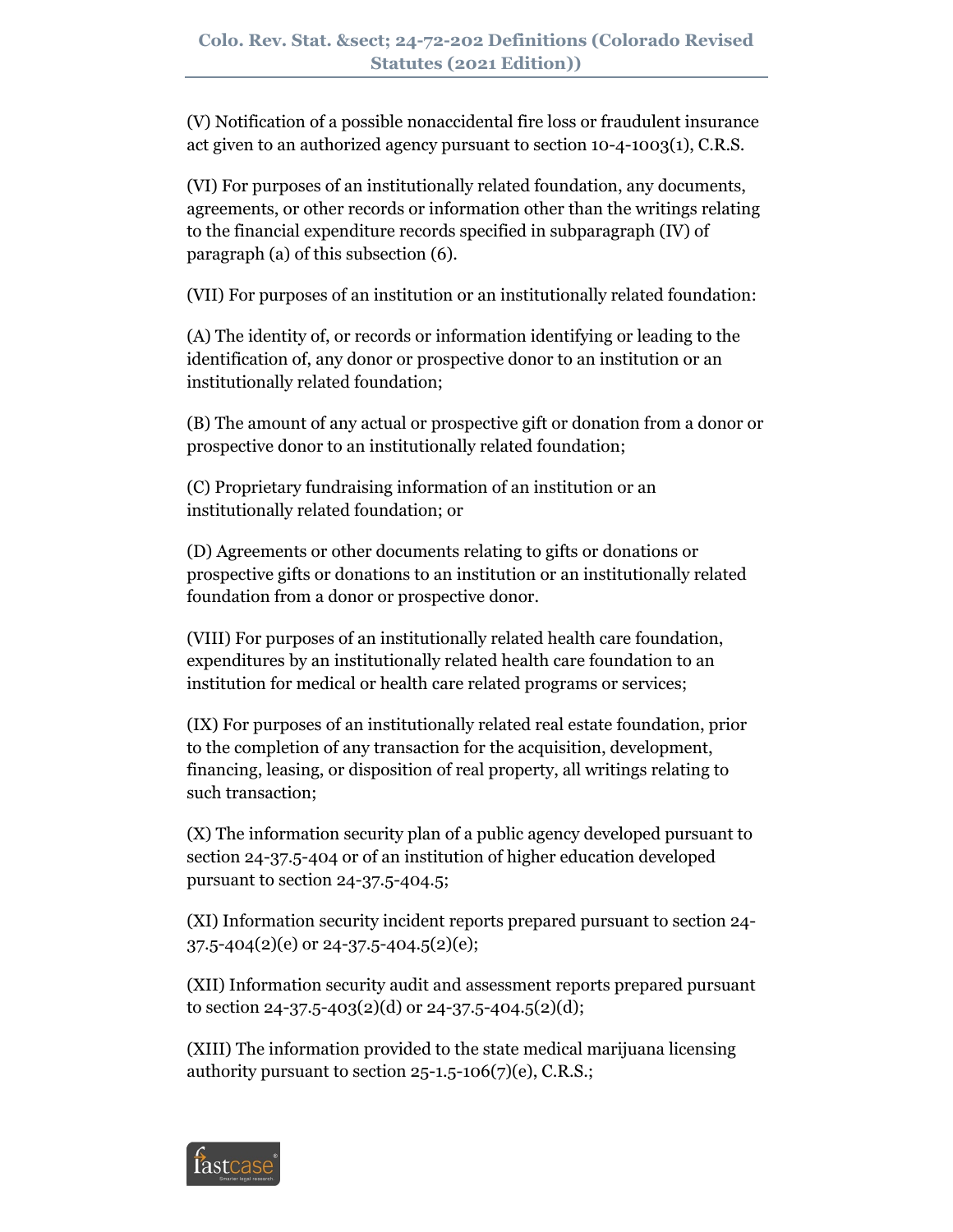(XIV) Pursuant to the "Colorado Partnership for Quality Jobs and Services Act", part 11 of article 50 of this title 24, records created in compliance with the requirements of a state employee partnership agreement as specified in section 24-50-1111(3)(d) and documents created in connection with the dispute resolution process for an employee partnership agreement as specified in section 24-50-1113(2)(e); or

(XV) Granular coverage data, as defined in and submitted to the office of information technology pursuant to section 24-37.5-119 (9)(m).

 $(6.5)$ 

(a) "Work product" means and includes all intra- or inter-agency advisory or deliberative materials assembled for the benefit of elected officials, which materials express an opinion or are deliberative in nature and are communicated for the purpose of assisting such elected officials in reaching a decision within the scope of their authority. Such materials include, but are not limited to:

(I) Notes and memoranda that relate to or serve as background information for such decisions;

(II) Preliminary drafts and discussion copies of documents that express a decision by an elected official.

(b) "Work product" also includes:

(I) All documents relating to the drafting of bills or amendments, pursuant to section 2-3-304(1) or 2-3-505(2)(b), C.R.S., but it does not include the final version of documents prepared or assembled pursuant to section 2-3- 505(2)(c), C.R.S.;

(II) All documents prepared or assembled by a member of the general assembly relating to the drafting of bills or amendments;

(III) All documents prepared by or submitted to any legislative staff in connection with assisting a member of the general assembly in responding to the correspondence from a constituent when such correspondence is not a public record of an elected official as provided for in subsection (6) of this section;

(IV) All documents and all research projects conducted by staff of legislative council pursuant to section  $2-3-304(1)$ , C.R.S., if the research is requested by a member of the general assembly and identified by the member as being in connection with pending or proposed legislation or amendments thereto. However, the final product of any such research project shall become a

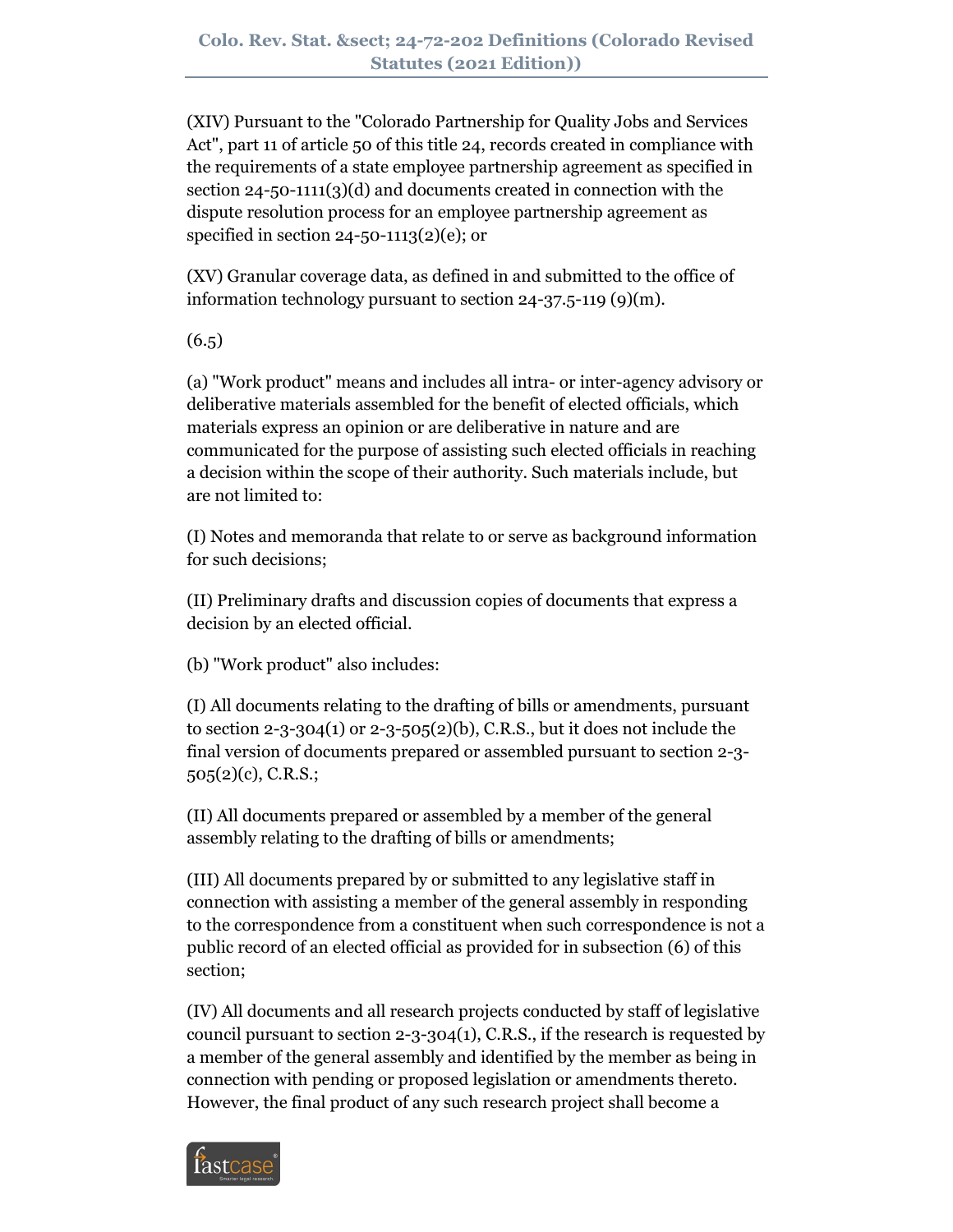public record unless the member specifically requests that it remain work product. In addition, if such a research project is requested by a member of the general assembly and the project is not identified as being in connection with pending or proposed legislation or amendments thereto, the final product shall become a public record.

(c) "Work product" does not include:

(I) Any final version of a document that expresses a final decision by an elected official;

(II) Any final version of a fiscal or performance audit report or similar document the purpose of which is to investigate, track, or account for the operation or management of a public entity or the expenditure of public money, together with the final version of any supporting material attached to such final report or document;

(III) Any final accounting or final financial record or report;

(IV) Any materials that would otherwise constitute work product if such materials are produced and distributed to the members of a public body for their use or consideration in a public meeting or cited and identified in the text of the final version of a document that expresses a decision by an elected official.

(d)

(I) In addition, "work product" does not include any final version of a document prepared or assembled for an elected official that consists solely of factual information compiled from public sources. The final version of such a document shall be a public record. These documents include, but are not limited to:

(A) Comparisons of existing laws, ordinances, rules, or regulations with the provisions of any bill, amendment, or proposed law, ordinance, rule, or regulation; comparisons of any bills, amendments, or proposed laws, ordinances, rules, or regulations with other bills, amendments, or proposed laws, ordinances, rules, or regulations; comparisons of different versions of bills, amendments, or proposed laws, ordinances, rules, or regulations; and comparisons of the laws, ordinances, rules, or regulations of the jurisdiction of the elected official with the laws, ordinances, rules, or regulations of other jurisdictions;

(B) Compilations of existing public information, statistics, or data;

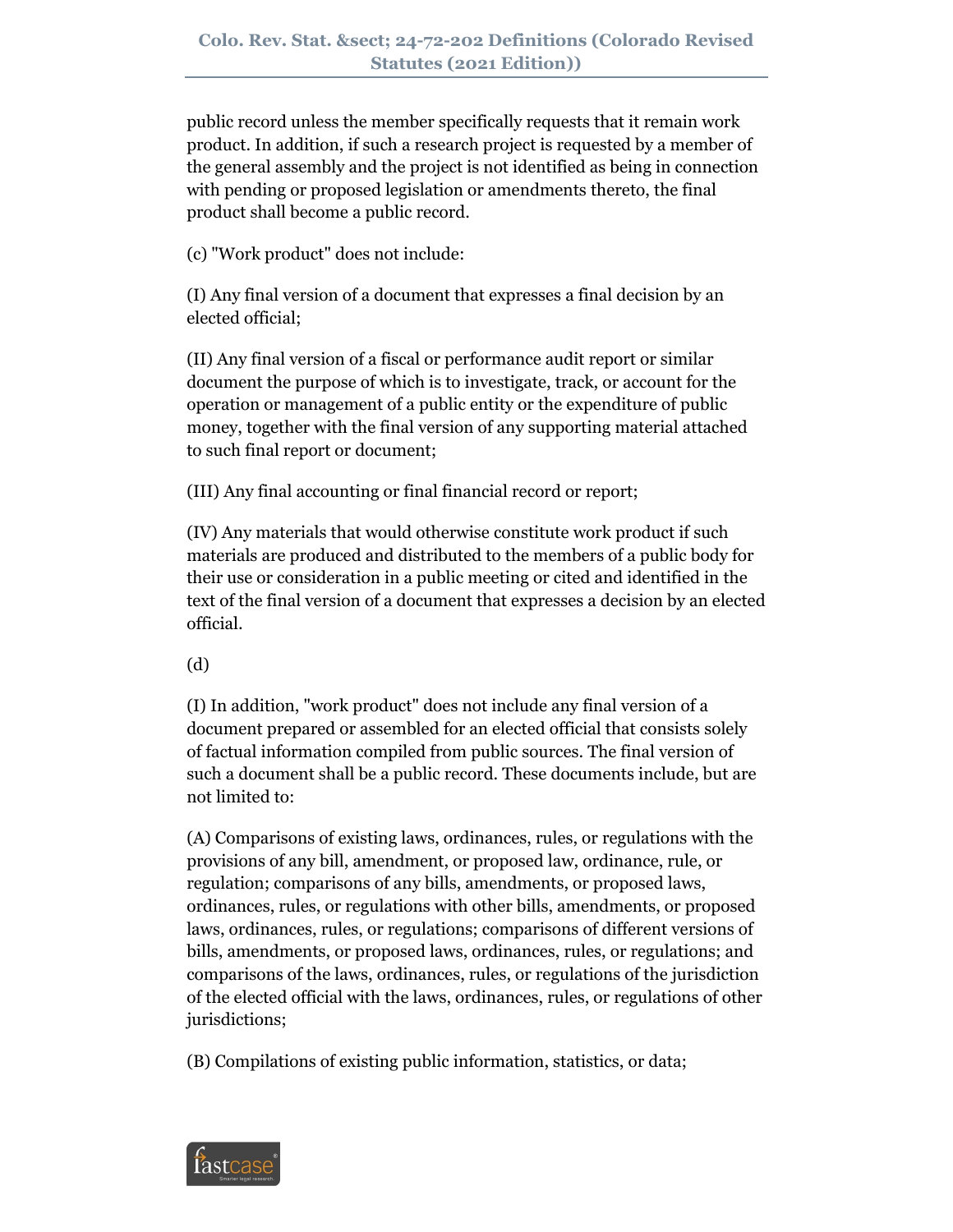(C) Compilations or explanations of general areas or bodies of law, ordinances, rules, or regulations, legislative history, or legislative policy.

(II) This paragraph (d) shall not apply to documents prepared or assembled for members of the general assembly pursuant to paragraph (b) of this subsection (6.5).

(7) "Writings" means and includes all books, papers, maps, photographs, cards, tapes, recordings, or other documentary materials, regardless of physical form or characteristics. "Writings" includes digitally stored data, including without limitation electronic mail messages, but does not include computer software.

(8) For purposes of subsections (6) and (6.5) of this section and sections 24-  $72-203(2)(b)$  and  $24-6-402(2)(d)(III)$ , the members of the independent congressional redistricting commission and the independent legislative redistricting commission are considered elected officials.

(Amended by 2021 Ch. 489, §3, eff. 7/7/2021. Amended by 2020 Ch. 272, §16, eff. 7/11/2020. Amended by 2020 Ch. 109, §5, eff. 6/16/2020. Amended by 2019 Ch. 243, §4, eff. 5/20/2019. Amended by 2015 Ch. 269, §15, eff. 6/3/2015. L. 68: p. 201, § 2. C.R.S. 1963: § 113-2-2. L. 77: (6) amended, p. 1250, § 2, effective December 31. L. 85: (1.5) added, p. 867, § 1, effective June 6. L. 90: (3) amended, p. 449, § 21, effective April 18. L. 91: (5) amended, p. 726, § 3, effective April 20. L. 92: (4.5) added and (7) amended, p. 1103, § 2, effective July 1. L. 94: (1.3) added, p. 936, § 1, effective April 28; (4.5) amended, p. 832, § 2, effective April 28. L. 96: (1.7) added and (2) and (6) amended, p. 141, § 2, effective April 8; (1), (6), and (7) amended and  $(1.1), (1.2),$  and  $(6.5)$  added, p. 1480, § 4, effective June 1. L. 97:  $(6)(b)(II)$ and  $(6.5)(b)$  amended and  $(6.5)(d)$  added, p. 1104, §§ 2, 3, effective August 6. L. 98: (6)(b)(III) added, p. 213, § 3, effective August 5. L. 99: (6.5)(c)(IV) amended, p. 205, § 2, effective March 31. L. 2000: (6)(b)(III) amended, p. 223, § 4, effective March 29; (6)(b)(IV) added, p. 243, § 8, effective March 29; (6)(a)(I) amended, p. 415, § 6, effective April 13; (6)(b)(V) added, p. 1736, § 4, effective June 1. L. 2001: (8) added, p. 1075, § 4, effective August 8. L. 2002: (3) amended, p. 643, § 2, effective May 24; (5) amended, p. 402, § 3, effective August 7. L. 2004: (6)(b)(III) amended, p. 575, § 33, effective July 1. L. 2005: (1.6), (1.8), (1.9), (6)(a)(IV), (6)(b)(VI), (6)(b)(VII),  $(6)(b)(VIII)$ , and  $(6)(b)(IX)$  added and  $(2)$  amended, pp. 530, 531, §§ 1, 2, 3, effective May 24; (5) amended, p. 1068, § 15, effective January 1, 2006. L. 2006: (1.7), (1.8), and (1.9) amended, p. 1503, § 43, effective June 1;  $(6)(b)(X)$ ,  $(6)(b)(XI)$ , and  $(6)(b)(XII)$  added, p. 1719, § 2, effective June 6. L. 2007:  $(6)(b)(X)$ ,  $(6)(b)(XI)$ , and  $(6)(b)(XII)$  amended, p. 917, § 16, effective May 17. L. 2009: (6)(a)(II)(C) and (6.5)(b) amended, (HB 09-1348), ch. 358, p. 1864, §3, effective June 1. L. 2010: (6)(b)(XI) and (6)(b)(XII) amended

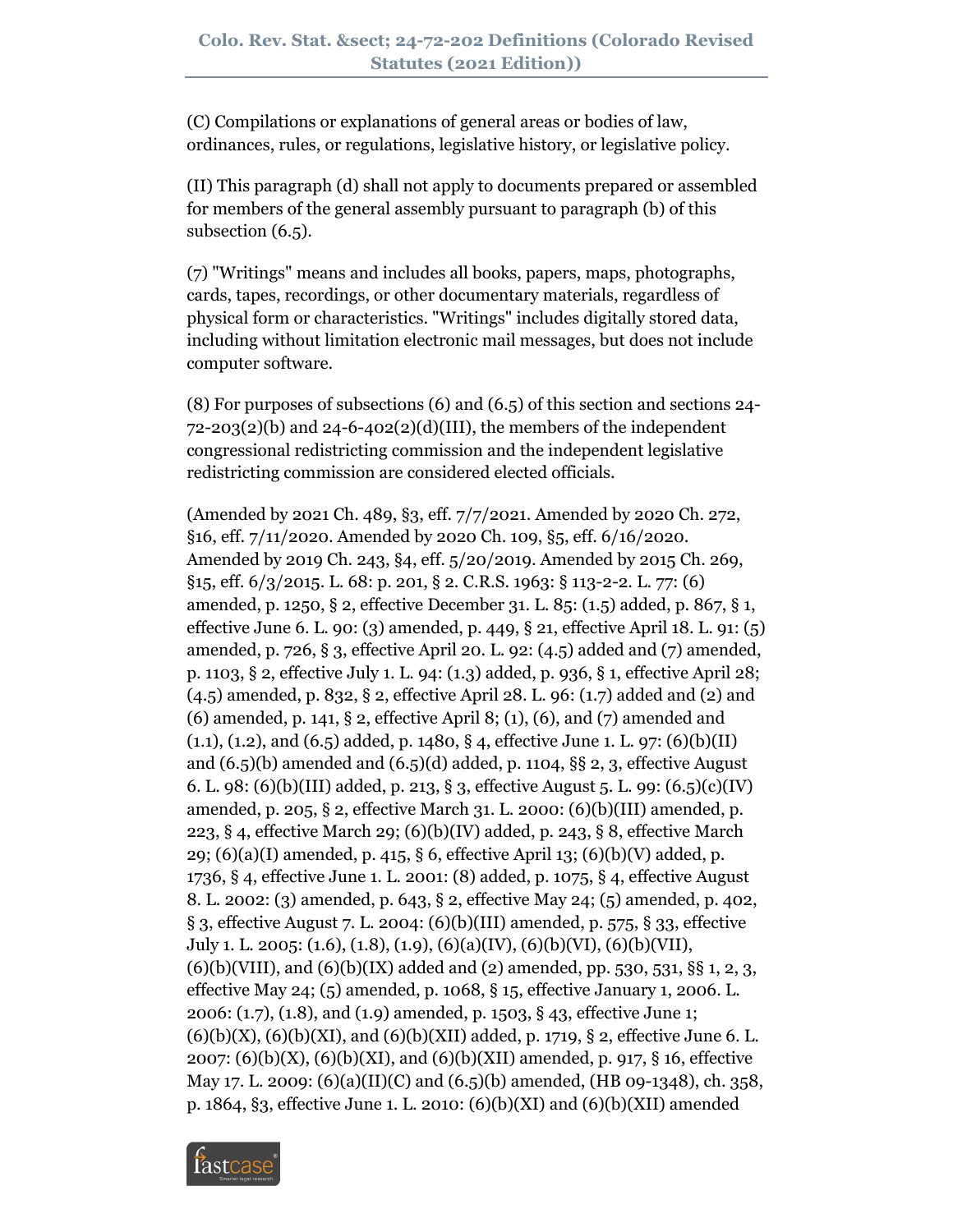and (6)(b)(XIII) added, (HB 10-1284), ch. 355, p. 1687, §13, effective July 1. L. 2011: (6)(b)(X) amended, (SB 11-062), ch. 128, p. 435, §18, effective April 22; (6)(b)(XIII) amended, (HB 11-1043), ch. 266, p. 1211, §18, effective July 1. L. 2015: (6)(b)(III)(B) amended, (HB 15-1359), ch. 269, p. 1055, § 15, effective June 3.)

Amendments to subsection (6) by House Bill 96-1029 and Senate Bill 96-212 were harmonized.

### **ANNOTATION**

**Law reviews.** For article, "E-mail, Open Meetings, and Public Records", see 25 Colo. Law. 99 (Oct. 1996).

**The courts are not agencies for all purposes of this act.** Office of State Court Adm'r v. Background Info. Servs., Inc., 994 P.2d 420 (Colo. 1999).

**Records of the supreme court regulation counsel and office of attorney regulation counsel are not public records.** Supreme court regulation counsel and the office of attorney regulation counsel are part of the judicial branch of state government. Because the judicial branch is not the state or an agency of the state for purposes of the open records act, judicial records, including regulation counsel records, are not public records as defined in subsection (6). Gleason v. Judicial Watch, Inc., 2012 COA 76, 292 P.3d 1044.

**Scope of term "personnel files".** A public entity may not restrict access to information by merely placing a record in a personnel file; a legitimate expectation of privacy must exist. Denver Publ'g Co. v. Univ. of Colo., 812 P.2d 682 (Colo. App. 1990).

Information "maintained because of the employer-employee relationship" so as to be exempt from disclosure under the personnel files exemption must be of the same general nature as an employee's home address and telephone number or personal financial information; it does not include records relating to complaints of sexual harassment, gender discrimination, and retaliation. Such records must be produced, subject to redaction of names of individuals against whom complaints could not be substantiated. Daniels v. City of Commerce City, 988 P.2d 648 (Colo. App. 1999).

**A record that documents a teacher's request for sick leave is not part of the teacher's personnel file.** Such records are not of the same general nature as a teacher's personal demographic information and they should not be kept confidential as personnel files pursuant to the first

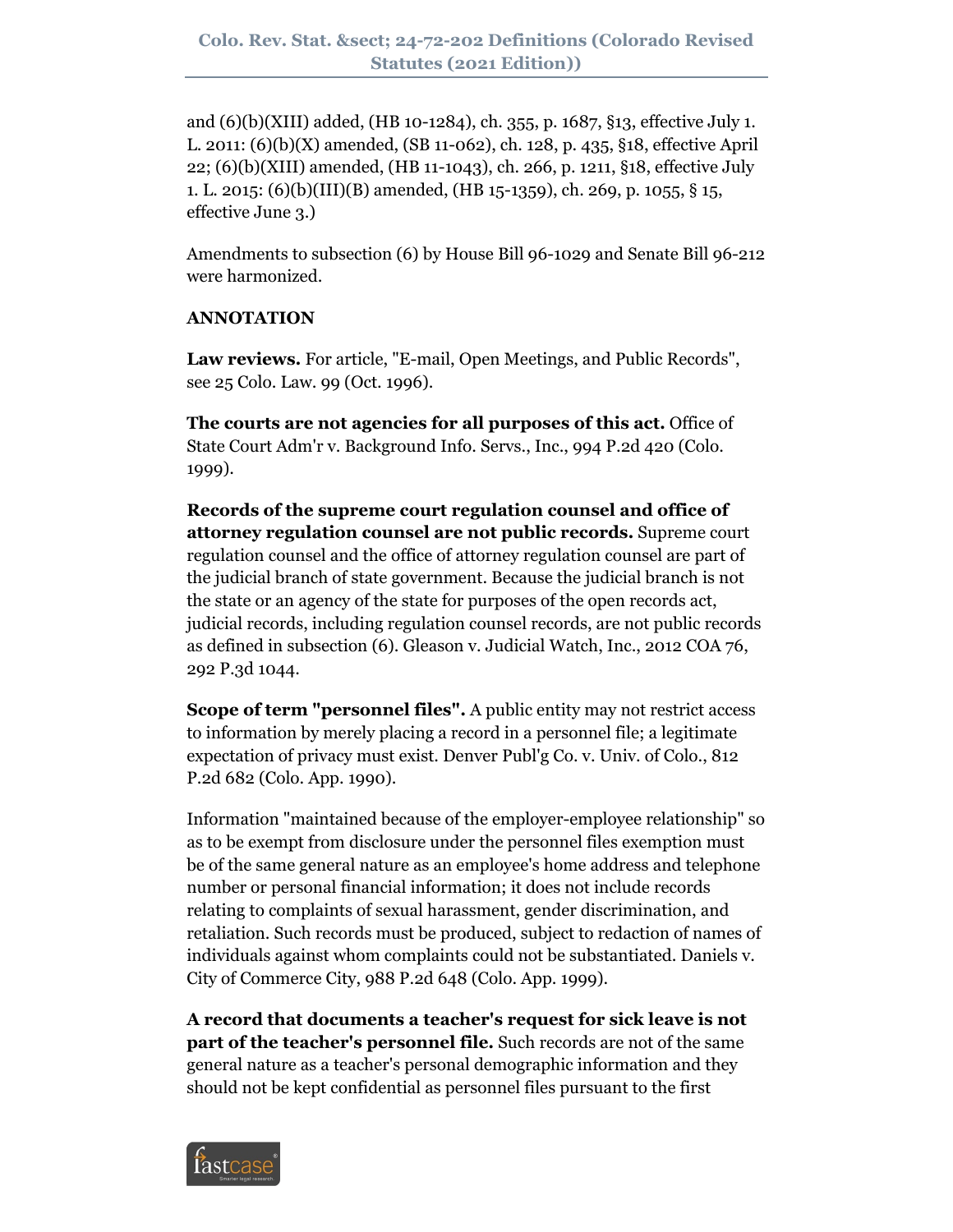sentence in subsection (4.5) because a teacher's absence is directly related to the teacher's job as a public employee. The fact of a teacher's absence from the workplace is neither personal nor demographic. Jefferson County Educ. v. Jefferson Sch. Dist., 2016 COA 10, 378 P.3d 835.

# **A record that documents a teacher's request for sick leave pertains to "any compensation" and the benefit of sick leave.** Therefore, these records fall under the second sentence of subsection (4.5), and the school district and the custodian of the records are obligated to release them when requested pursuant to this act. Jefferson County Educ. v. Jefferson Sch. Dist., 2016 COA 10, 378 P.3d 835.

**Whether a private entity is a "political subdivision"** for purposes of the Colorado Open Records Act is determined by considering a nonexclusive list of nine factors examining the level of a public agency's involvement with the private entity. The factors include: (1) The level of public funding; (2) whether funds were commingled; (3) whether the activity was conducted on publicly owned property; (4) whether services contracted for were an integral part of the public agency's chosen decision-making process; (5) whether the private entity was performing a governmental function or a function the public agency would otherwise perform; (6) the extent of the public agency's involvement with, regulation of, or control over the private entity; (7) whether the private entity was created by the public agency; (8) whether the public agency has a substantial financial interest in the private entity; and (9) for whose benefit the private entity was functioning. Denver Post Corp. v. Stapleton Dev. Corp., 19 P.3d 36 (Colo. App. 2000).

**Autopsy reports are "public records", as defined in this section.** Denver Publ'g Co. v. Dreyfus, 184 Colo. 288, 520 P.2d 104 (1974).

**Records of state compensation authority included.** State compensation authority is a statutorily created "political subdivision", which is indistinguishable from any other "political subdivision" specified in subsection (5) of this section and is, therefore, subject to the state open records law. Dawson v. State Comp. Ins. Auth., 811 P.2d 408 (Colo. App. 1990).

**Documents were public records in custody of stadium district under subsections (1) and (2)** where documents, while never in actual personal control or custody of any employee or officer of district, were maintained by general contractor of stadium in manner that gave district full access to documents. Intern. Broth. of Elec. v. Denver Metro., 880 P.2d 160 (Colo. App. 1994).

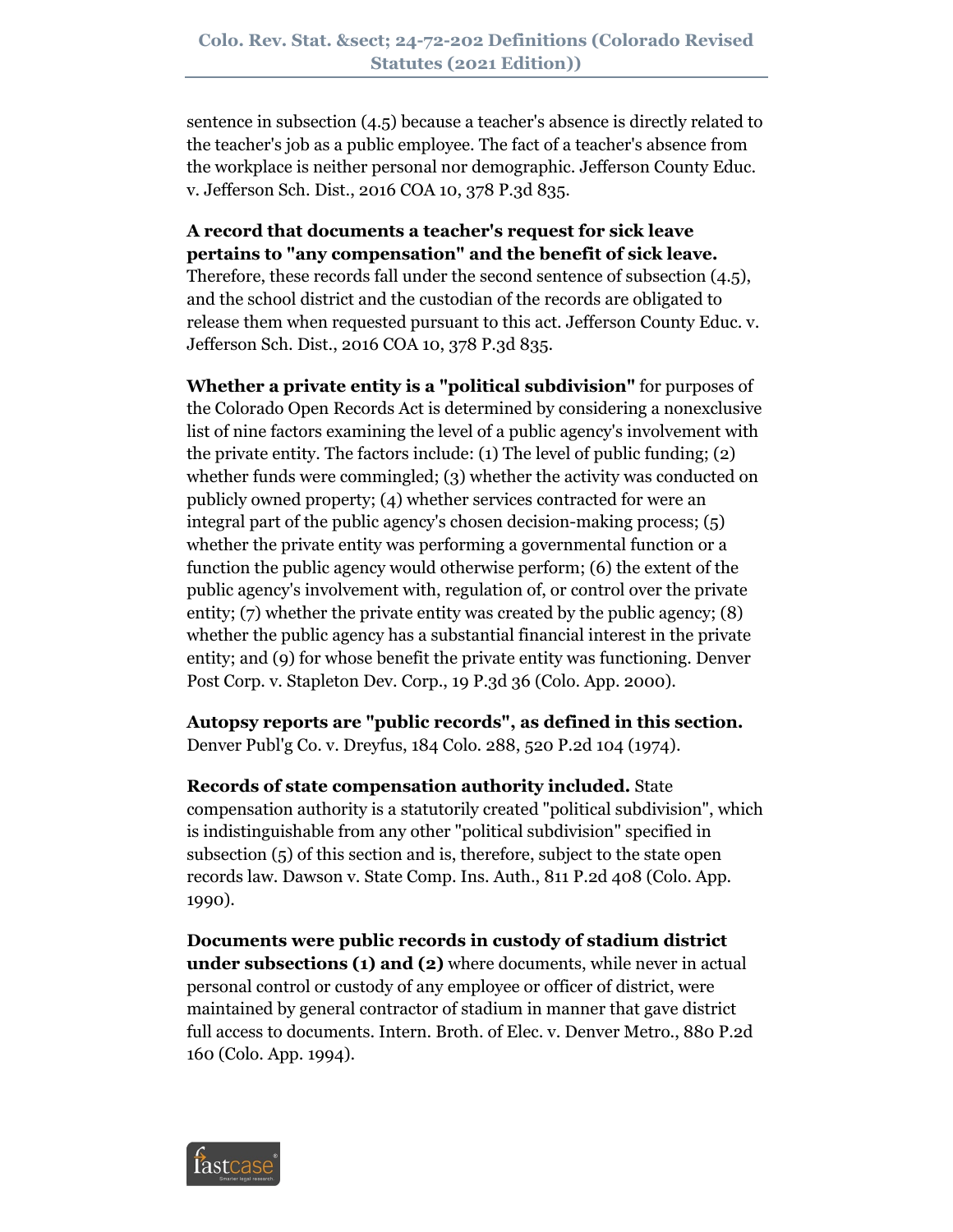**Police records are not "public records".** Police department files and records showing arrests, convictions, and other information are not public records. Losavio v. Mayber, 178 Colo. 184, 496 P.2d 1032 (1972).

**Portions of draft legislation prepared by the office of legislative legal services and excerpted in a memorandum prepared by a private citizen were work product and were not public records subject to disclosure.** Draft legislation prepared by the office of legislative legal services and never introduced in the general assembly is work product under subsection (6.5)(b) and §2-3-505(2)(b), does not automatically lose its work product status when incorporated into a memorandum that is otherwise a public record, and may be redacted from the memorandum when the memorandum is produced. Ritter v. Jones, 207 P.3d 954 (Colo. App. 2009).

**And the work product disclosure exemption was not waived** when the legislator who had requested the draft legislation voluntarily disclosed it only to persons with whom the legislator had a common legal interest. To hold otherwise would contravene the purpose of the general assembly's work product exemption by limiting the legislators' ability to consult in confidence regarding draft legislation with private parties possessing expertise in a particular area. Ritter v. Jones, 207 P.3d 954 (Colo. App. 2009).

**Draft emails prepared for an unelected appointee are not the type of work product excluded from definition of "public records".**

Only work product that is in the correspondence of elected officials or prepared for elected officials is excluded from the definition of public records. Although the draft emails prepared for an appointed official were work product, they were not prepared for an elected official and therefore were subject to inspection as public records. Bjornsen v. Bd. of County Comm'rs, 2019 COA 59, P.3d ...

**Where custodian redacted work product from emails between elected officials,** the district court should have considered whether the redactions were also proper under the open meetings law, §24-6-402. Bjornsen v. Bd. of County Comm'rs, 2019 COA 59,  $P.3d$ .

**Any record made, maintained, or kept by a criminal justice entity is not a public record.** Materials seized by sheriff's department pursuant to a valid search warrant and held by the department were not open to inspection as public records. Harris v. Denver Post Corp., 123 P.3d 1166 (Colo. 2005).

Such records may be subject to inspection as criminal justice records. Harris v. Denver Post Corp., 123 P.3d 1166 (Colo. 2005).

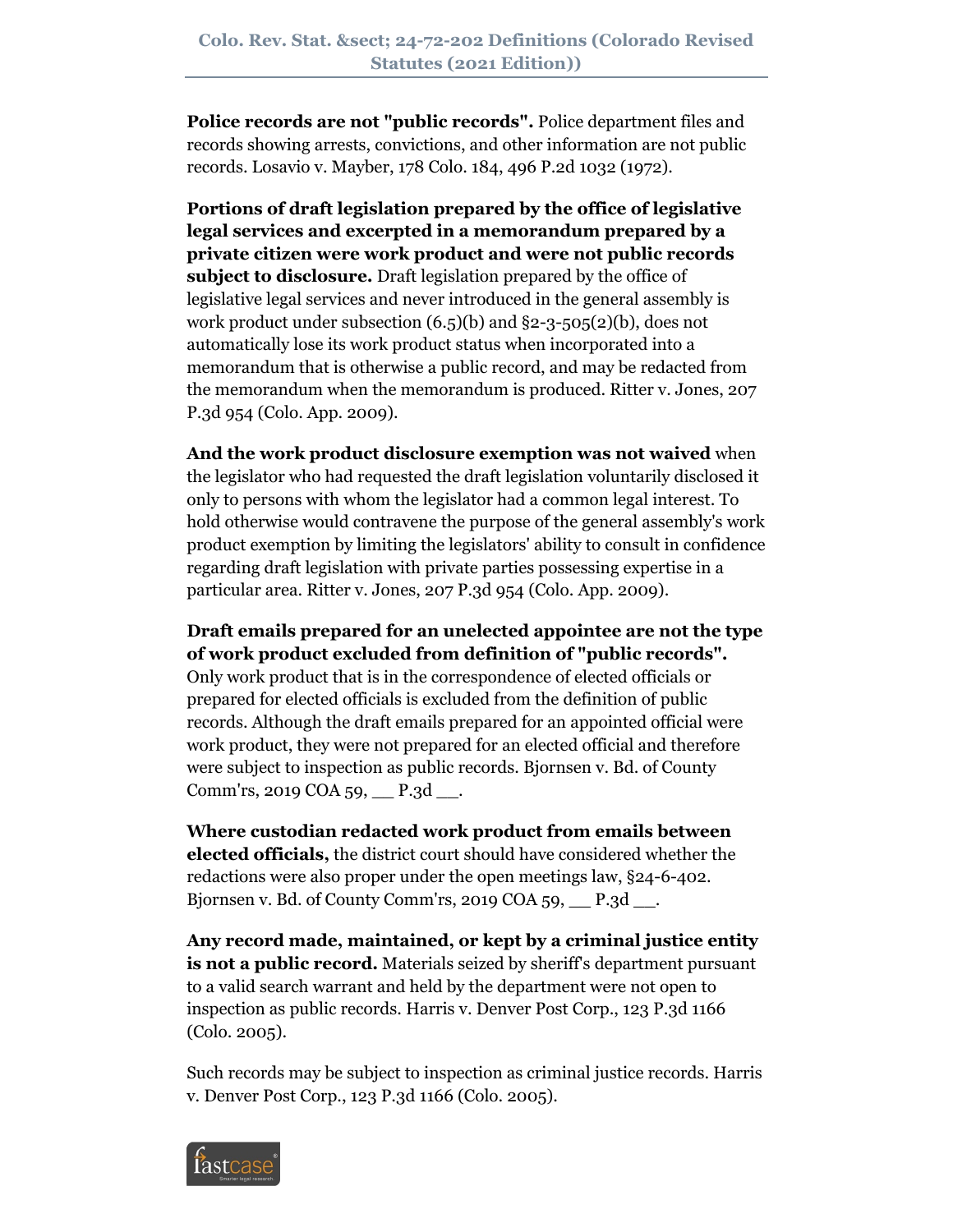# **Any record not received, possessed, or maintained by a metropolitan district, through a custodian, is not a public record.**

Records concerning the project at issue in the CORA request are required to be produced if those records were sent to or received by the district, including those received by a third party. Mountain-Plains Inv. v. Parker Jordan Metro. Dist., 2013 COA 123, 312 P.3d 260.

**Records of university not included.** Reference to "institution" in definition of "public records" is not specific enough to demonstrate legislative intent to make open records law applicable to the university of Colorado. Uberoi v. Univ. of Colo., 686 P.2d 785 (Colo. 1984) (decided prior to 1985 enactment of subsection (1.5)).

## **A county retirement plan operates as an agency or**

**instrumentality of the county** when the plan has availed itself of public entity tax and health benefits, has used county purchasing accounts, facilities, and the county seal, is authorized to levy a retirement tax, and has a budget that is factored into the county budget. Such plan is thereby subject to the open meetings law and the open records law. Zubeck v. El Paso County Ret. Plan, 961 P.2d 597 (Colo. App. 1998).

**Severance payments received pursuant to the city of Colorado Springs transitional employment program were subject to disclosure** because they were not part of employees' "personnel files". Statutory definition of "personnel files" specifically excludes such amounts. Freedom Newspapers, Inc. v. Tollefson, 961 P.2d 1150 (Colo. App. 1998).

**To be a "public record" as defined by subsection (6)(a)(II), an email message must be for use in the performance of public functions** or involve the receipt of public funds. A message sent in furtherance of a personal relationship does not fall within the definition. The fact that a public employee or public official sent or received a message while compensated by public funds or using publicly owned computer equipment is insufficient to make the message a "public record". Denver Publ'g Co. v. Bd. of County Comm'rs, 121 P.3d 190 (Colo. 2005).

# **Certain documents prepared by city council in connection with performance evaluation of city administrator constituted "work product" and are therefore exempt from disclosure**

**requirements.** Because preliminary review forms prepared by individual city council members, and spreadsheet based on those forms, were advisory in nature and did not express a final decision by any council member, city was not required to disclose them as public records when requested by local newspaper. Ft. Morgan v. E. Colo. Publ'g Co., 240 P.3d 481 (Colo. App. 2010).

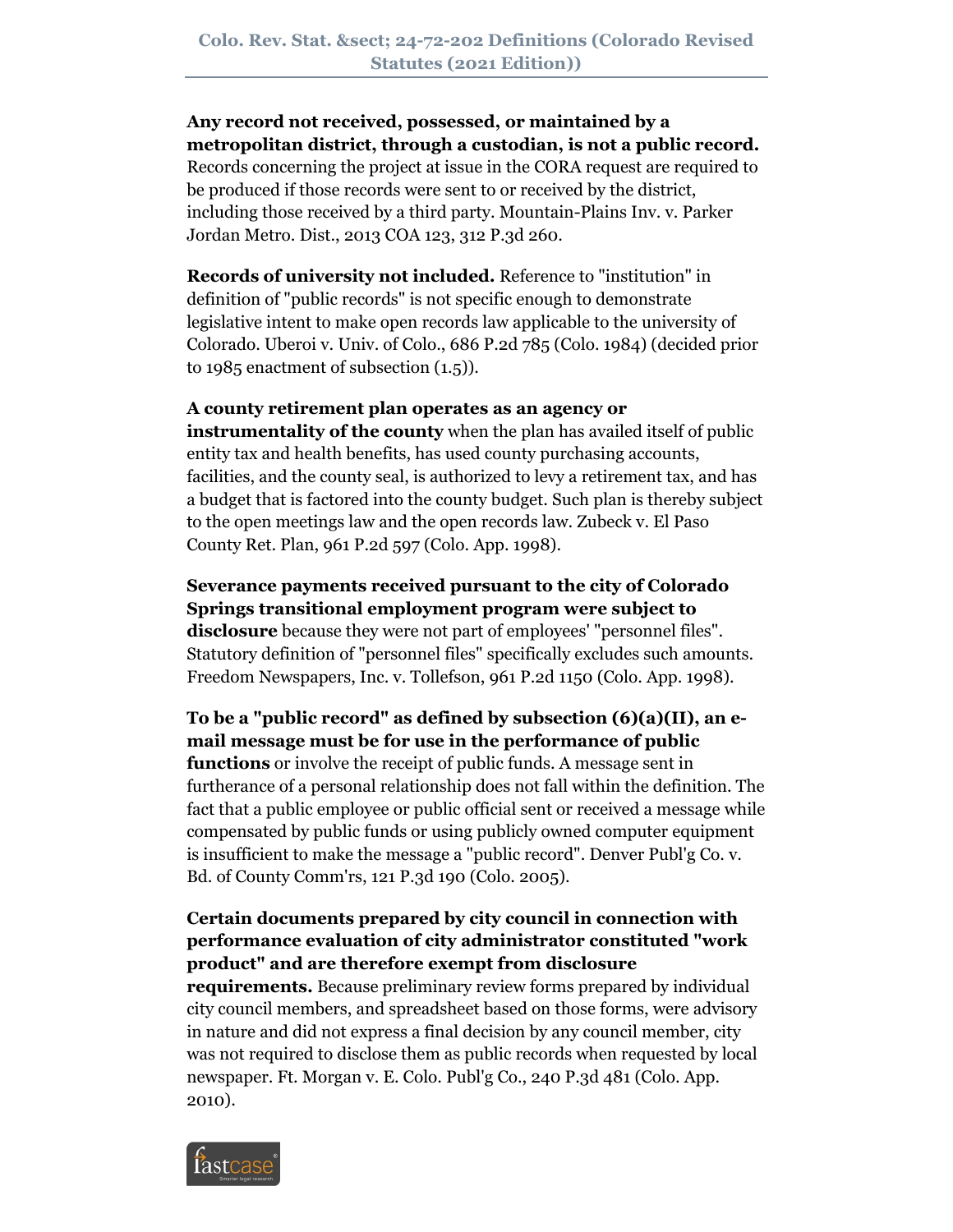**A mixed message that addresses both the performance of public functions and private matters must be redacted** to exclude from disclosure the information that does not address the performance of public functions. The open records law does not mandate that e-mail records be disclosed in complete form or not at all. Denver Publ'g Co. v. Bd. of County Comm'rs, 121 P.3d 190 (Colo. 2005).

**Billing statements generated by a phone company and kept in the possession of the governor are not public records** when they logged calls made from a personal phone that the governor used to discuss both public and private business and the parties stipulated that the governor kept and used the statements only for payment of the bills, did not obtain any reimbursement from the state for payment of the bills, and did not turn the bills over to any other state agency or official for their use. Denver Post Corp. v. Ritter, 255 P.3d 1083 (Colo. 2011).

(1) For the legislative declaration contained in the 1996 act amending subsections  $(1)$ ,  $(6)$ , and  $(7)$  and enacting subsections  $(1.1)$ ,  $(1.2)$ , and  $(6.5)$ , see section 1 of chapter 271, Session Laws of Colorado 1996.

(2) For the legislative declaration contained in the 2002 act amending subsection (3), see section 1 of chapter 187, Session Laws of Colorado 2002.

(3) For the legislative declaration contained in the 2005 act amending subsection (5), see section 1 of chapter 269, Session Laws of Colorado 2005.

(4) For the legislative declaration in HB 20-1153, see section 1 of chapter 109, Session Laws of Colorado 2020.

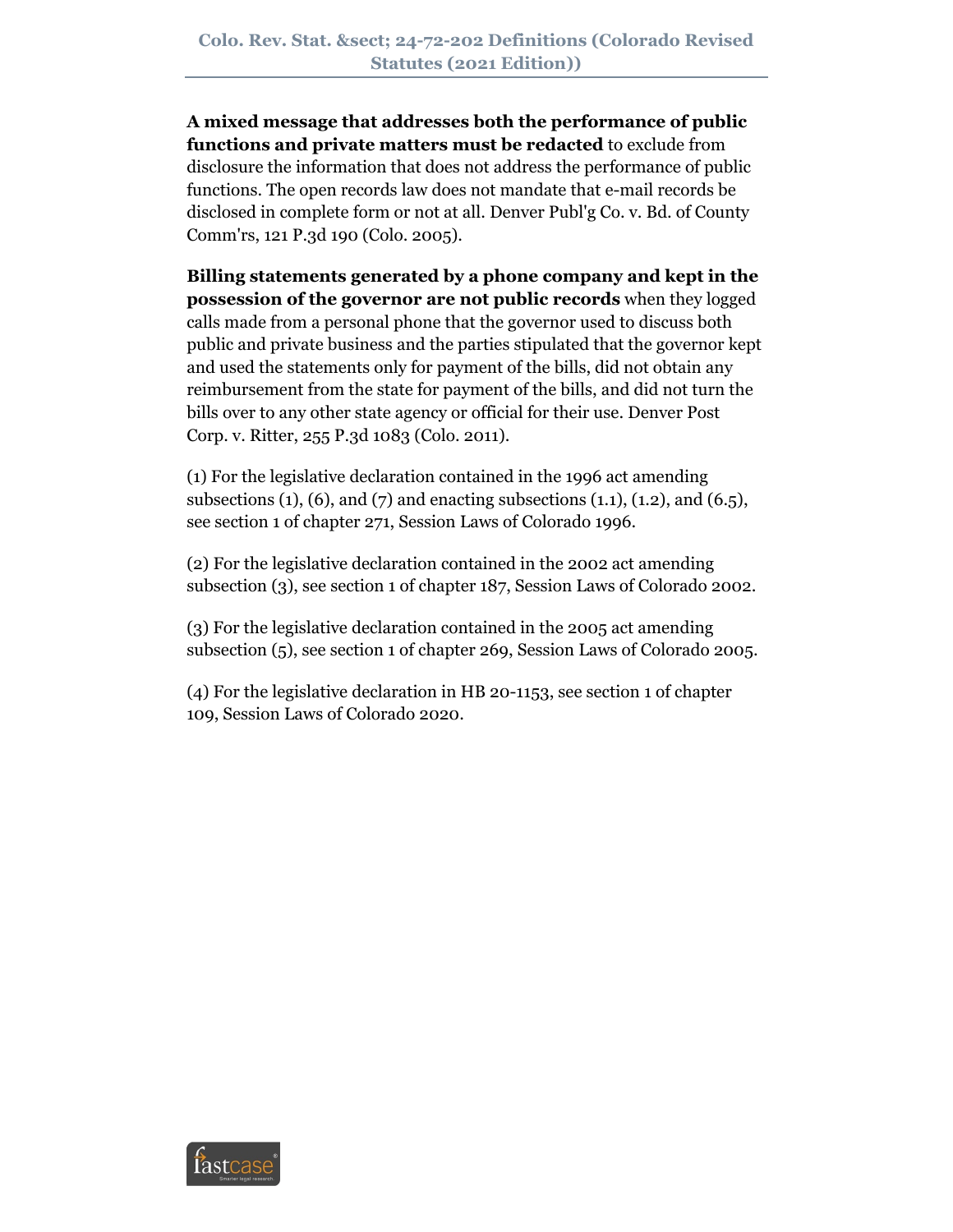### **§ 24-72-203. Public records open to inspection**

(1)

(a) All public records shall be open for inspection by any person at reasonable times, except as provided in this part 2 or as otherwise provided by law, but the official custodian of any public records may make such rules with reference to the inspection of such records as are reasonably necessary for the protection of such records and the prevention of unnecessary interference with the regular discharge of the duties of the custodian or the custodian's office.

(b) Where public records are kept only in miniaturized or digital form, whether on magnetic or optical disks, tapes, microfilm, microfiche, or otherwise, the official custodian shall:

(I) Adopt a policy regarding the retention, archiving, and destruction of such records; and

(II) Take such measures as are necessary to assist the public in locating any specific public records sought and to ensure public access to the public records without unreasonable delay or unreasonable cost. Such measures may include, without limitation, the availability of viewing stations for public records kept on microfiche; the provision of portable disk copies of computer files; or direct electronic access via online bulletin boards or other means.

(2)

(a) If the public records requested are not in the custody or control of the person to whom application is made, such person shall forthwith notify the applicant of this fact, in writing if requested by the applicant. In such notification, the person shall state in detail to the best of the person's knowledge and belief the reason for the absence of the records from the person's custody or control, the location of the records, and what person then has custody or control of the records.

(b) If an official custodian has custody of correspondence sent by or received by an elected official, the official custodian shall consult with the elected official prior to allowing inspection of the correspondence for the purpose of determining whether the correspondence is a public record.

(3)

(a) If the public records requested are in the custody and control of the person to whom application is made but are in active use, in storage, or

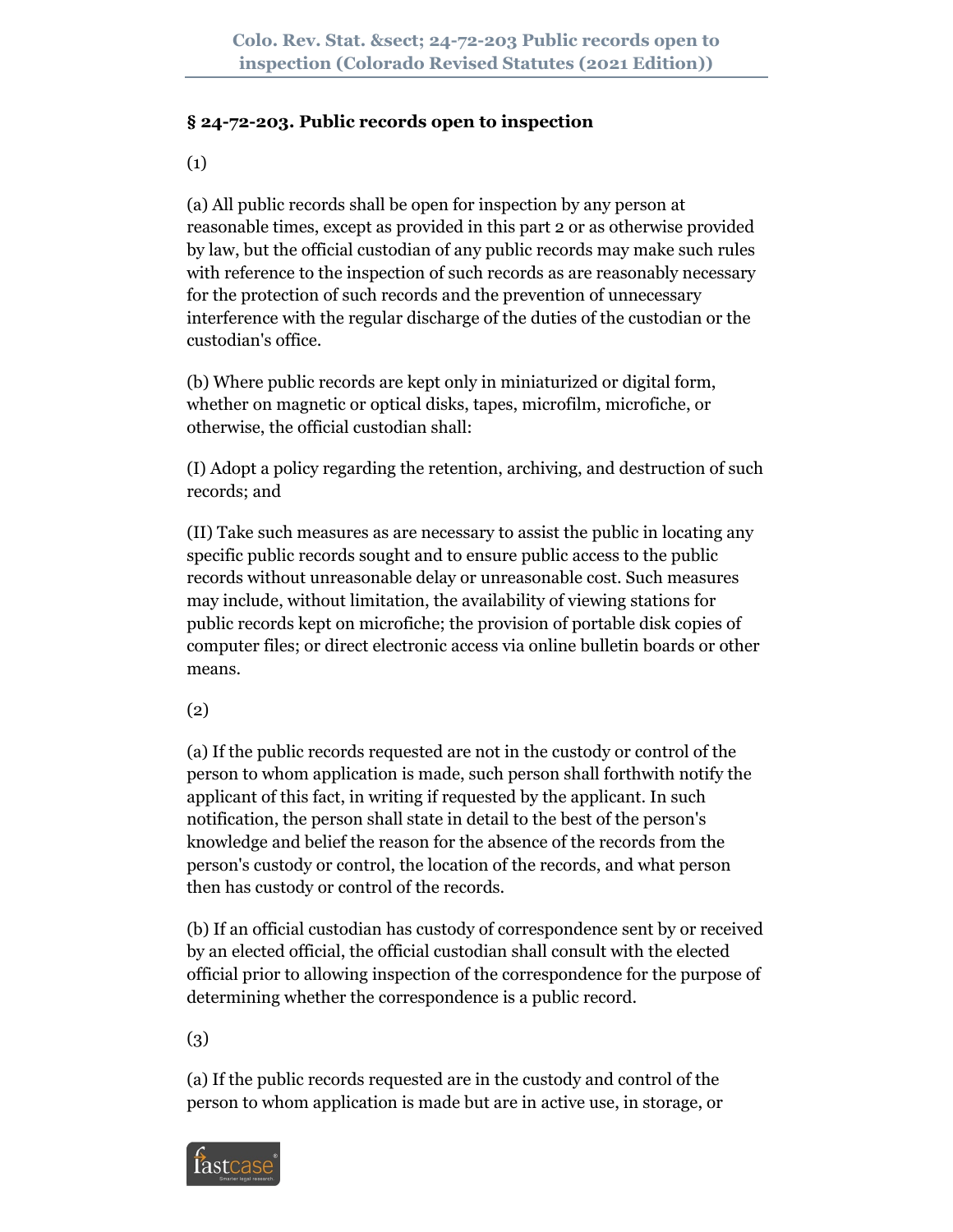otherwise not readily available at the time an applicant asks to examine them, the custodian shall forthwith notify the applicant of this fact, in writing if requested by the applicant. If requested by the applicant, the custodian shall set a date and hour at which time the records will be available for inspection.

(b) The date and hour set for the inspection of records not readily available at the time of the request shall be within a reasonable time after the request. As used in this subsection (3), a "reasonable time" shall be presumed to be three working days or less. Such period may be extended if extenuating circumstances exist. However, such period of extension shall not exceed seven working days. A finding that extenuating circumstances exist shall be made in writing by the custodian and shall be provided to the person making the request within the three-day period. Extenuating circumstances shall apply only when:

(I) A broadly stated request is made that encompasses all or substantially all of a large category of records and the request is without sufficient specificity to allow the custodian reasonably to prepare or gather the records within the three-day period; or

(II) A broadly stated request is made that encompasses all or substantially all of a large category of records and the agency is unable to prepare or gather the records within the three-day period because:

(A) The agency needs to devote all or substantially all of its resources to meeting an impending deadline or period of peak demand that is either unique or not predicted to recur more frequently than once a month; or

(B) In the case of the general assembly or its staff or service agencies, the general assembly is in session; or

(III) A request involves such a large volume of records that the custodian cannot reasonably prepare or gather the records within the three-day period without substantially interfering with the custodian's obligation to perform his or her other public service responsibilities.

(c) In no event can extenuating circumstances apply to a request that relates to a single, specifically identified document.

(3.5)

(a) Except as otherwise required by subsection (3.5)(b) of this section:

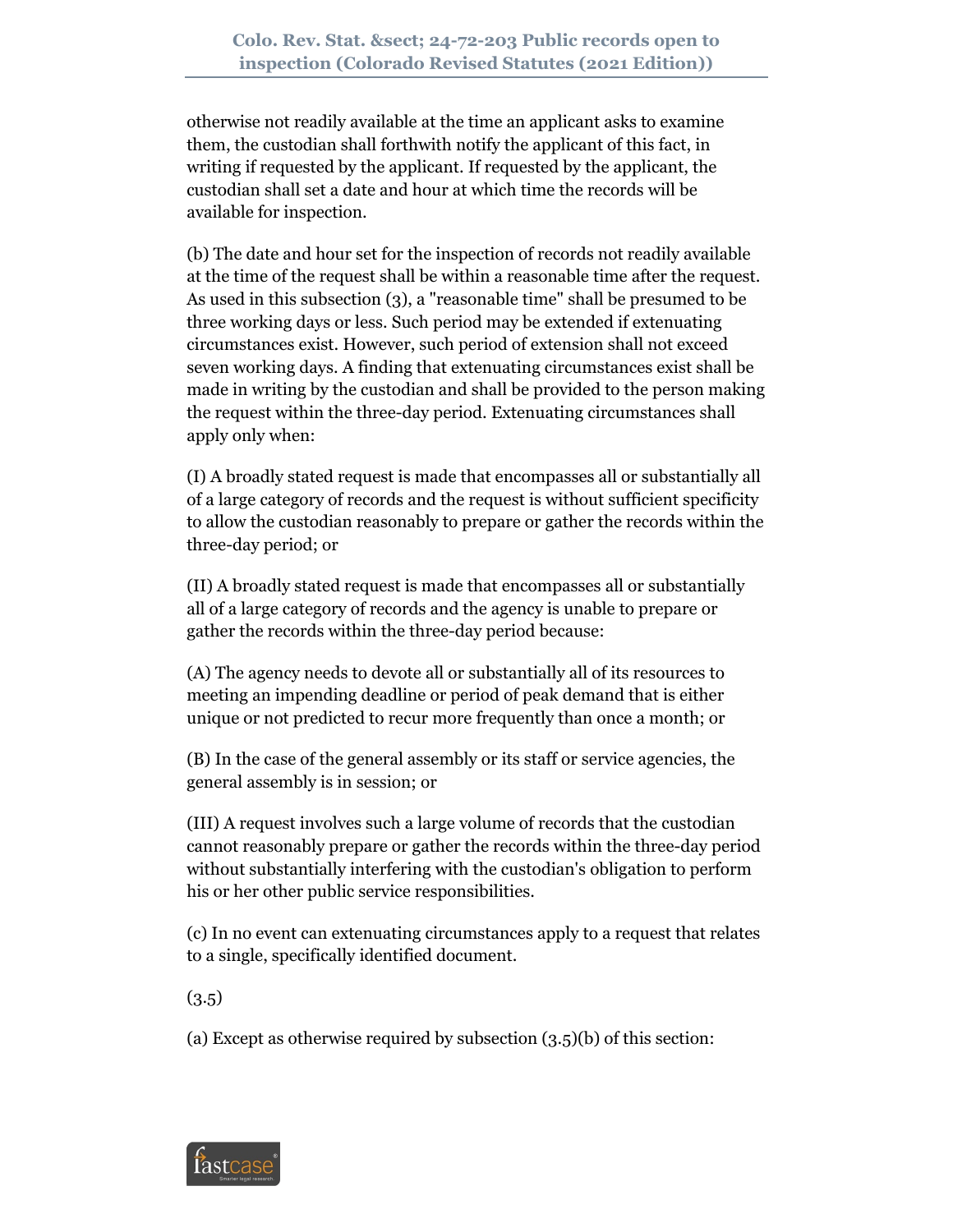(I) If a public record is stored in a digital format that is neither searchable nor sortable, the custodian shall provide a copy of the public record in a digital format.

(II) If a public record is stored in a digital format that is searchable but not sortable, the custodian shall provide a copy of the public record in a searchable format.

(III) If a public record is stored in a digital format that is sortable, the custodian shall provide a copy of the public record in a sortable format.

(b) A custodian is not required to produce a public record in a searchable or sortable format in accordance with subsection (3.5)(a) of this section if:

(I) Producing the record in the requested format would violate the terms of any copyright or licensing agreement between the custodian and a third party or result in the release of a third party's proprietary information; or

(II) After making reasonable inquiries, it is not technologically or practically feasible to permanently remove information that the custodian is required or allowed to withhold within the requested format, it is not technologically or practically feasible to provide a copy of the record in a searchable or sortable format, or if the custodian would be required to purchase software or create additional programming or functionality in its existing software to remove the information.

(c) If a custodian is not able to comply with a request to produce a public record that is subject to disclosure in a requested format specified in subsection (3.5)(a) of this section, the custodian shall produce the record in an alternate format or issue a denial under section 24-72-204 and shall provide a written declaration attesting to the reasons the custodian is not able to produce the record in the requested format. If a court subsequently rules the custodian should have provided the record in the requested format, attorney fees may be awarded only if the custodian's action was arbitrary or capricious.

(d) Altering an existing public record, or excising fields of information pursuant to this subsection (3.5) to remove information that the custodian is either required or permitted to withhold, does not constitute the creation of a new public record.

(e) Nothing in this subsection (3.5) relieves or mitigates the obligations of a custodian to produce a public record in a format accessible to individuals with disabilities in accordance with Title II of the federal "Americans with

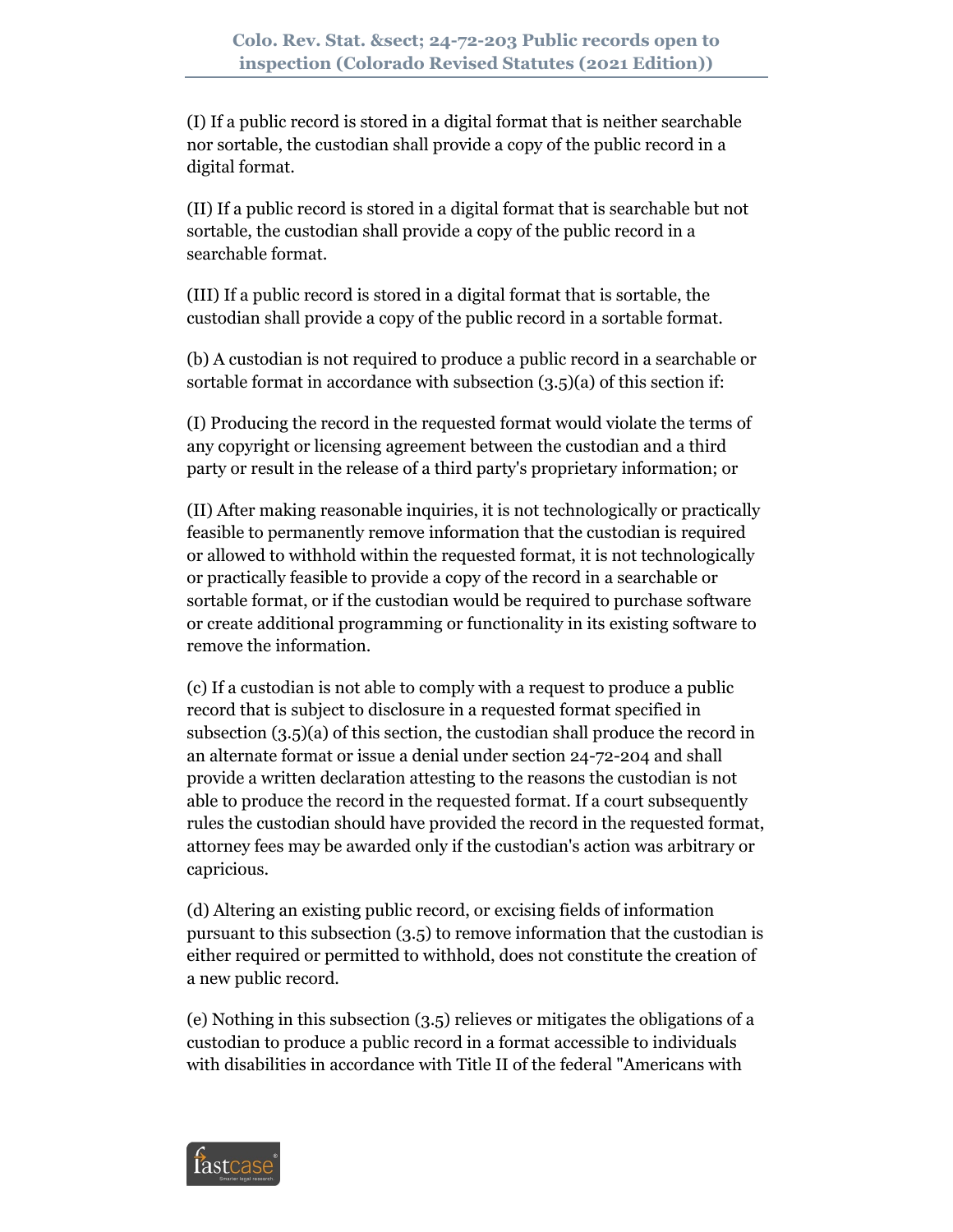Disabilities Act of 1990", 42 U.S.C. sec. 12131 et. seq., and other federal or state laws.

(4) Nothing in this article shall preclude the state or any of its agencies, institutions, or political subdivisions from obtaining and enforcing trademark or copyright protection for any public record, and the state and its agencies, institutions, and political subdivisions are hereby specifically authorized to obtain and enforce such protection in accordance with the applicable federal law; except that this authorization shall not restrict public access to or fair use of copyrighted materials and shall not apply to writings which are merely lists or other compilations.

(Amended by 2018 Ch. 274, §53, eff. 5/29/2018. Amended by 2017 Ch. 286, §1, eff. 8/9/2017. L. 68: p. 202, § 3. C.R.S. 1963: § 113-2-3. L. 92: (4) added, p. 1104, § 3, effective July 1. L. 96: (1) to (3) amended, p. 1483, § 5, effective June 1. L. 99: IP(3)(b) amended and (3)(b)(III) added, p. 207, § 1, effective March 31. L. 2017: (3.5) added, (SB 17-040), ch. 286, p. 1582, § 1, effective August 9. L. 2018: IP(3.5)(b) and (3.5)(c) amended, (HB 18-1375), ch. 274, p. 1711, § 53, effective May 29.)

## **ANNOTATION**

**Law reviews.** For article, "E-mail, Open Meetings, and Public Records", see 25 Colo. Law. 99 (Oct. 1996). For article, "Privacy Rights and Public Records in Colorado: Hiding in Plain Sight", see 33 Colo. Law. 111 (Oct. 2004). For article, "Copyright, Privacy, and Open Records Act Website Policies for Governmental Entities", see 41 Colo. Law. 41 (Jan. 2012).

**First amendment does not guarantee the press a constitutional right of special access** to information not available to the public generally. This is true where the information sought is personal in nature and is to be published primarily for commercial purposes. Eugene Cervi & Co. v. Russell, 184 Colo. 282, 519 P.2d 1189 (1974).

**Court considers and weighs public interest in determining disclosure question.** The limiting language making certain of the open records provisions applicable except as "otherwise provided by law" is a reference to the rules of civil procedure and expresses the legislative intent that a court should consider and weigh whether disclosure would be contrary to the public interest. Martinelli v. District Court, 199 Colo. 163, 612 P.2d 1083 (1980).

**Statutory scheme strikes a balance** between the statutory right of the public to inspect and copy public records and the administrative burdens that may be placed upon government agencies in responding to open

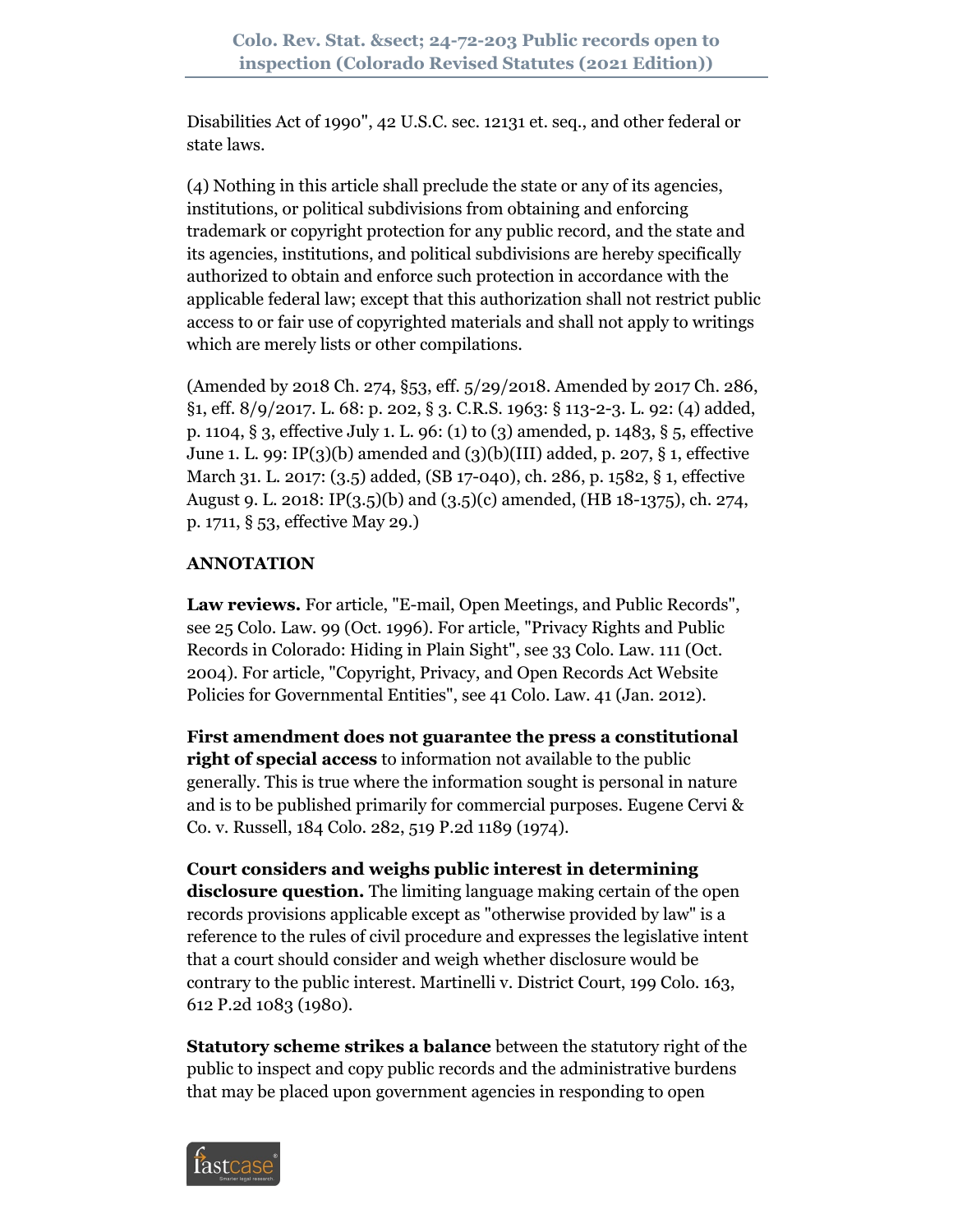records requests. Pruitt v. Rockwell, 886 P.2d 315 (Colo. App. 1994); Citizens Progressive Alliance v. S.W. Water Conservation Dist., 97 P.3d 308 (Colo. App. 2004).

By requiring specificity in records requests, spelling out reasonable procedures, and providing that records requests will not take priority over the entity's previously scheduled work activities, the entity's policy is consistent with the statutory authorization for "reasonably necessary" rules and the jurisprudential recognition of the need for balance between the public's right to inspect public records and the administrative burdens that may be placed on government agencies responding to such requests. Citizens Progressive Alliance v. S.W. Water Conservation Dist., 97 P.3d 308 (Colo. App. 2004).

**Regulations that reasonably restrict the manner of access** and do not deny access to public records do not violate the public records law. Tax Data Corp. v. Hutt, 826 P.2d 353 (Colo. App. 1991).

**Regulations which limit access to records to minimize the dangers of record alteration and obliteration are reasonably necessary within the meaning of subsection (1).** Tax Data Corp. v. Hutt, 826 P.2d 353 (Colo. App. 1991).

**A computer print-out** provides the reader with the same information as would a visual examination of the same information on a computer screen. Oral communications and microfiche copies are also readily accessible and meet the statutory requirements concerning reasonable accessibility. Tax Data Corp. v. Hutt, 826 P.2d 353 (Colo. App. 1991).

**Nominal research and retrieval fee permitted** under subsection (1)(a). Although the opens records law does not expressly require the payment of a fee to exercise the right of inspection, legislative history reflects that this omission was intentional. Black v. S.W. Water Conserv. Dist., 74 P.3d 462 (Colo. App. 2003).

**Charging an advance deposit in a reasonable amount is not in violation of CORA.** A custodian may charge a reasonable fee for retrieving and researching records, including the time it takes to identify and segregate records that need not be disclosed. Mountain-Plains Inv. v. Parker Jordan Metro. Dist., 2013 COA 123, 312 P.3d 260.

**Subsection (2) does not impose an unreasonable burden on a state agency.** There is no obligation to investigate outside the department for the requested documents or to undertake a special search to locate requested documents. The agency needs only to notify the requesting party

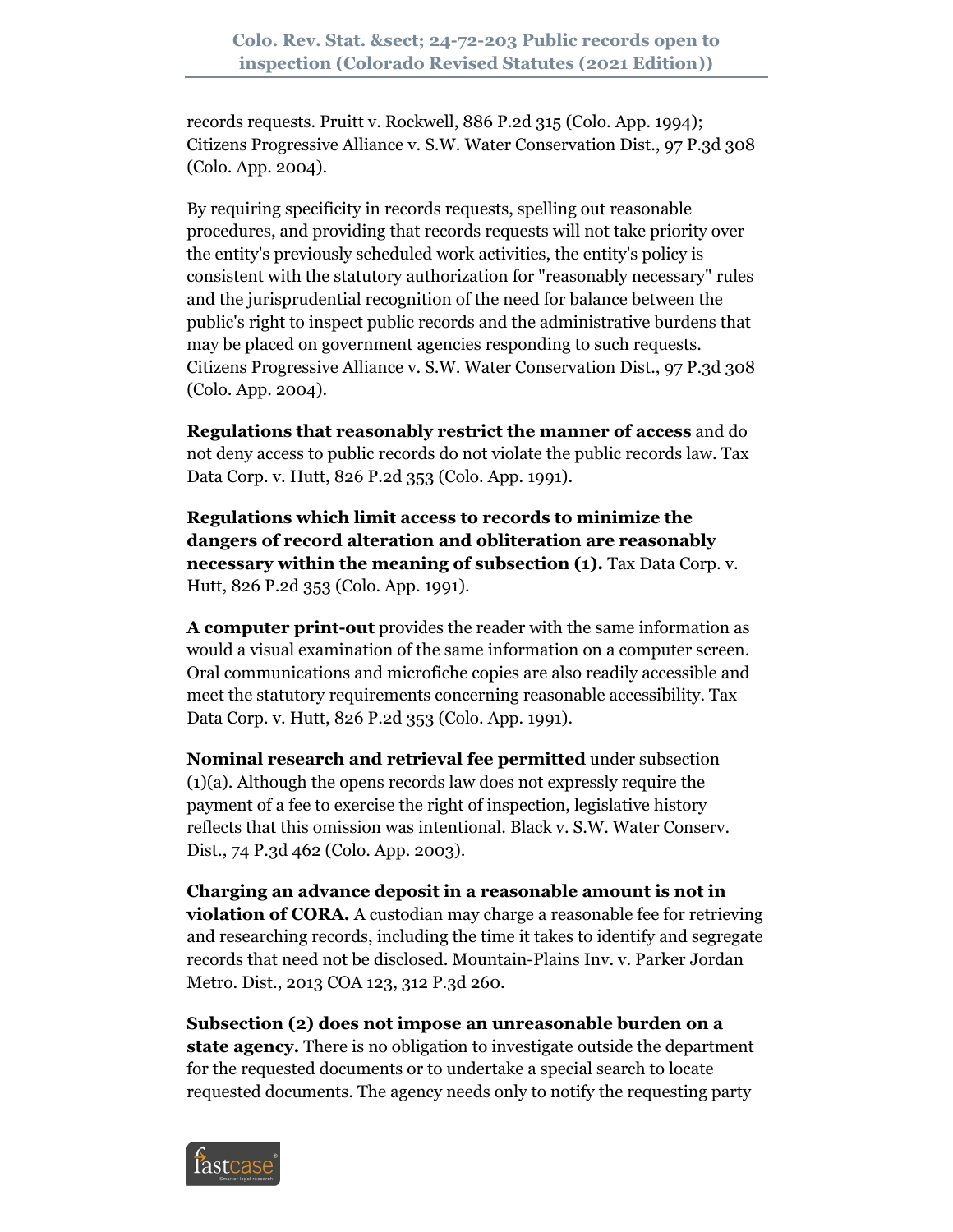that it has no knowledge of the location of requested records, or to refer such party to the agency it believes might maintain the records. Pruitt v. Rockwell, 886 P.2d 315 (Colo. App. 1994).

**Construction of open records law.** Open records law is a general act and will not be interpreted to repeal a conflicting special provision unless the intent to do so is clear and unmistakable. Uberoi v. Univ. of Colo., 686 P.2d 785 (Colo. 1984) (decided prior to 1985 enactment of §24-72-202  $(1.5)$ .

**The courts do not have an implied duty to manipulate computer generated data** under the public records act in order to create a new document solely for purposes of disclosure. Office of State Court Adm'r v. Background Info. Servs., Inc., 994 P.2d 420 (Colo. 1999).

**Access to court-maintained files involves a fragile balance** between the interests of the public and the protection of individuals who are parties to cases in court. Office of State Court Adm'r v. Background Info. Servs., Inc., 994 P.2d 420 (Colo. 1999).

**No implied duty to delete exempt information.** The fact that data which is exempt under the open records law could be altered such that it would qualify as group scholastic achievement data not subject to an exemption does not create a duty on the part of the school district to do such alteration. The exceptions to the open records law are unambiguous and do not support a judicial interpretation of an implied duty. Sargent Sch. Dist. v. Western Servs., 751 P.2d 56 (Colo. 1988).

**Records not available to the requesting party at the time of the request because of his incarceration, must be open to his inspection at a reasonable time when he is no longer confined.** Pruitt v. Rockwell, 886 P.2d 315 (Colo. App. 1994).

**Was reasonable for court to conclude that a request for written approval or certification of an institution as an accredited law school was not an existing document or "writing".** Pruitt v. Rockwell, 886 P.2d 315 (Colo. App. 1994).

**Vital statistics records held confidential and exempt from right to inspect.** Eugene Cervi & Co. v. Russell, 31 Colo. App. 525, 506 P.2d 748 (1972), aff'd, 184 Colo. 282, 519 P.2d 1189 (1974).

**Claim that transportation contracts entered into between city department of public utilities and railroad were confidential** commercial matters did not preclude disclosure of contracts under open

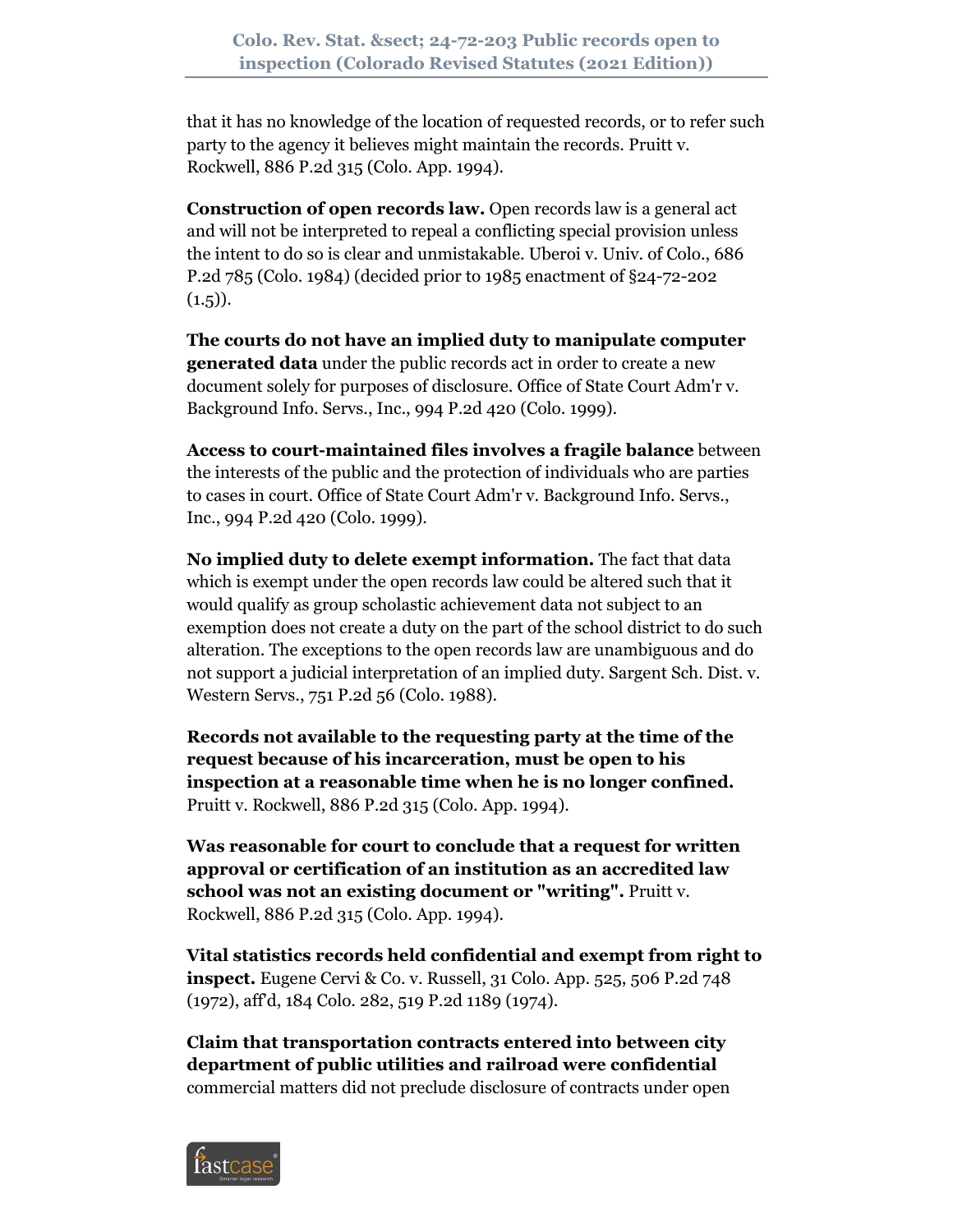records act, where governmental body is involved. Freedom News v. Denver & Rio Grande R. Co., 731 P.2d 740 (Colo. App. 1986).

Federal law, i.e. the Staggers Act of 1980, which provides that certain information in contracts filed with Interstate Commerce Commission is available only where requested by certain specified parties does not prohibit public disclosure under open records act of transportation contracts entered into between city and railroad. Freedom News v. Denver & Rio Grande R. Co., 731 P.2d 740 (Colo. App. 1986).

**Privileges for attorney-client communication and attorney work product** established by common law, though incorporated into open records law, are waived by any voluntary disclosure by privilege holder to a third person. Denver Post Corp. v. Univ. of Colo., 739 P.2d 874 (Colo. App. 1987).

**Class record sheet qualifies as "scholastic achievement data on individual persons".** Because the class record sheets with the "Comprehensive Test of Basic Skills" test results provide individual student scores which directly correspond to individual student names, these sheets are protected under the open records law as "scholastic achievement data on individual persons". Sargent Sch. Dist. v. Western Servs., 751 P.2d 56 (Colo. 1988).

**Trial court was presented with insufficient evidence to conclude that records were not "public records".** The court's decision was based only on evidence demonstrating that the records were not maintained by the department of corrections; no evidence was presented concerning the records of any other agency. Pruitt v. Rockwell, 886 P.2d 315 (Colo. App. 1994).

**The names of transitional employment program participants and the amounts paid to them were not exempt from disclosure under the Colorado Open Records Act.** Releasing the total amount paid to employees under the program is inconsistent with the plain language of the statute. Freedom Newspapers, Inc. v. Tollefson, 961 P.2d 1150 (Colo. App. 1998).

**Records custodian cannot be sanctioned for failure to comply with time limits in subsection (3)(b)** in situations where compliance with a request within those time limits is found to be a physical impossibility. Citizens Progressive Alliance v. S.W. Water Conservation Dist., 97 P.3d 308 (Colo. App. 2004).

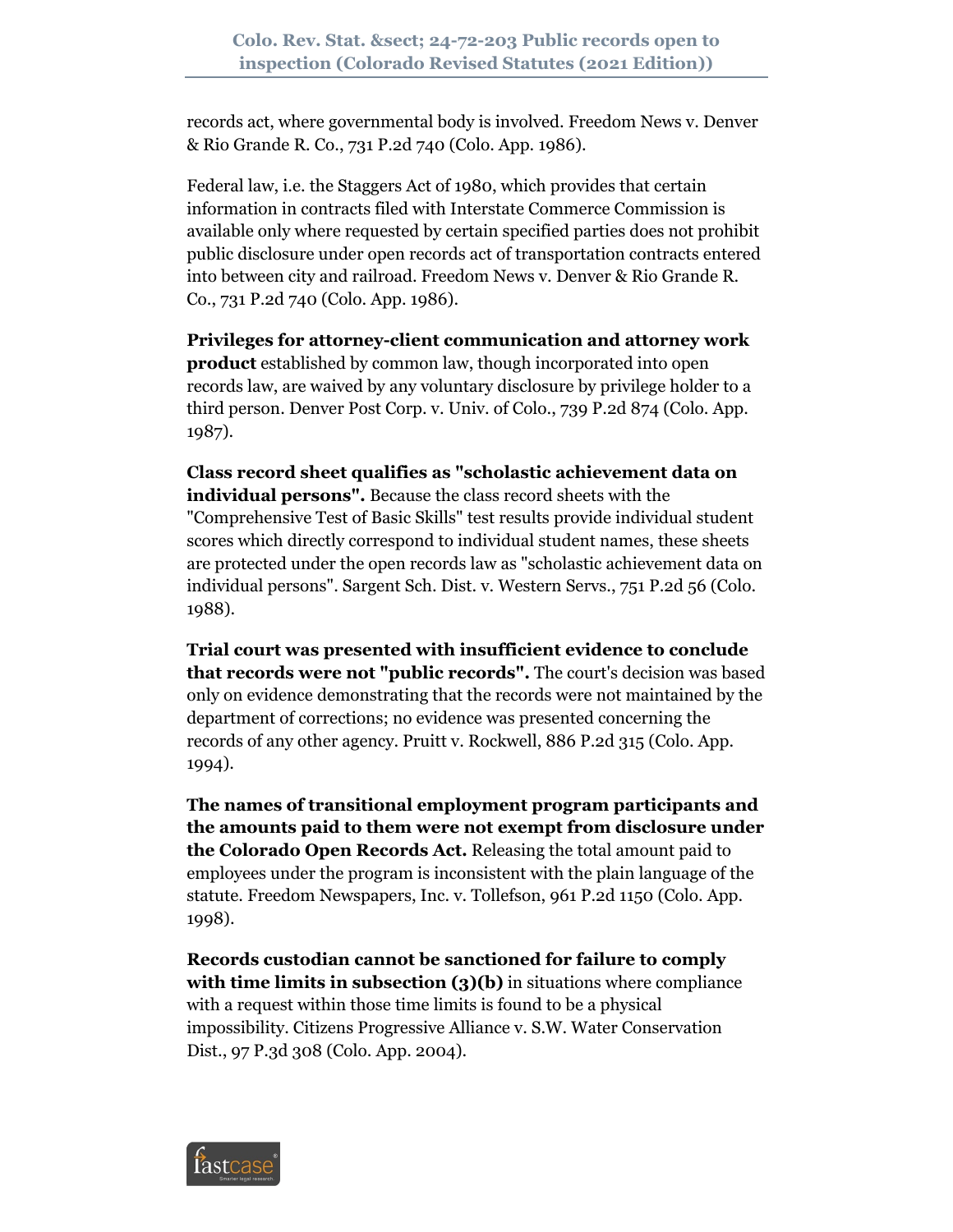For the legislative declaration contained in the 1996 act amending subsections (1) to (3), see section 1 of chapter 271, Session Laws of Colorado 1996.

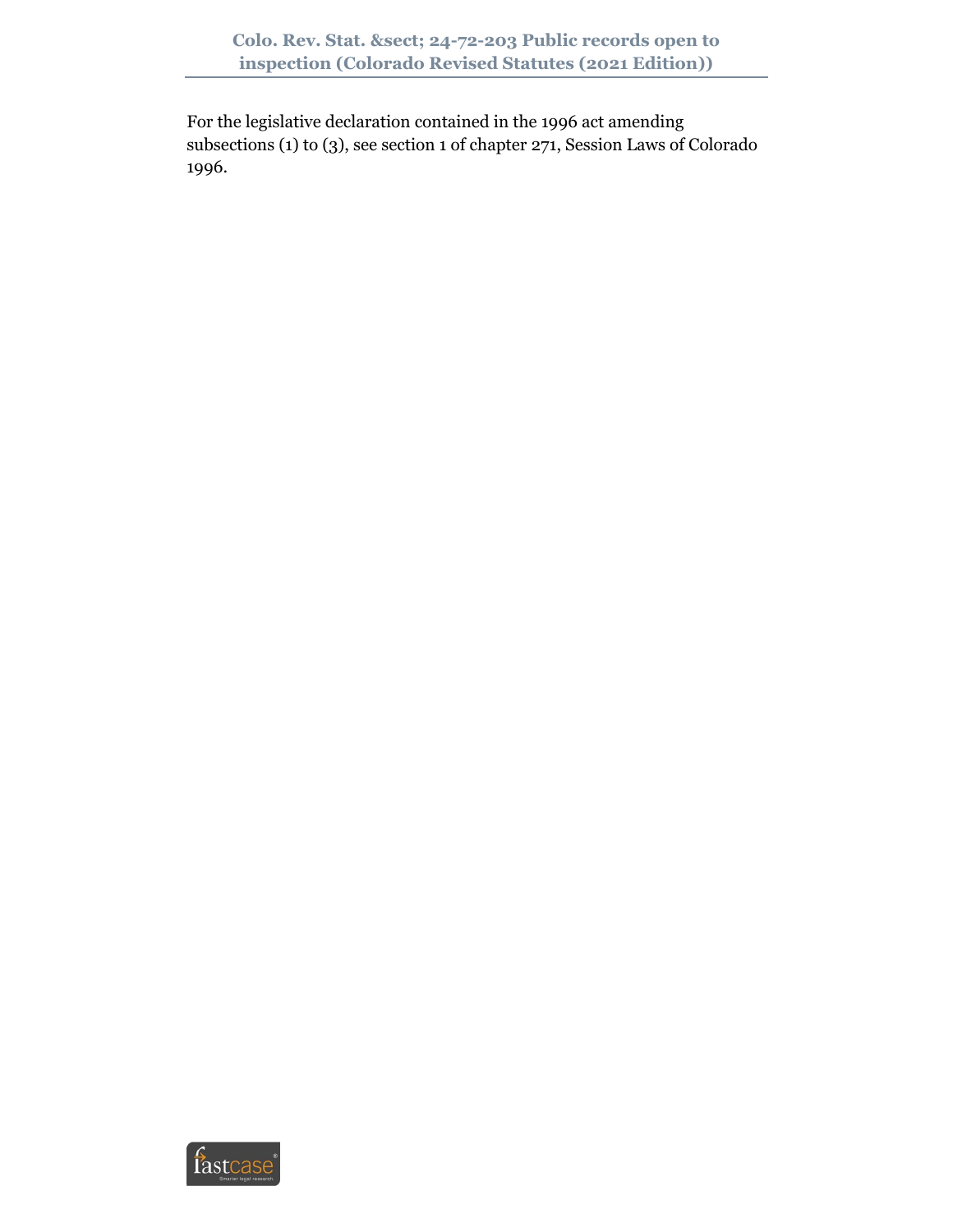# **§ 24-72-204. Allowance or denial of inspection - grounds procedure - appeal - definitions - repeal**

(1) The custodian of any public records shall allow any person the right of inspection of such records or any portion thereof except on one or more of the following grounds or as provided in subsection (2) or (3) of this section:

(a) Such inspection would be contrary to any state statute.

(b) Such inspection would be contrary to any federal statute or regulation issued thereunder having the force and effect of law.

(c) Such inspection is prohibited by rules promulgated by the supreme court or by the order of any court.

(d) Such inspection would be contrary to the requirements of any joint rule of the senate and the house of representatives pertaining to lobbying practices.

# (2)

(a) The custodian may deny the right of inspection of the following records, unless otherwise provided by law, on the ground that disclosure to the applicant would be contrary to the public interest:

(I) Any records of the investigations conducted by any sheriff, prosecuting attorney, or police department, any records of the intelligence information or security procedures of any sheriff, prosecuting attorney, or police department, or any investigatory files compiled for any other law enforcement purpose;

(II) Test questions, scoring keys, and other examination data pertaining to administration of a licensing examination, examination for employment, or academic examination; except that written promotional examinations and the scores or results thereof conducted pursuant to the state personnel system or any similar system shall be available for inspection, but not copying or reproduction, by the person in interest after the conducting and grading of any such examination;

(III) The specific details of bona fide research projects being conducted by a state institution, including, without limitation, research projects undertaken by staff or service agencies of the general assembly or the office of the governor in connection with pending or anticipated legislation;

(IV) The contents of real estate appraisals made for the state or a political subdivision thereof relative to the acquisition of property or any interest in

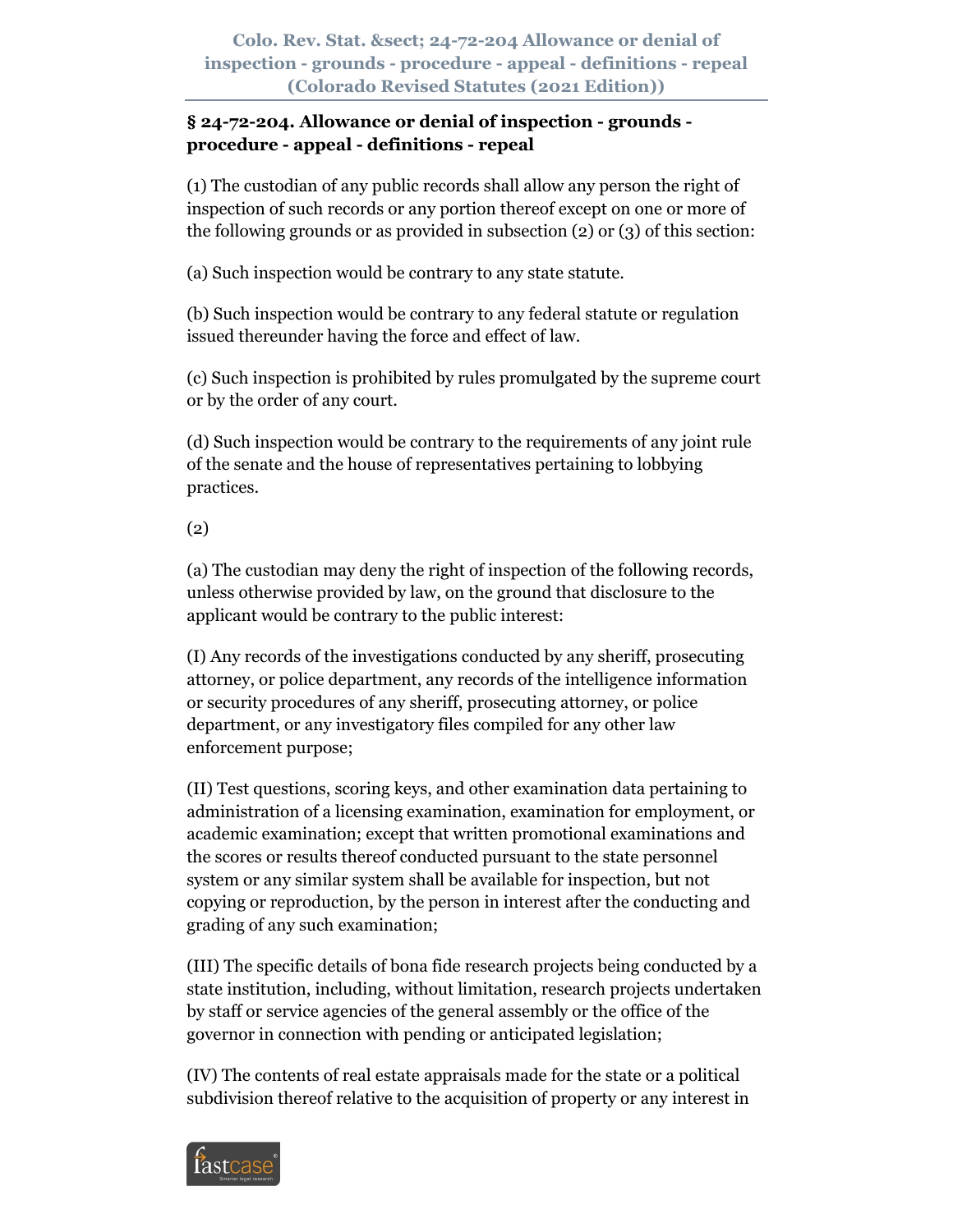property for public use, until such time as title to the property or property interest has passed to the state or political subdivision; except that the contents of such appraisal shall be available to the owner of the property, if a condemning authority determines that it intends to acquire said property as provided in section 38-1-121, C.R.S., relating to eminent domain proceedings, but, in any case, the contents of such appraisal shall be available to the owner under this section no later than one year after the condemning authority receives said appraisal; and except as provided by the Colorado rules of civil procedure. If condemnation proceedings are instituted to acquire any such property, any owner of such property who has received the contents of any appraisal pursuant to this section shall, upon receipt thereof, make available to said state or political subdivision a copy of the contents of any appraisal which the owner has obtained relative to the proposed acquisition of the property.

(V) Any market analysis data generated by the department of transportation's bid analysis and management system for the confidential use of the department of transportation in awarding contracts for construction or for the purchase of goods or services and any records, documents, and automated systems prepared for the bid analysis and management system;

(VI) Records and information relating to the identification of persons filed with, maintained by, or prepared by the department of revenue pursuant to section 42-2-121, C.R.S.;

(VII) Electronic mail addresses provided by a person to an agency, institution, or political subdivision of the state for the purposes of future electronic communications to the person from the agency, institution, or political subdivision; and

### (VIII)

(A) Specialized details of either security arrangements or investigations or the physical and cyber assets of critical infrastructure, including the specific engineering, vulnerability, detailed design information, protective measures, emergency response plans, or system operational data of such assets that would be useful to a person in planning an attack on critical infrastructure but that does not simply provide the general location of such infrastructure. Nothing in this subsection (2)(a)(VIII) prohibits the custodian from transferring records containing specialized details of either security arrangements or investigations or the physical and cyber assets of critical infrastructure to the division of homeland security and emergency management in the department of public safety, the governing body of any city, county, city and county, or other political subdivision of the state, or

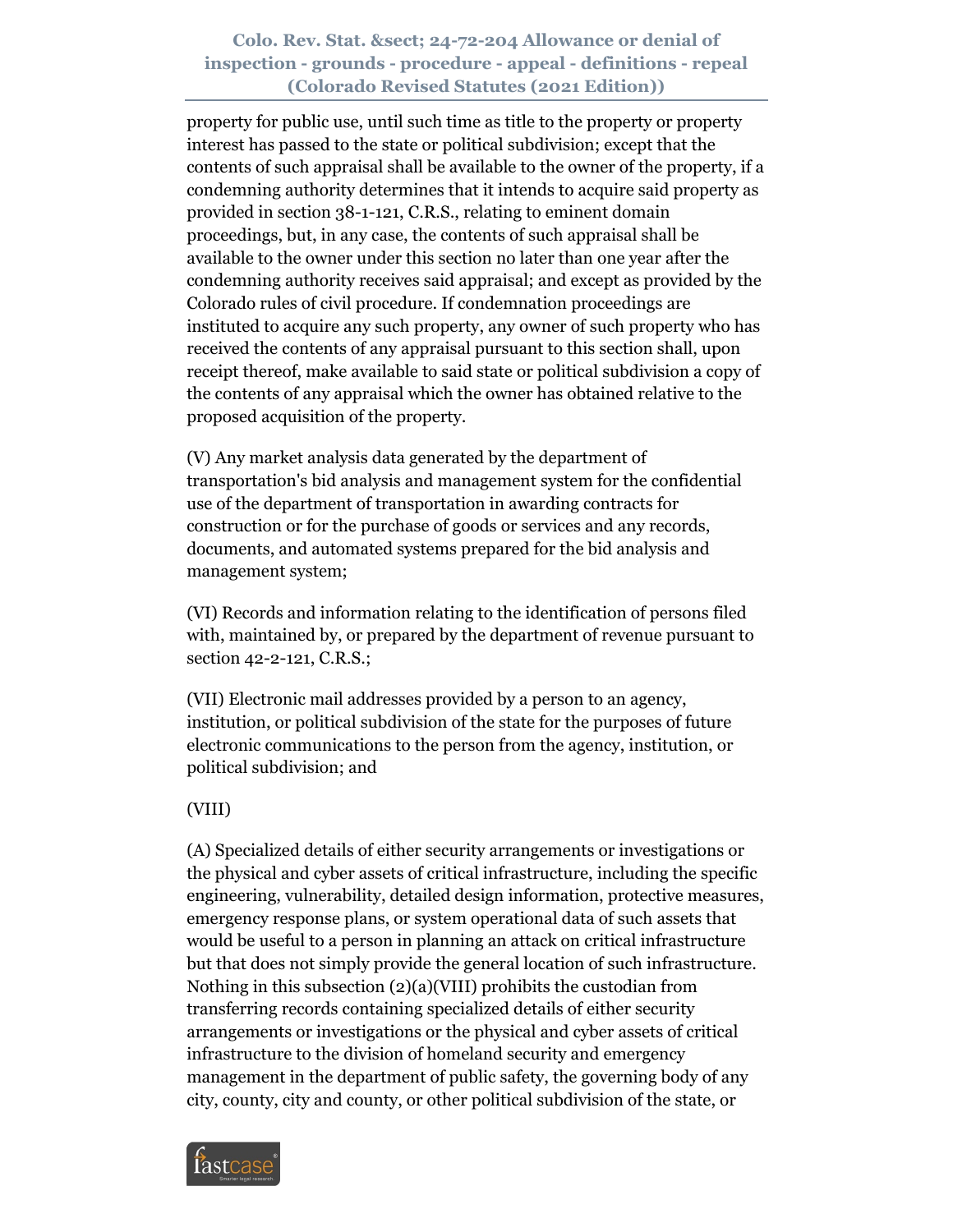any federal, state, or local law enforcement agency; except that the custodian shall not transfer any record received from a nongovernmental entity without the prior written consent of the entity unless such information is already publicly available.

(B) Records of the expenditure of public moneys on security arrangements or investigations, including contracts for security arrangements and records related to the procurement of, budgeting for, or expenditures on security systems, shall be open for inspection, except to the extent that they contain specialized details of security arrangements or investigations. A custodian may deny the right of inspection of only the portions of a record described in this sub-subparagraph (B) that contain specialized details of security arrangements or investigations and shall allow inspection of the remaining portions of the record.

(C) If an official custodian has custody of a public record provided by another public entity, including the state or a political subdivision, that contains specialized details of security arrangements or investigations, the official custodian shall refer a request to inspect that public record to the official custodian of the public entity that provided the record and shall disclose to the person making the request the names of the public entity and its official custodian to which the request is referred.

 $(IX)$ 

(A) Any records of ongoing civil or administrative investigations conducted by the state or an agency of the state in furtherance of their statutory authority to protect the public health, welfare, or safety unless the investigation focuses on a person or persons inside of the investigative agency.

(B) Upon conclusion of a civil or administrative investigation that is closed because no further investigation, discipline, or other agency response is warranted, all records not exempt pursuant to any other law are open to inspection; except that the custodian may remove the name or other personal identifying or financial information of witnesses or targets of such closed investigations from investigative records prior to inspection.

(C) Notwithstanding any other provision of this subparagraph (IX), a record is not subject to withholding on the grounds that it is maintained or kept in a civil or administrative investigative file except pursuant to paragraph (a) of subsection (6) of this section if the record was publicly disclosed; was filed with an agency of the state by a regulated entity under a statutory, regulatory, or permit requirement; or was received from a governmental

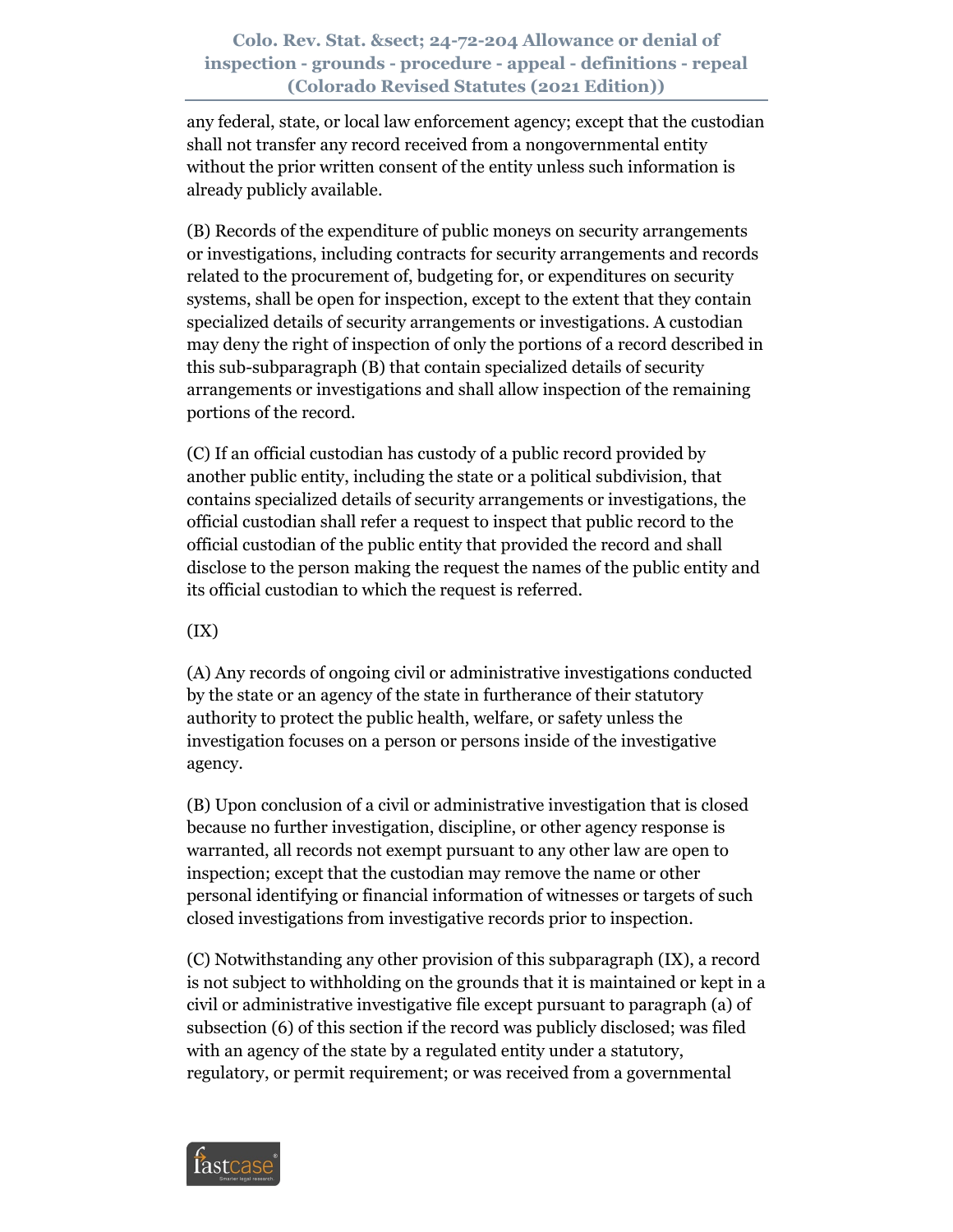entity and would be available if requested directly from the transmitting entity.

(D) Nothing in this subparagraph (IX) prohibits an agency from disclosing information or materials during an open investigation if it is in the interest of public health, welfare, or safety.

(b) If the right of inspection of any record falling within any of the classifications listed in this subsection (2) is allowed to any officer or employee of any newspaper, radio station, television station, or other person or agency in the business of public dissemination of news or current events, it shall be allowed to all such news media.

(c) Notwithstanding any provision to the contrary in subparagraph (I) of paragraph (a) of this subsection (2), the custodian shall deny the right of inspection of any materials received, made, or kept by a crime victim compensation board or a district attorney that are confidential pursuant to the provisions of section 24-4.1-107.5.

(d) Notwithstanding any provision to the contrary in subparagraph (I) of paragraph (a) of this subsection (2), the custodian shall deny the right of inspection of any materials received, made, or kept by a witness protection board, the department of public safety, or a prosecuting attorney that are confidential pursuant to section 24-33.5-106.5.

(e) Notwithstanding any provision to the contrary in subparagraph (I) of paragraph (a) of this subsection (2), the custodian shall deny the right of inspection of any materials received, made, or kept by the safe2tell program, as described in section 24-31-606.

(3)

(a) The custodian shall deny the right of inspection of the following records, unless otherwise provided by law; except that the custodian shall make any of the following records, other than letters of reference concerning employment, licensing, or issuance of permits, available to the person in interest in accordance with this subsection (3):

(I) Medical, mental health, sociological, and scholastic achievement data, and electronic health records, on individual persons, other than scholastic achievement data submitted as part of finalists' records as set forth in subsection (3)(a)(XI) of this section and exclusive of coroners' autopsy reports and group scholastic achievement data from which individuals cannot be identified; but either the custodian or the person in interest may

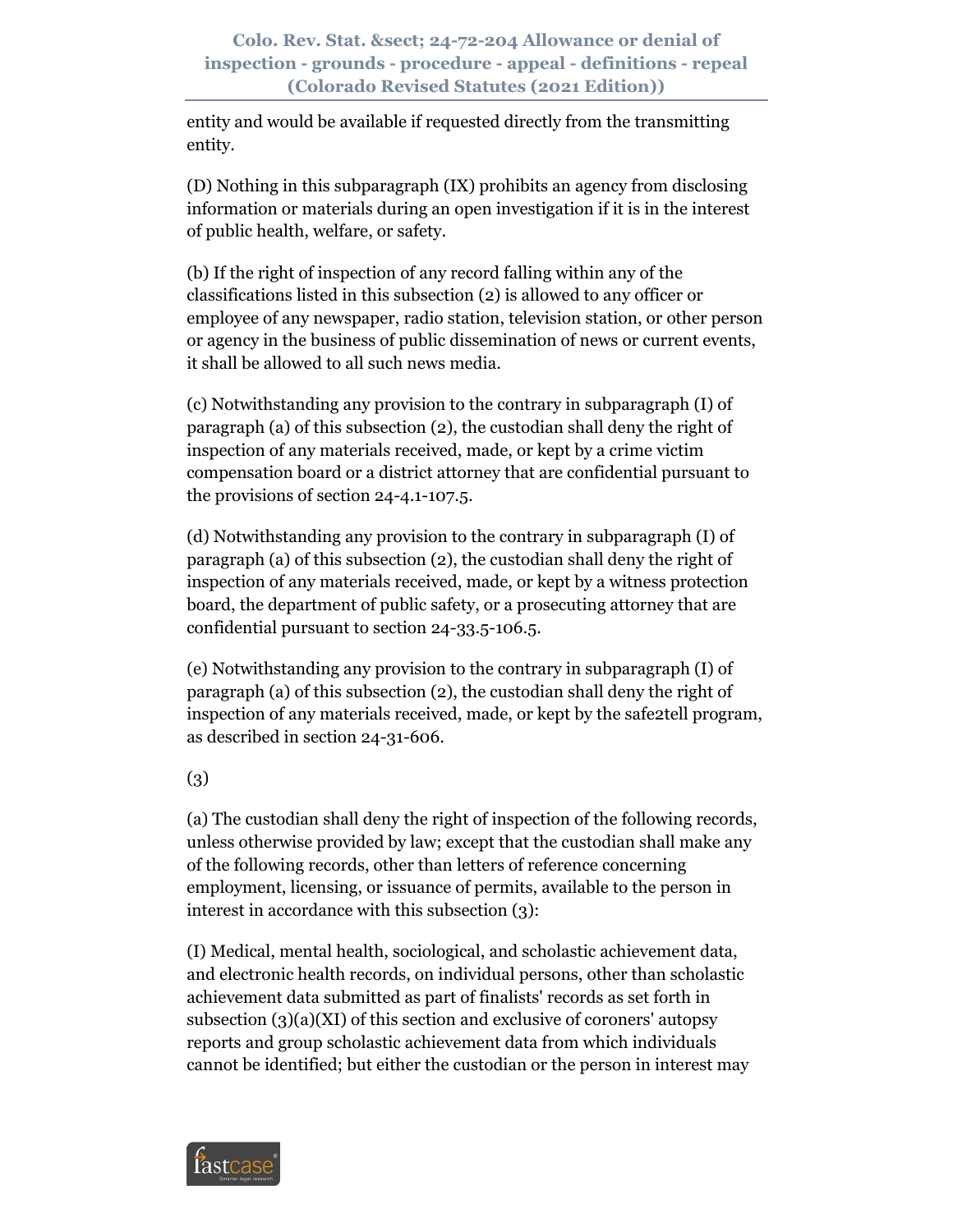request a professionally qualified person, who shall be furnished by the said custodian, to be present to interpret the records;

(II)

(A) Personnel files; but such files shall be available to the person in interest and to the duly elected and appointed public officials who supervise such person's work.

(B) The provisions of this subparagraph (II) shall not be interpreted to prevent the public inspection or copying of any employment contract or any information regarding amounts paid or benefits provided under any settlement agreement pursuant to the provisions of article 19 of this title.

(III) Letters of reference;

(IV) Trade secrets, privileged information, and confidential commercial, financial, geological, or geophysical data, including a social security number unless disclosure of the number is required, permitted, or authorized by state or federal law, furnished by or obtained from any person;

(V) Library and museum material contributed by private persons, to the extent of any limitations placed thereon as conditions of such contributions;

(VI) Except as provided in section 1-2-227, addresses and telephone numbers of students in any public elementary or secondary school;

(VII) Library records disclosing the identity of a user as prohibited by section 24-90-119;

(VIII) Repealed.

(IX) Names, addresses, telephone numbers, and personal financial information of past or present users of public utilities, public facilities, or recreational or cultural services that are owned and operated by the state, its agencies, institutions, or political subdivisions; except that nothing in this subparagraph (IX) shall prohibit the custodian of records from transmitting such data to any agent of an investigative branch of a federal agency or any criminal justice agency as defined in section 24-72-302(3) that makes a request to the custodian to inspect such records and who asserts that the request for information is reasonably related to an investigation within the scope of the agency's authority and duties. Nothing in this subparagraph (IX) shall be construed to prohibit the publication of such information in an aggregate or statistical form so classified as to prevent the identification, location, or habits of individuals.

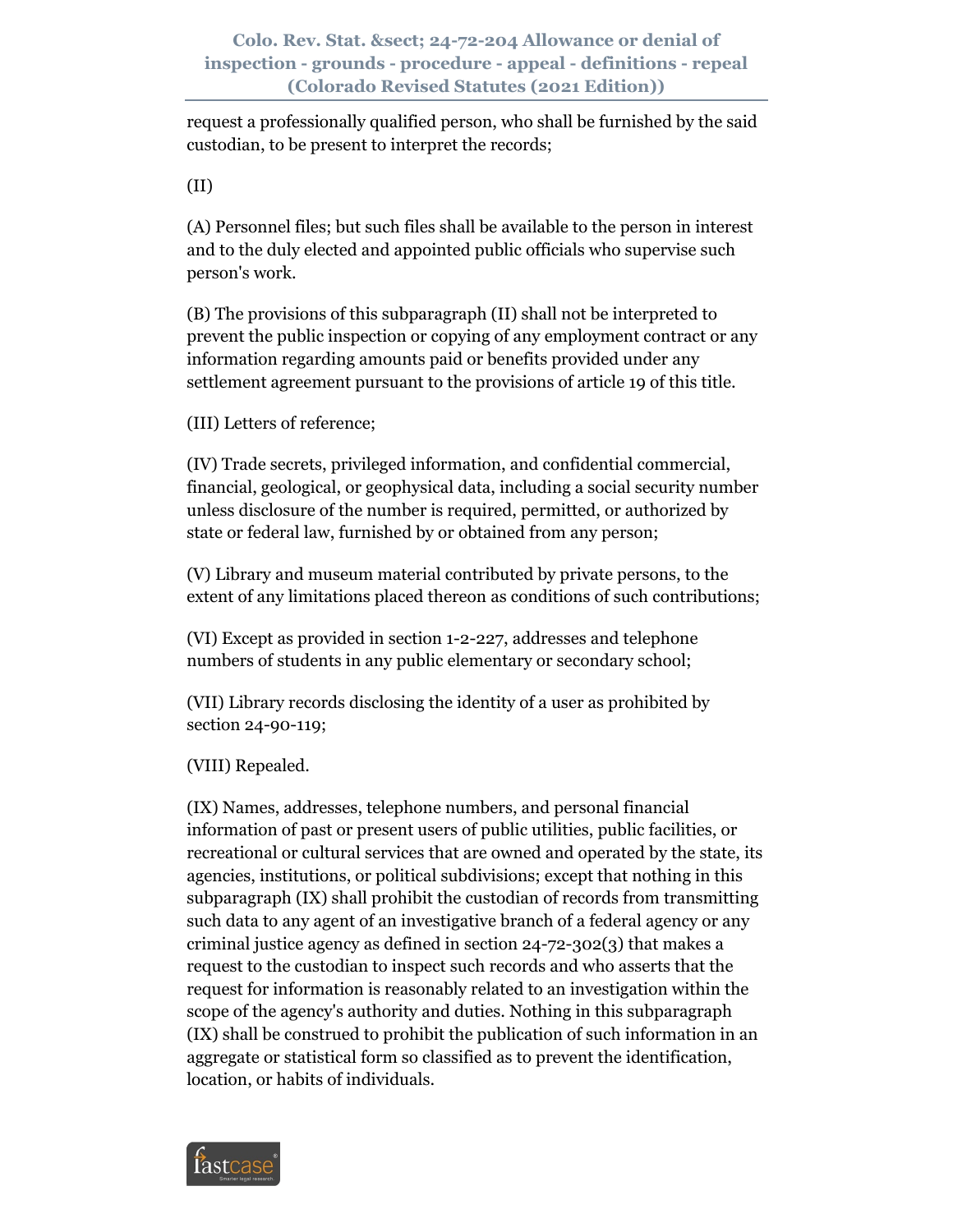(X)

(A) Any records of sexual harassment complaints and investigations, whether or not such records are maintained as part of a personnel file; except that, an administrative agency investigating the complaint may, upon a showing of necessity to the custodian of records, gain access to information necessary to the investigation of such a complaint. This subsubparagraph (A) shall not apply to records of sexual harassment complaints and investigations that are included in court files and records of court proceedings. Disclosure of all or a part of any records of sexual harassment complaints and investigations to the person in interest is permissible to the extent that the disclosure can be made without permitting the identification, as a result of the disclosure, of any individual involved. This sub-subparagraph (A) shall not preclude disclosure of all or part of the results of an investigation of the general employment policies and procedures of an agency, office, department, or division, to the extent that the disclosure can be made without permitting the identification, as a result of the disclosure, of any individual involved.

(B) A person in interest under this subparagraph (X) includes the person making a complaint and the person whose conduct is the subject of such a complaint.

(C) A person in interest may make a record maintained pursuant to this subparagraph (X) available for public inspection when such record supports the contention that a publicly reported, written, printed, or spoken allegation of sexual harassment against such person is false.

(D) This subsection  $(3)(a)(X)$  applies to the judicial department of state government. This subsection  $(3)(a)(X)(D)$  is repealed, effective May 1, 2021.

(X.5) Records created, maintained, or provided to a custodian by the office of legislative workplace relations created in section 2-3-511 that are related to a workplace harassment complaint or investigation, a complaint under the workplace expectations policy, or an inquiry or request concerning workplace harassment or conduct, whether or not the records are part of a formal or informal complaint or resolution process;

(XI)

(A) Except as provided in subsection  $(3)(a)(XI)(D)$  of this section, records submitted by or on behalf of an applicant or candidate for any employment position, including an applicant for an executive position as defined in section 24-72-202 (1.3) who is not a finalist. For purposes of this subsection  $(3)(a)(XI)$ , "finalist" means an applicant or candidate for an executive

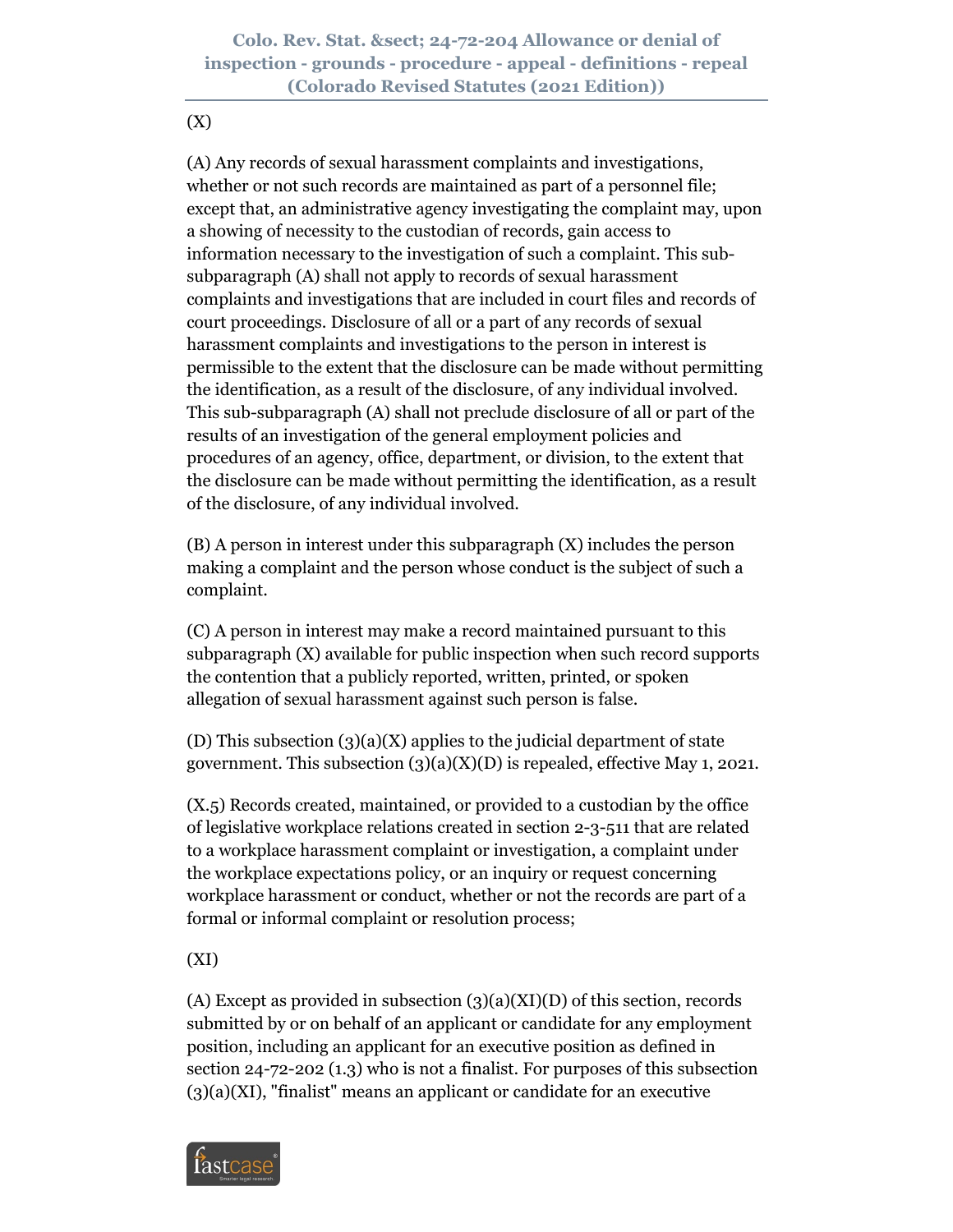position as the chief executive officer of a state agency, institution, or political subdivision or agency thereof who is named as a finalist pursuant to section 24-6-402 (3.5).

(B) This subsection (3)(a)(XI) shall not be construed to prohibit the public inspection or copying of any records submitted by or on behalf of a finalist or the applications of past or current employees; except that letters of reference or medical, psychological, and sociological data concerning finalists or past or current employees shall not be made available for public inspection or copying.

(C) This subsection (3)(a)(XI) applies to employment selection processes for all employment and executive positions, including, but not limited to, selection processes conducted or assisted by private persons or firms at the request of a state agency, institution, or political subdivision.

(D) Notwithstanding subsection  $(3)(a)(XI)(A)$  of this section, A custodian shall allow public inspection of the demographic data of a candidate who was interviewed by the state public body, local public body, or search committee for an executive position as defined in section 24-72-202 (1.3), but is not named as a finalist pursuant to subsection 24-6-402 (3.5). For purposes of this subsection  $(3)(a)(XI)(D)$ , "demographic data" means information on a candidate's race and gender that has been legally requested and voluntarily provided on the candidate's application and does not include the candidate's name or other information.

(XII) Any record indicating that a person has obtained an identifying license plate or placard for persons with disabilities under section 42-3-204, C.R.S., or any other motor vehicle record that would reveal the presence of a disability;

(XIII) Records protected under the common law governmental or "deliberative process" privilege, if the material is so candid or personal that public disclosure is likely to stifle honest and frank discussion within the government, unless the privilege has been waived. The general assembly hereby finds and declares that in some circumstances, public disclosure of such records may cause substantial injury to the public interest. If any public record is withheld pursuant to this subparagraph (XIII), the custodian shall provide the applicant with a sworn statement specifically describing each document withheld, explaining why each such document is privileged, and why disclosure would cause substantial injury to the public interest. If the applicant so requests, the custodian shall apply to the district court for an order permitting him or her to restrict disclosure. The application shall be subject to the procedures and burden of proof provided for in subsection (6) of this section. All persons entitled to claim the privilege with respect to the

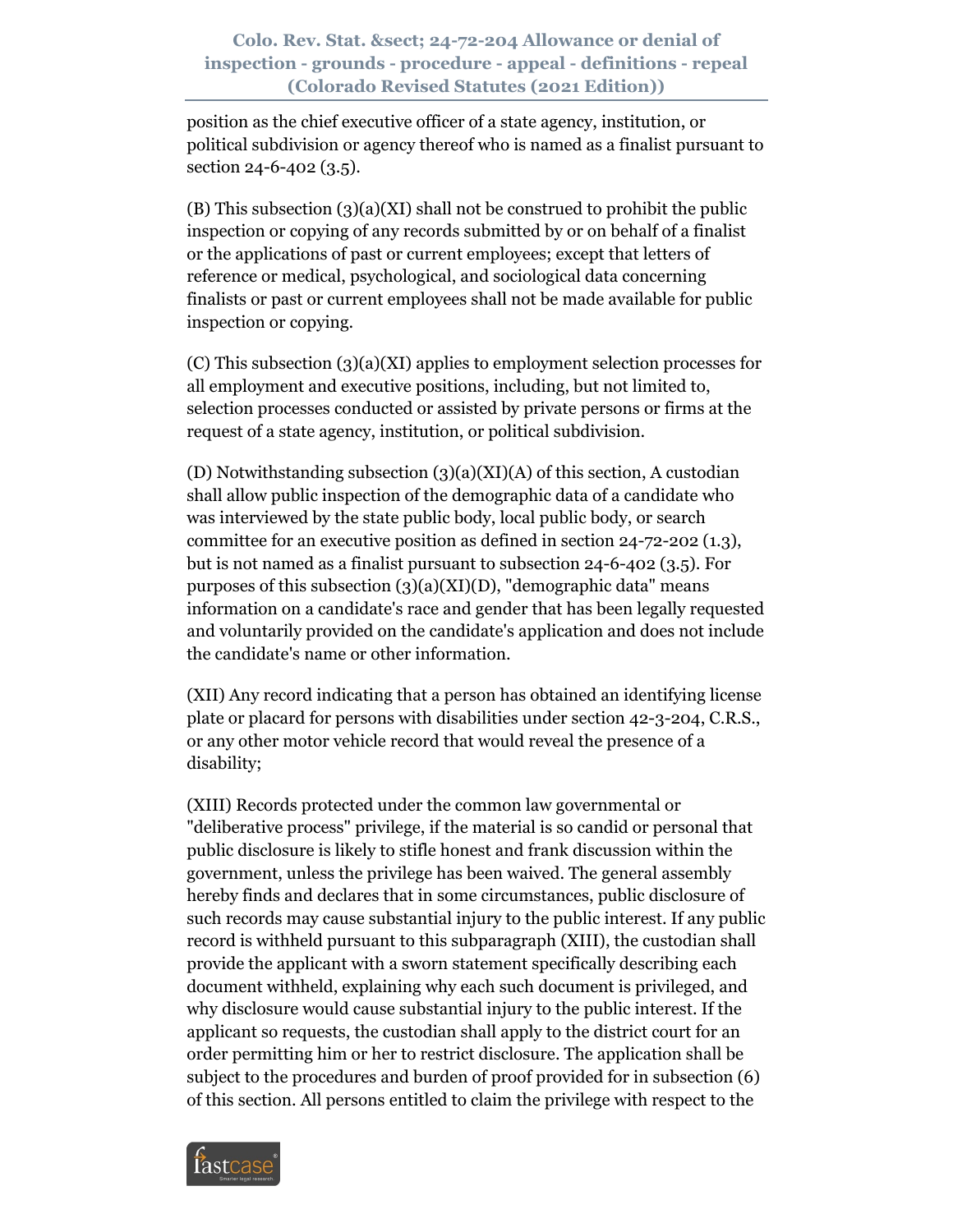records in issue shall be given notice of the proceedings and shall have the right to appear and be heard. In determining whether disclosure of the records would cause substantial injury to the public interest, the court shall weigh, based on the circumstances presented in the particular case, the public interest in honest and frank discussion within government and the beneficial effects of public scrutiny upon the quality of governmental decision-making and public confidence therein.

(XIV) Veterinary medical data, information, and records on individual animals that are owned by private individuals or business entities, but are in the custody of a veterinary medical practice or hospital, including the veterinary teaching hospital at Colorado state university, that provides veterinary medical care and treatment to animals. A veterinary-patientclient privilege exists with respect to such data, information, and records only when a person in interest and a veterinarian enter into a mutual agreement to provide medical treatment for an individual animal and such person in interest maintains an ownership interest in such animal undergoing treatment. For purposes of this subsection  $(3)(a)(XIV)$ , "person in interest" means the owner of an animal undergoing veterinary medical treatment or such owner's designated representative. Nothing in this subsection (3)(a)(XIV) shall prevent the state agricultural commission, the state agricultural commissioner, or the state board of veterinary medicine from exercising their investigatory and enforcement powers and duties granted pursuant to section 35-1-106(1)(h), article 50 of title 35, and section 12-315-106(5)(e), respectively. The veterinary-patient-client privilege described in this subsection  $(3)(a)(XIV)$ , pursuant to section 12-315-120 $(5)$ , may not be asserted for the purpose of excluding or refusing evidence or testimony in a prosecution for an act of animal cruelty under section 18-9- 202 or for an act of animal fighting under section 18-9-204.

(XV) Nominations submitted to a state institution of higher education for the awarding of honorary degrees, medals, and other honorary awards by the institution, proposals submitted to a state institution of higher education for the naming of a building or a portion of a building for a person or persons, and records submitted to a state institution of higher education in support of such nominations and proposals;

(XVI) (Deleted by amendment, L. 2003, p. 1636, § 1, effective May 2, 2003.)

(XVII) Repealed.

(XVIII)

(A) Military records filed with a county clerk and recorder's office concerning a member of the military's separation from military service,

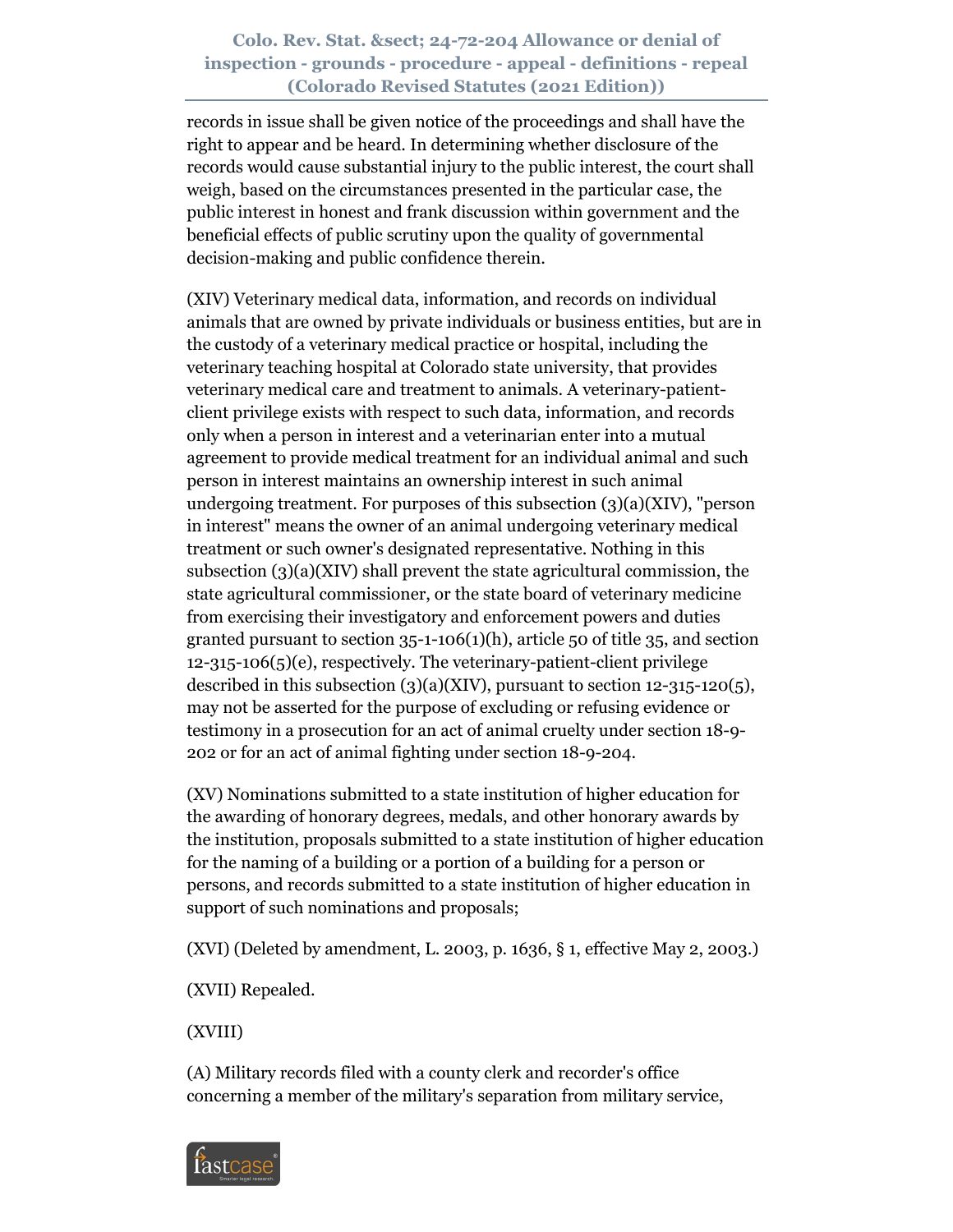including the form DD214 issued to a member of the military upon separation from service, that are restricted from public access pursuant to 5 U.S.C. sec. 552(b)(6) and the requirements established by the national archives and records administration. Notwithstanding any other provision of this section, if the member of the military about whom the record concerns is deceased, the custodian shall allow the right of inspection to the member's parents, siblings, widow or widower, and children.

(B) On and after July 1, 2002, any county clerk and recorder that accepts for filing any military records described in sub-subparagraph (A) of this subparagraph (XVIII) shall maintain such military records in a manner that ensures that such records will not be available to the public for inspection except as provided in sub-subparagraph (A) of this subparagraph (XVIII).

(C) Nothing in this subparagraph (XVIII) shall prohibit a county clerk and recorder from taking appropriate protective actions with regard to records that were filed with or placed in storage by the county clerk and recorder prior to July 1, 2002, in accordance with any limitations determined necessary by the county clerk and recorder.

(D) The county clerk and recorder and any individual employed by the county clerk and recorder shall not be liable for any damages that may result from good faith compliance with the provisions of this part 2.

(XIX)

(A) Except as provided in subsection  $(3)(a)(XIX)(C)$  of this section, applications for a marriage license submitted pursuant to part 1 of article 2 of title 14 and, except as provided in subsection  $(3)(a)(XIX)(C)$  of this section, applications for a civil union license submitted pursuant to article 15 of title 14. a person in interest under this subsection (3)(a)(XIX) includes an immediate family member of either party to the marriage application. As used in this subsection  $(3)(a)(XIX)$ , "immediate family member" means a person who is related by blood, marriage, or adoption. Nothing in this subsection  $(3)(a)(XIX)$  is construed to prohibit the inspection of marriage licenses or marriage certificates or of civil union certificates or to otherwise change the status of those licenses or certificates as public records.

(B) Repealed.

(C) Upon application by any person to the district court in the district wherein a record of an application for a marriage license or a civil union license is found, the district court may, in its discretion and upon good cause shown, order the custodian to permit the inspection of such record.

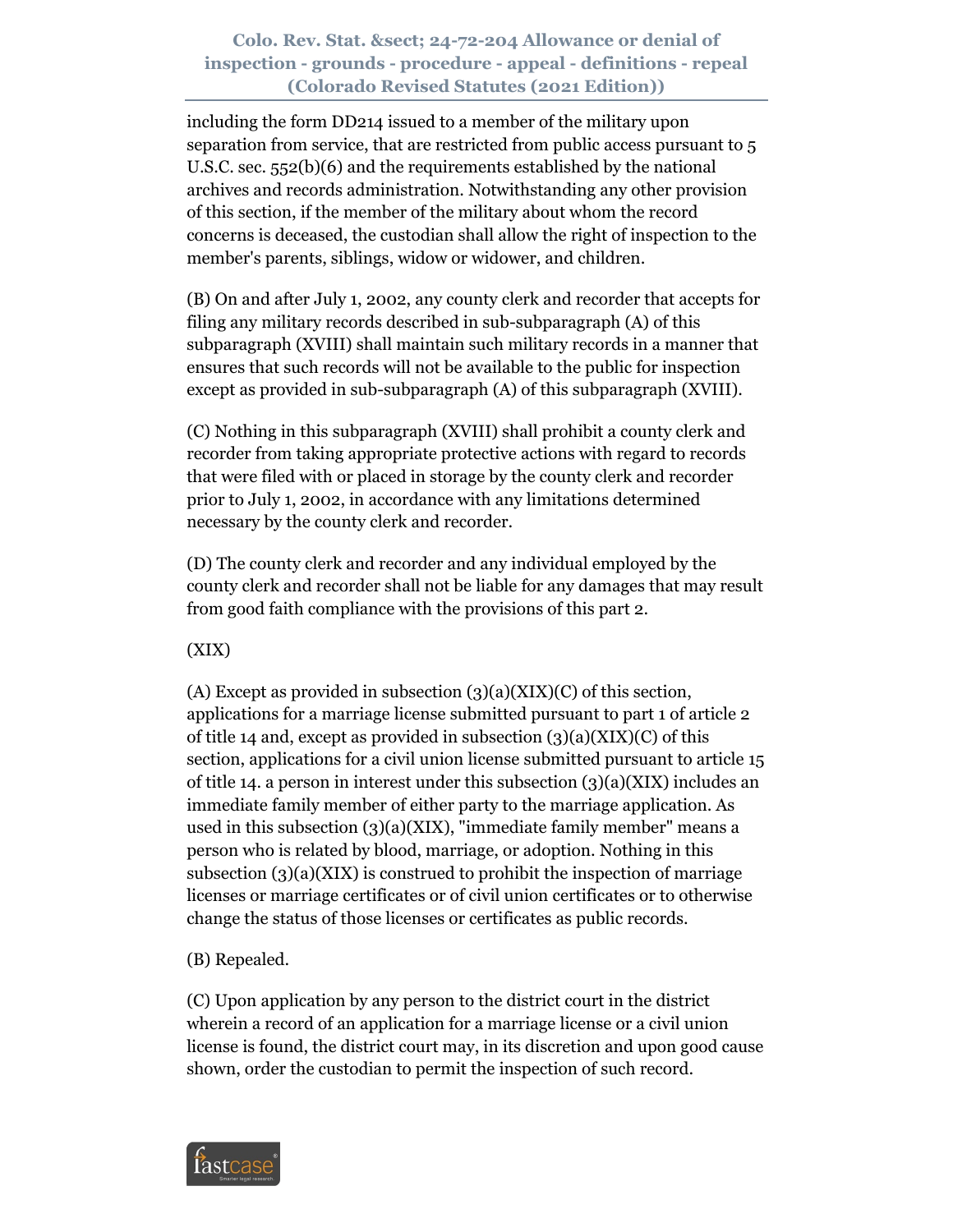#### (XX) Repealed.

(XXI) All records, including, but not limited to, analyses and maps, compiled or maintained pursuant to statute or rule by the department of natural resources or its divisions that are based on information related to private lands and identify or allow to be identified any specific Colorado landowners or lands; except that summary or aggregated data that do not specifically identify individual landowners or specific parcels of land shall not be subject to this subparagraph (XXI);

(XXII) Personal information, as defined in section 18-9-313(1)(e), in a record for which the custodian has received a request under section 18-9- 313.

(XXIII) Records, including analyses and maps, compiled or maintained in accordance with article 73 of title 35 that are based on information related to private lands and identify or allow to be identified any specific Colorado landowners, land managers, agricultural producers, or parcels of land; except that the custodian may release or authorize inspection of summary or aggregated data that do not specifically identify individual landowners, land managers, agricultural producers, or parcels of land.

(b) Nothing in this subsection (3) shall prohibit the custodian of records from transmitting data concerning the scholastic achievement of any student to any prospective employer of such student, nor shall anything in this subsection (3) prohibit the custodian of records from making available for inspection, from making copies, print-outs, or photographs of, or from transmitting data concerning the scholastic achievement or medical, psychological, or sociological information of any student to any law enforcement agency of this state, of any other state, or of the United States where such student is under investigation by such agency and the agency shows that such data is necessary for the investigation.

(c) Nothing in this subsection (3) shall prohibit the custodian of the records of a school, including any institution of higher education, or a school district from transmitting data concerning standardized tests, scholastic achievement, disciplinary information involving a student, or medical, psychological, or sociological information of any student to the custodian of such records in any other such school or school district to which such student moves, transfers, or makes application for transfer, and the written permission of such student or his or her parent or guardian shall not be required therefor. No state educational institution shall be prohibited from transmitting data concerning standardized tests or scholastic achievement of any student to the custodian of such records in the school, including any state educational institution, or school district in which such student was

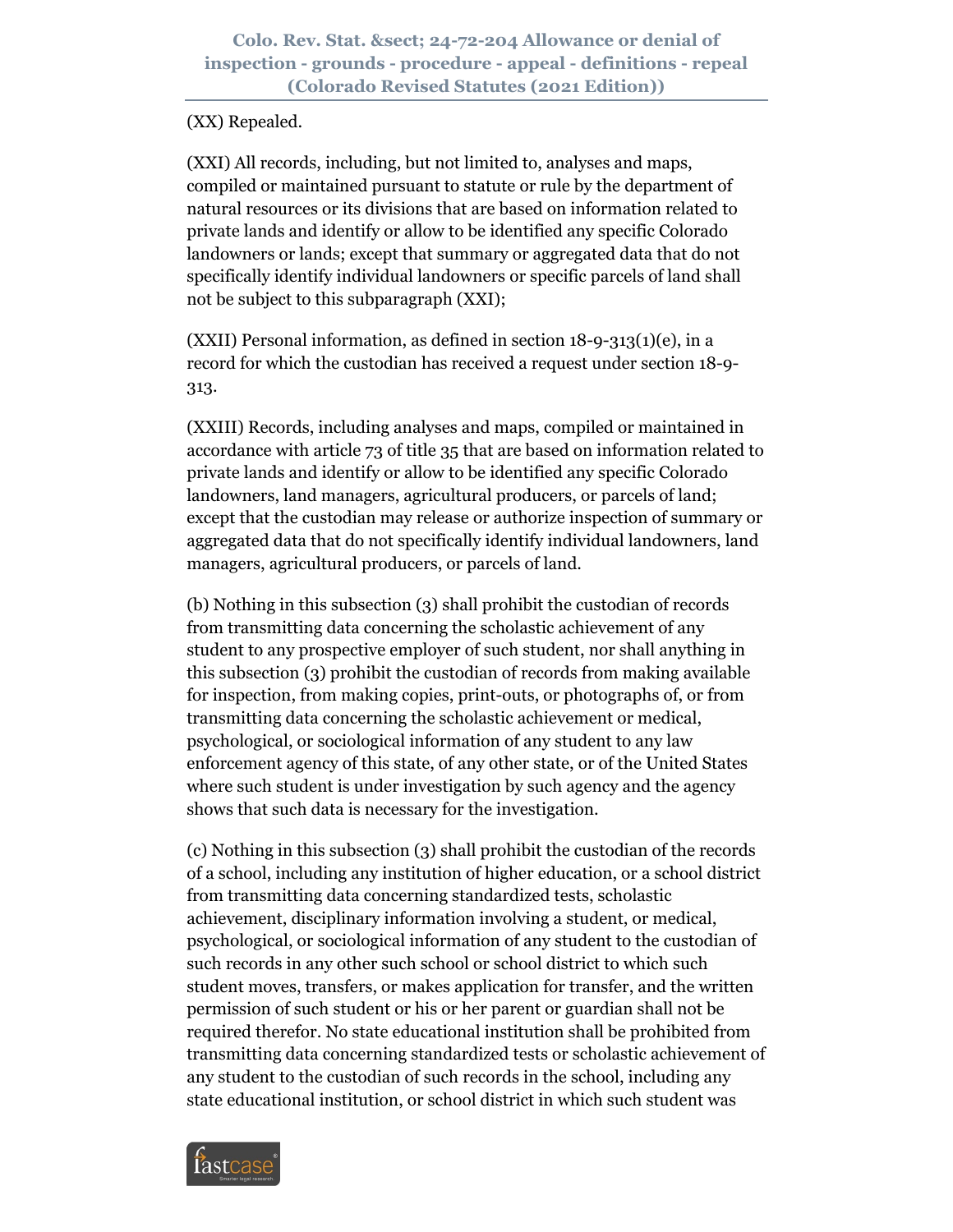previously enrolled, and the written permission of such student or his or her parent or guardian shall not be required therefor.

(d) This subsection (3)(d) applies to all public schools and school districts that receive funding under article 54 of title 22. Notwithstanding subsection (3)(a)(VI) of this section, under policies adopted by the local board of education, the names, addresses, and home telephone numbers of students in any secondary school must be released to a recruiting officer for any branch of the United States armed forces who requests such information, subject to the following:

(I) Each local board of education shall adopt a policy to govern the release of the names, addresses, and home telephone numbers of secondary school students to military recruiting officers that provides that such information shall be released to recruiting officers unless a student submits a request, in writing, that such information not be released.

(II) The directory information requested by a recruiting officer shall be released by the local board of education within ninety days of the date of the request.

(III) The local board of education shall comply with any applicable provisions of the federal "Family Educational Rights and Privacy Act of 1974" (FERPA), 20 U.S.C. sec. 1232g, and the federal regulations cited thereunder relating to the release of student information by educational institutions that receive federal funds.

(IV) Actual direct expenses incurred in furnishing this information shall be paid for by the requesting service and shall be reasonable and customary.

(V) The recruiting officer shall use the data released for the purpose of providing information to students regarding military service and shall not use it for any other purpose or release such data to any person or organization other than individuals within the recruiting services of the armed forces.

(e)

(I) This subsection (3)(e) applies to all public schools and school districts. Notwithstanding subsection (3)(a)(I) of this section, under policies adopted by each local board of education, consistent with applicable provisions of the federal "Family Educational Rights and Privacy Act of 1974" (FERPA), 20 U.S.C. sec. 1232g, and all federal regulations and applicable guidelines adopted thereto, information directly related to a student and maintained by

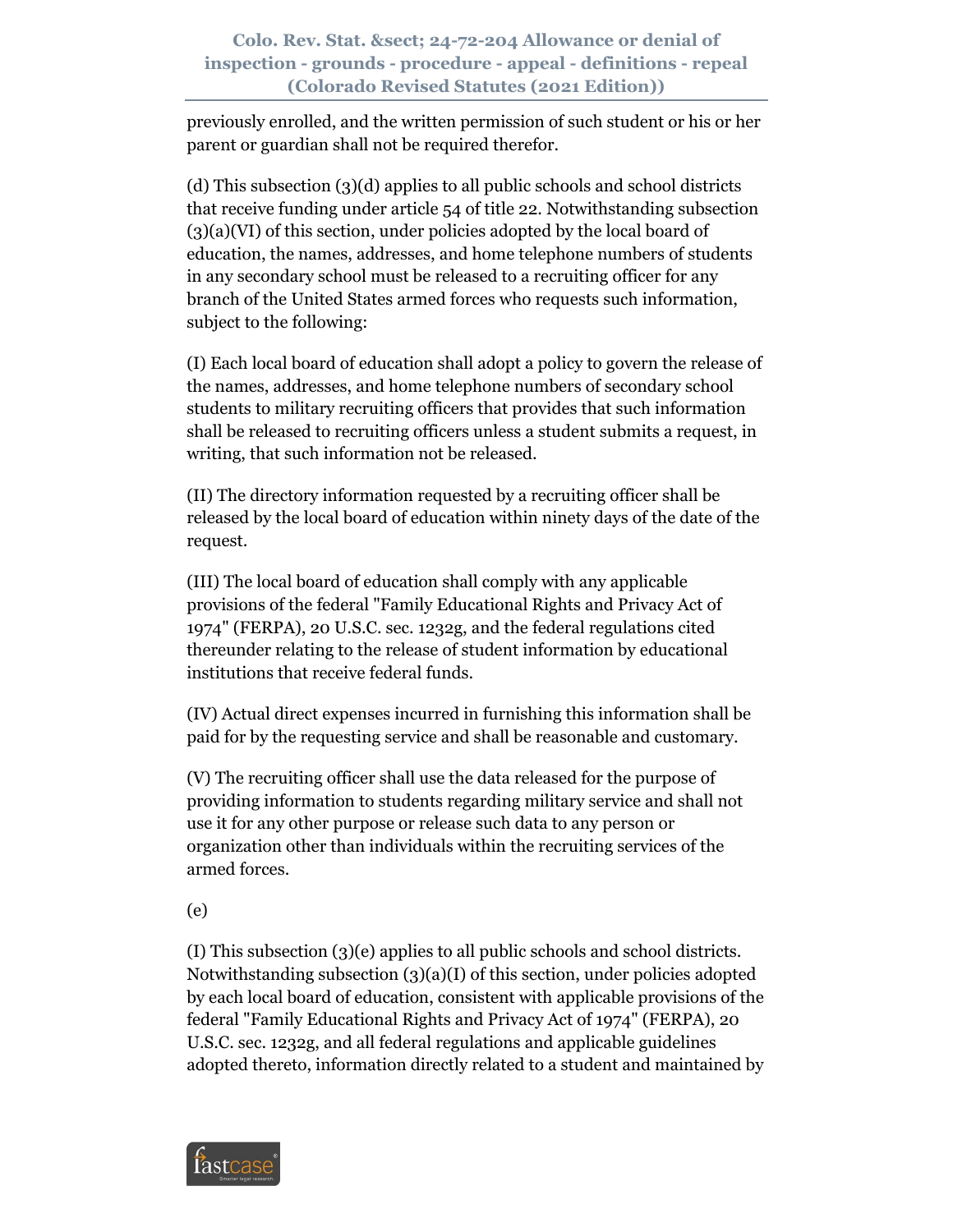a public school or by a person acting for the public school must be available for release if the disclosure meets one or more of the following conditions:

(A) The disclosure is to other school officials, including teachers, working in the school at which the student is enrolled who have specific and legitimate educational interests in the information for use in furthering the student's academic achievement or maintaining a safe and orderly learning environment;

(B) The disclosure is to officials of a school at which the student seeks or intends to enroll or the disclosure is to officials at a school at which the student is currently enrolled or receiving services, after making a reasonable attempt to notify the student's parent or legal guardian or the student if he or she is at least eighteen years of age or attending an institution of postsecondary education, as prescribed by federal regulation;

(C) The disclosure is to state or local officials or authorities if the disclosure concerns the juvenile justice system and the system's ability to serve effectively, prior to adjudication, the student whose records are disclosed and if the officials and authorities to whom the records are disclosed certify in writing that the information shall not be disclosed to any other party, except as otherwise provided by law, without the prior written consent of the student's parent or legal guardian or of the student if he or she is at least eighteen years of age or is attending an institution of postsecondary education;

(D) The disclosure is to comply with a judicial order or a lawfully issued subpoena, if a reasonable effort is made to notify the student's parent or legal guardian or the student if he or she is at least eighteen years of age or is attending a postsecondary institution about the order or subpoena in advance of compliance, so that such parent, legal guardian, or student is provided an opportunity to seek protective action, unless the disclosure is in compliance with a federal grand jury subpoena or any other subpoena issued for a law enforcement purpose and the court or the issuing agency has ordered that the existence or contents of the subpoena or the information furnished in response to the subpoena not be disclosed;

(E) The disclosure is in connection with an emergency if knowledge of the information is necessary to protect the health or safety of the student or other individuals, as specifically prescribed by federal regulation.

(II) Nothing in this paragraph (e) shall prevent public school administrators, teachers, or staff from disclosing information derived from personal knowledge or observation and not derived from a student's record maintained by a public school or a person acting for the public school.

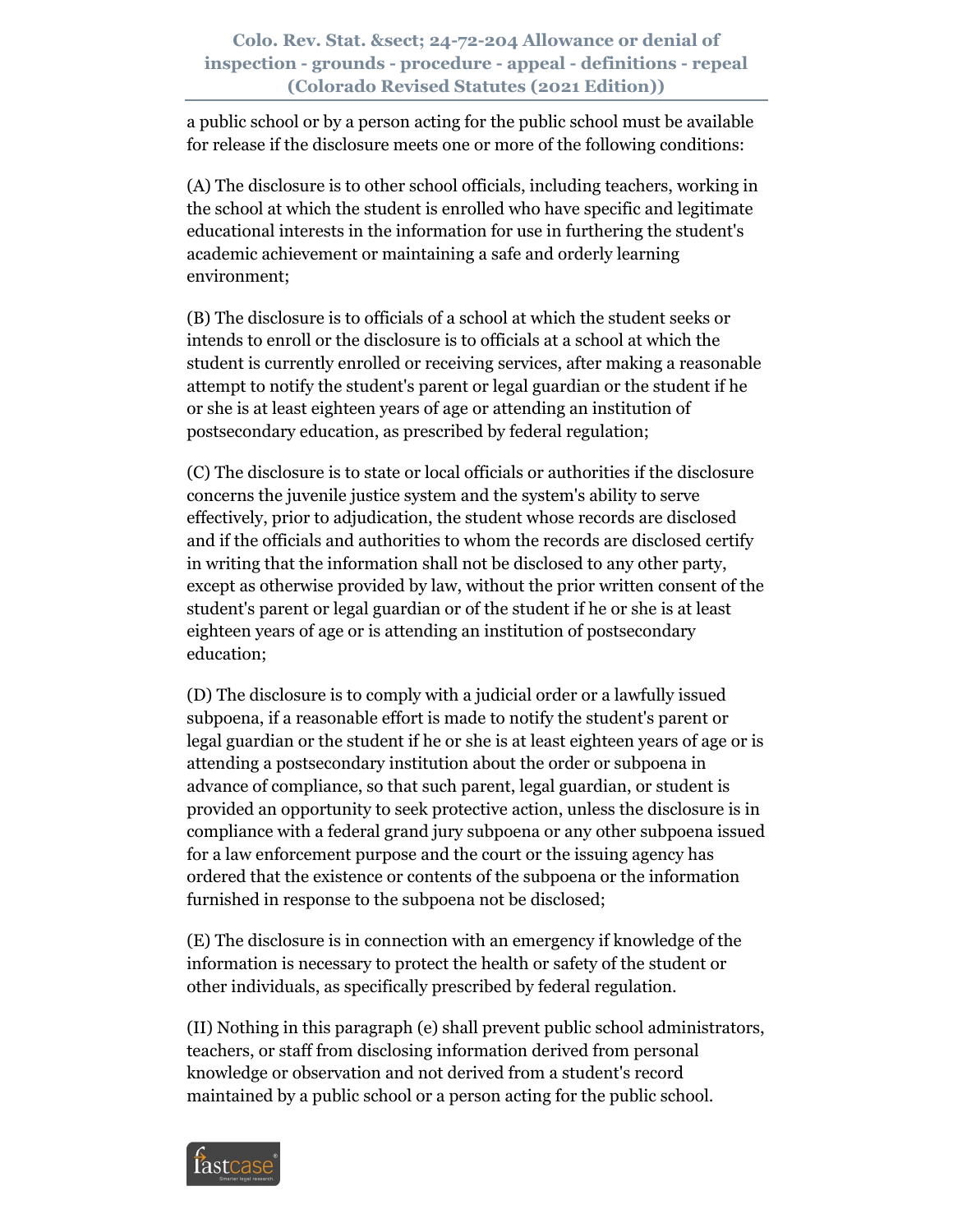#### $(3.5)$

(a) Effective January 1, 1992, any individual who meets the requirements of this subsection (3.5) may request that the address of such individual included in any public records concerning that individual which are required to be made, maintained, or kept pursuant to the following sections be kept confidential:

(I) Sections 1-2-227 and 1-2-301, C.R.S.;

(II) (Deleted by amendment, L. 2000, p. 1337, § 1, effective May 30, 2000.)

(III) Section 24-6-202.

(b)

(I) An individual may make the request of confidentiality allowed by this subsection (3.5) if such individual has reason to believe that such individual, or any member of such individual's immediate family who resides in the same household as such individual, will be exposed to criminal harassment as prohibited in section 18-9-111, C.R.S., or otherwise be in danger of bodily harm, if such individual's address is not kept confidential in accordance with this subsection (3.5).

(II) A request of confidentiality with respect to records described in subparagraph (I) of paragraph (a) of this subsection (3.5) shall be made in person in the office of the county clerk and recorder of the county where the individual making the request resides. Requests shall be made on application forms approved by the secretary of state, after consultation with county clerk and recorders. The application form shall provide space for the applicant to provide his or her name and address, date of birth, and any other identifying information determined by the secretary of state to be necessary to carry out the provisions of this subsection (3.5). In addition, an affirmation shall be printed on the form, in the area immediately above a line for the applicant's signature and the date, stating the following: "I swear or affirm, under penalty of perjury, that I have reason to believe that I, or a member of my immediate family who resides in my household, will be exposed to criminal harassment, or otherwise be in danger of bodily harm, if my address is not kept confidential." Immediately below the signature line, there shall be printed a notice, in a type that is larger than the other information contained on the form, that the applicant may be prosecuted for perjury in the second degree under section 18-8-503, C.R.S., if the applicant signs such affirmation and does not believe such affirmation to be true.

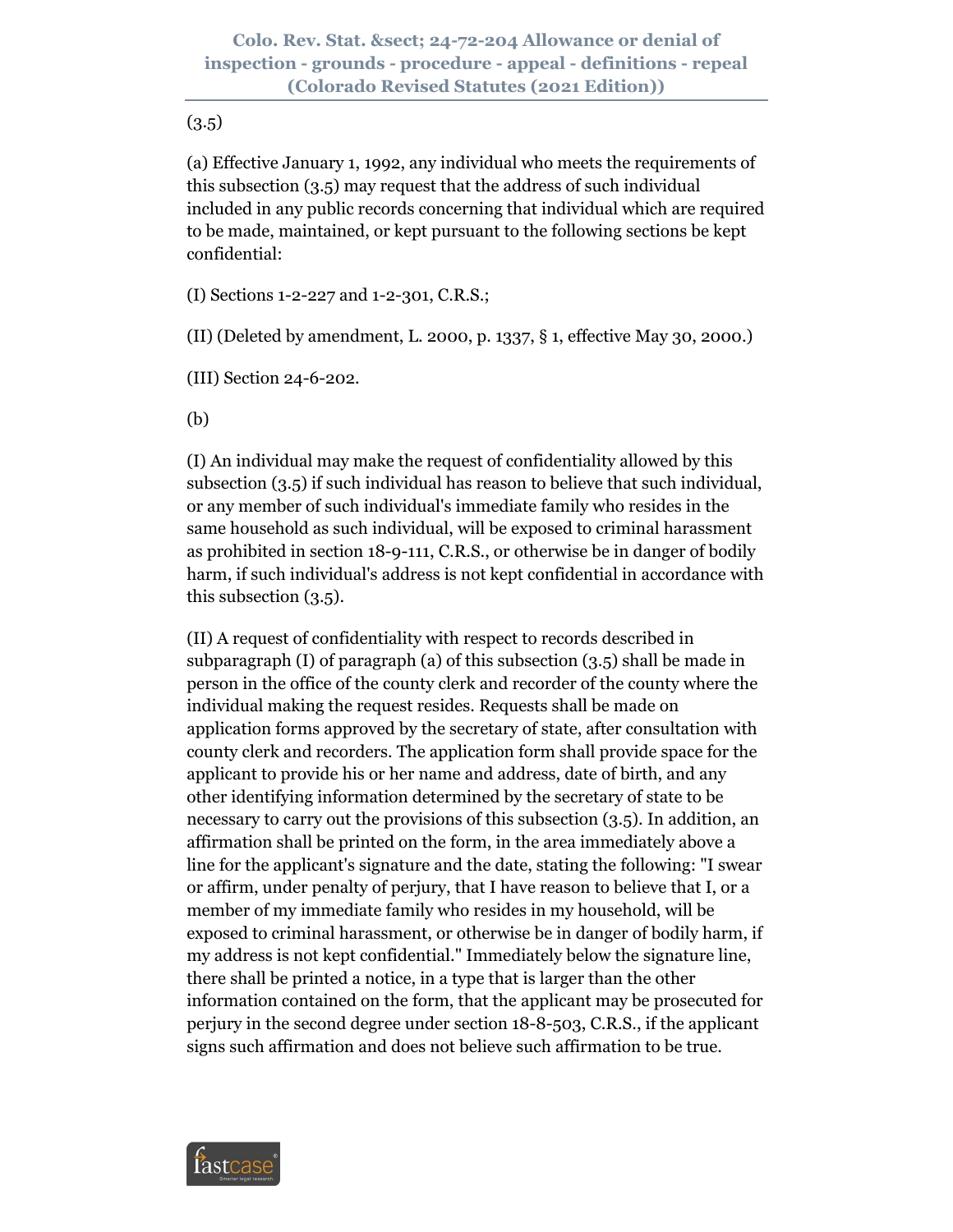(III) The county clerk and recorder of each county shall provide an opportunity for any individual to make the request of confidentiality allowed by this subsection (3.5) in person at the time such individual makes application to the county clerk and recorder to register to vote or to make any change in such individual's registration, and at any other time during normal business hours of the office of the county clerk and recorder. The county clerk and recorder shall forward a copy of each completed application to the secretary of state for purposes of the records maintained by him or her pursuant to subparagraph (I) of paragraph (a) of this subsection (3.5). The county clerk and recorder shall collect a processing fee in the amount of five dollars of which amount two dollars and fifty cents shall be transmitted to the secretary of state for the purpose of offsetting the secretary of state's costs of processing applications forwarded to the secretary of state pursuant to this subparagraph (III). All processing fees received by the secretary of state pursuant to this subparagraph (III) shall be transmitted to the state treasurer, who shall credit the same to the department of state cash fund.

(IV) The secretary of state shall provide an opportunity for any individual to make the request of confidentiality allowed by paragraph (a) of this subsection (3.5), with respect to the records described in subparagraph (III) of paragraph (a) of this subsection (3.5). The secretary of state may charge a processing fee, not to exceed five dollars, for each such request. All processing fees collected by the secretary of state pursuant to this subparagraph (IV) or subparagraph (III) of this paragraph (b) shall be transmitted to the state treasurer, who shall credit the same to the department of state cash fund.

(V) Notwithstanding the amount specified for any fee in subparagraph (III) or (IV) of this paragraph (b), the secretary of state by rule or as otherwise provided by law may reduce the amount of one or more of the fees credited to the department of state cash fund if necessary pursuant to section 24-75- 402(3), to reduce the uncommitted reserves of the fund to which all or any portion of one or more of the fees is credited. After the uncommitted reserves of the fund are sufficiently reduced, the secretary of state by rule or as otherwise provided by law may increase the amount of one or more of the fees as provided in section 24-75-402(4).

(c) The custodian of any records described in subsection (3.5)(a) of this section that concern an individual who has made a request of confidentiality pursuant to this subsection (3.5) and paid any required processing fee shall deny the right of inspection of the individual's address contained in such records on the ground that disclosure would be contrary to the public interest; except that the custodian shall allow the inspection of the records by the individual, by any person authorized in writing by that individual,

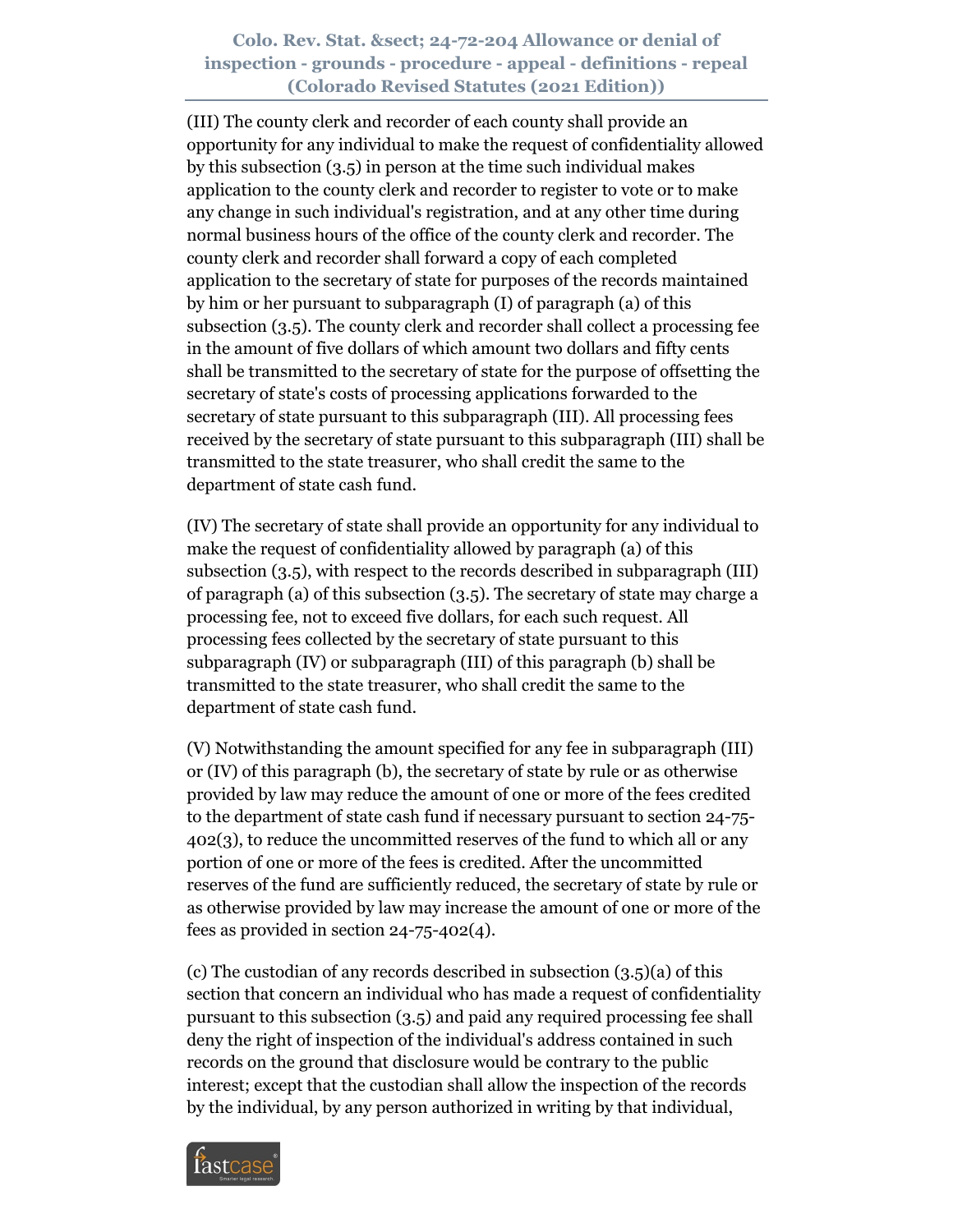and by any individual employed by one of the following entities who makes a request to the custodian to inspect the records and who provides evidence satisfactory to the custodian that the inspection is reasonably related to the authorized purpose of the employing entity:

(I) A criminal justice agency, as defined by section 24-72-302(3);

(II) An agency of the United States, the state of Colorado, or of any political subdivision or authority thereof;

(III) A person required to obtain such individual's address in order to comply with federal or state law or regulations adopted pursuant thereto;

(IV) An insurance company which has a valid certificate of authority to transact insurance business in Colorado as required in section 10-3-105(1), C.R.S.;

(V) A collection agency which has a valid license as required by section 5-16-  $115(1);$ 

(VI) A supervised lender licensed pursuant to section 5-1-301(46), C.R.S.;

(VII) A bank as defined in section 11-101-401(5), C.R.S., a trust company as defined in section 11-109-101(11), C.R.S., a credit union as defined in section 11-30-101(1), C.R.S., a domestic savings and loan association as defined in section 11-40-102(5), C.R.S., a foreign savings and loan association as defined in section 11-40-102(8), C.R.S., or a broker-dealer as defined in section 11-51-201(2), C.R.S.;

(VIII) An attorney licensed to practice law in Colorado or his representative authorized in writing to inspect such records on behalf of the attorney;

(IX) A manufacturer of any vehicle required to be registered pursuant to the provisions of article 3 of title 42, C.R.S., or a designated agent of such manufacturer. Such inspection shall be allowed only for the purpose of identifying, locating, and notifying the registered owners of such vehicles in the event of a product recall or product advisory and may also be allowed for statistical purposes where such address is not disclosed by such manufacturer or designated agent. No person who obtains the address of an individual pursuant to this subparagraph (IX) shall disclose such information, except as necessary to accomplish said purposes.

(d) Notwithstanding any provisions of this subsection (3.5) to the contrary, any person who appears in person in the office of any custodian of records described in paragraph (a) of this subsection (3.5) and who presents documentary evidence satisfactory to the custodian that such person is a

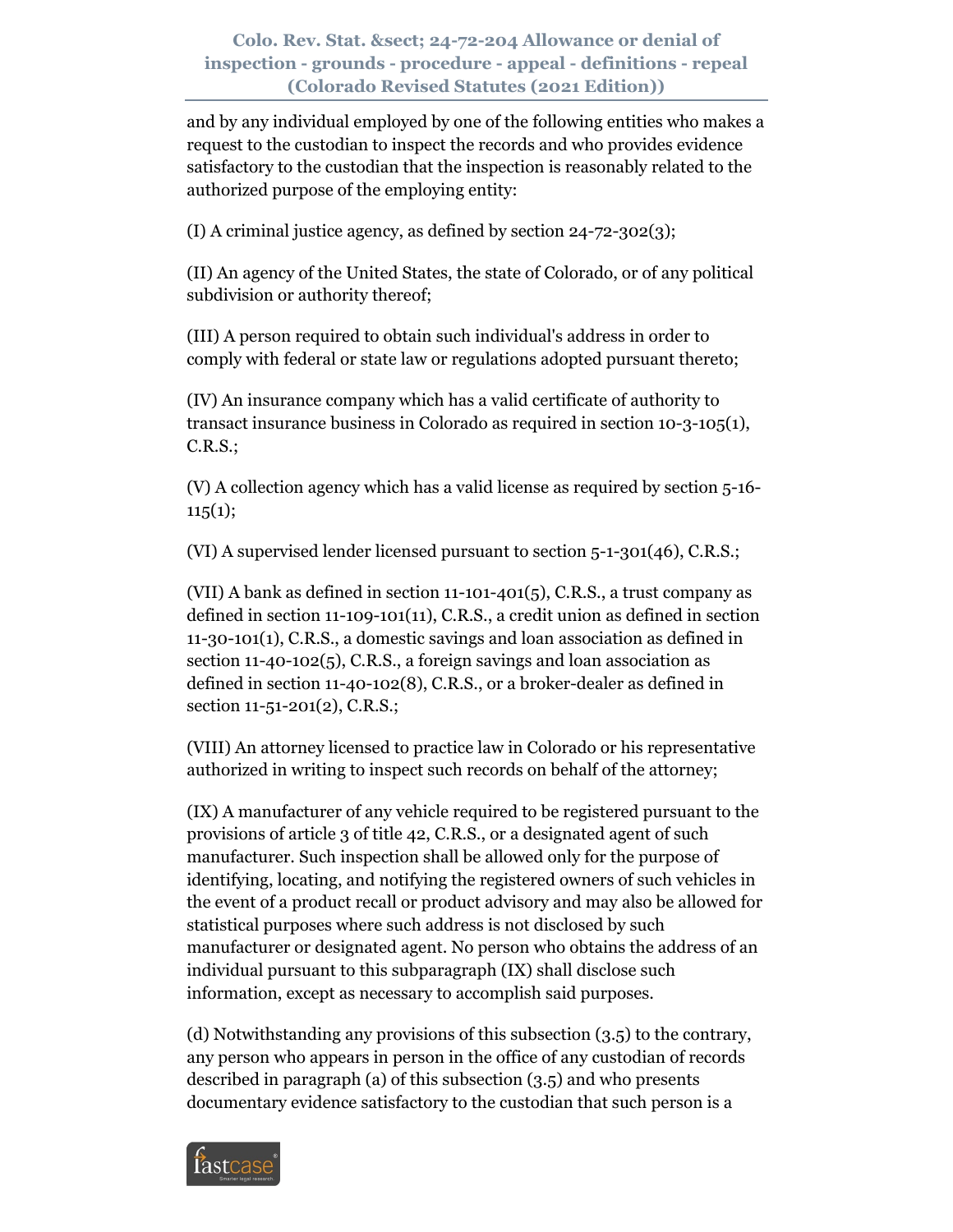duly accredited representative of the news media may verify the address of an individual whose address is otherwise protected from inspection in accordance with this subsection (3.5). Such verification shall be limited to the custodian confirming or denying that the address of an individual as known to the representative of the news media is the address of the individual as shown by the records of the custodian.

(e) No person shall make any false statement in requesting any information pursuant to paragraph (a) or (b) of this subsection (3.5).

(f) Any request of confidentiality made pursuant to this subsection (3.5) shall be kept confidential and shall not be open to inspection as a public record unless a written release is executed by the person who made the request.

(g) Prior to the release of any information required to be kept confidential pursuant to this subsection (3.5), the custodian shall require the person requesting the information to produce a valid Colorado driver's license or identification card and written authorization from any entity authorized to receive information under this subsection (3.5). The custodian shall keep a record of the requesting person's name, address, and date of birth and shall make such information available to the individual requesting confidentiality under this subsection (3.5) or any person authorized by such individual.

(4) If the custodian denies access to any public record, the applicant may request a written statement of the grounds for the denial, which statement shall cite the law or regulation under which access is denied and shall be furnished forthwith to the applicant.

(5)

(a) Except as provided in subsection (5.5) of this section, any person denied the right to inspect any record covered by this part 2 or who alleges a violation of section 24-72-203 (3.5) may apply to the district court of the district wherein the record is found for an order directing the custodian of such record to show cause why the custodian should not permit the inspection of such record; except that, at least fourteen days prior to filing an application with the district court, the person who has been denied the right to inspect the record shall file a written notice with the custodian who has denied the right to inspect the record informing the custodian that the person intends to file an application with the district court. During the fourteen-day period before the person may file an application with the district court under this subsection (5)(a), the custodian who has denied the right to inspect the record shall either meet in person or communicate on the telephone with the person who has been denied access to the record to

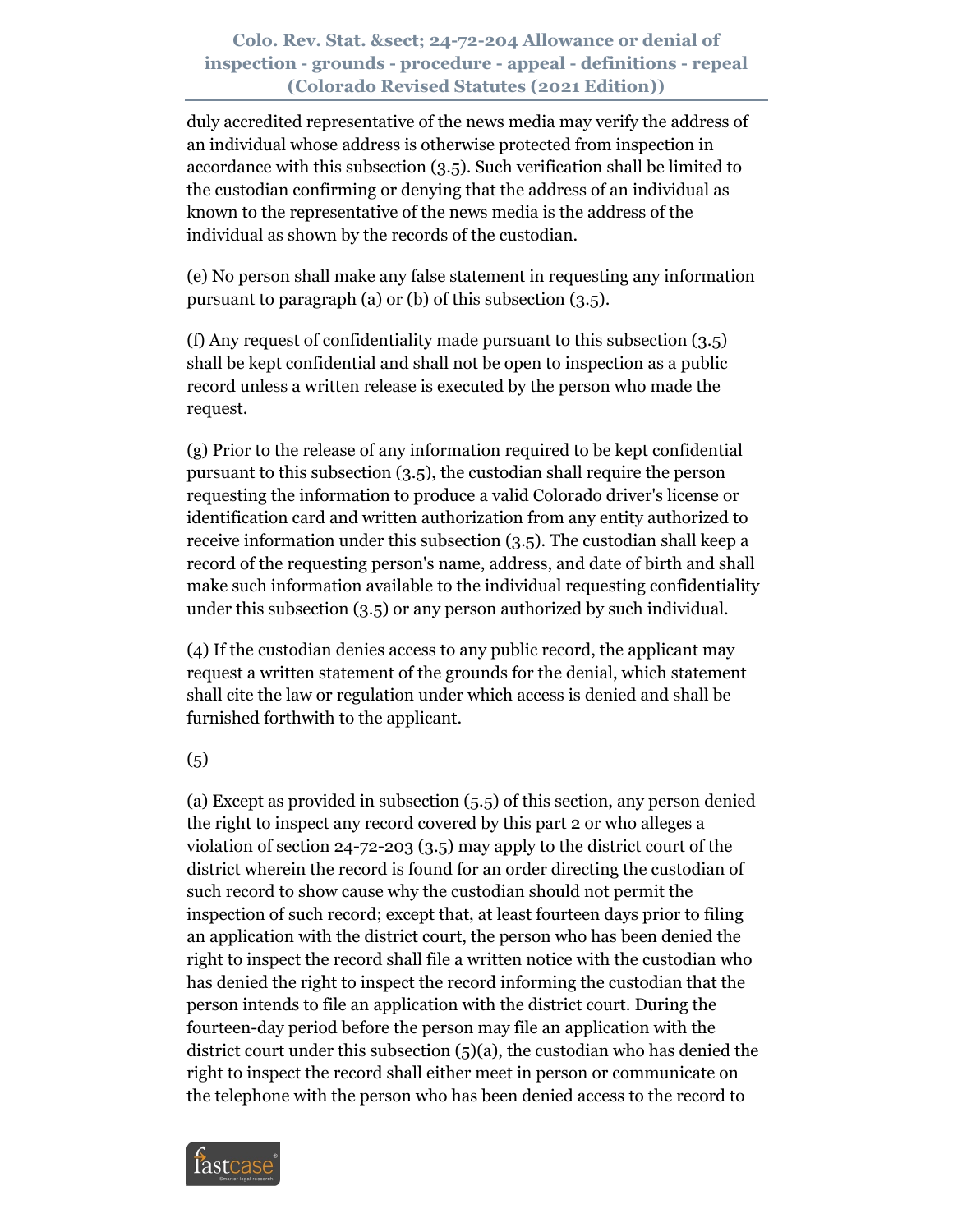determine if the dispute may be resolved without filing an application with the district court. The meeting may include recourse to any method of dispute resolution that is agreeable to both parties. Any common expense necessary to resolve the dispute must be apportioned equally between or among the parties unless the parties have agreed to a different method of allocating the costs between or among them. If the person who has been denied access to inspect a record states in the required written notice to the custodian that the person needs to pursue access to the record on an expedited basis, the person must provide such written notice, including a factual basis of the expedited need for the record, to the custodian at least three business days prior to the date on which the person files the application with the district court and, in such circumstances, no meeting to determine if the dispute may be resolved without filing an application with the district court is required.

(b) Hearing on the application described in subsection  $(5)(a)$  of this section must be held at the earliest practical time. Unless the court finds that the denial of the right of inspection was proper, it shall order the custodian to permit such inspection and shall award court costs and reasonable attorney fees to the prevailing applicant in an amount to be determined by the court; except that no court costs and attorney fees shall be awarded to a person who has filed a lawsuit against a state public body or local public body and who applies to the court for an order pursuant to subsection  $(5)(a)$  of this section for access to records of the state public body or local public body being sued if the court finds that the records being sought are related to the pending litigation and are discoverable pursuant to chapter 4 of the Colorado rules of civil procedure. In the event the court finds that the denial of the right of inspection was proper, the court shall award court costs and reasonable attorney fees to the custodian if the court finds that the action was frivolous, vexatious, or groundless.

#### $(5.5)$

(a) Any person seeking access to the record of an executive session meeting of a state public body or a local public body recorded pursuant to section 24- 6-402(2) (d.5) shall, upon application to the district court for the district wherein the records are found, show grounds sufficient to support a reasonable belief that the state public body or local public body engaged in substantial discussion of any matters not enumerated in section 24-6-402(3) or (4) or that the state public body or local public body adopted a proposed policy, position, resolution, rule, regulation, or formal action in the executive session in contravention of section  $24-6-402(3)(a)$  or (4). If the applicant fails to show grounds sufficient to support such reasonable belief, the court shall deny the application and, if the court finds that the application was frivolous, vexatious, or groundless, the court shall award court costs and

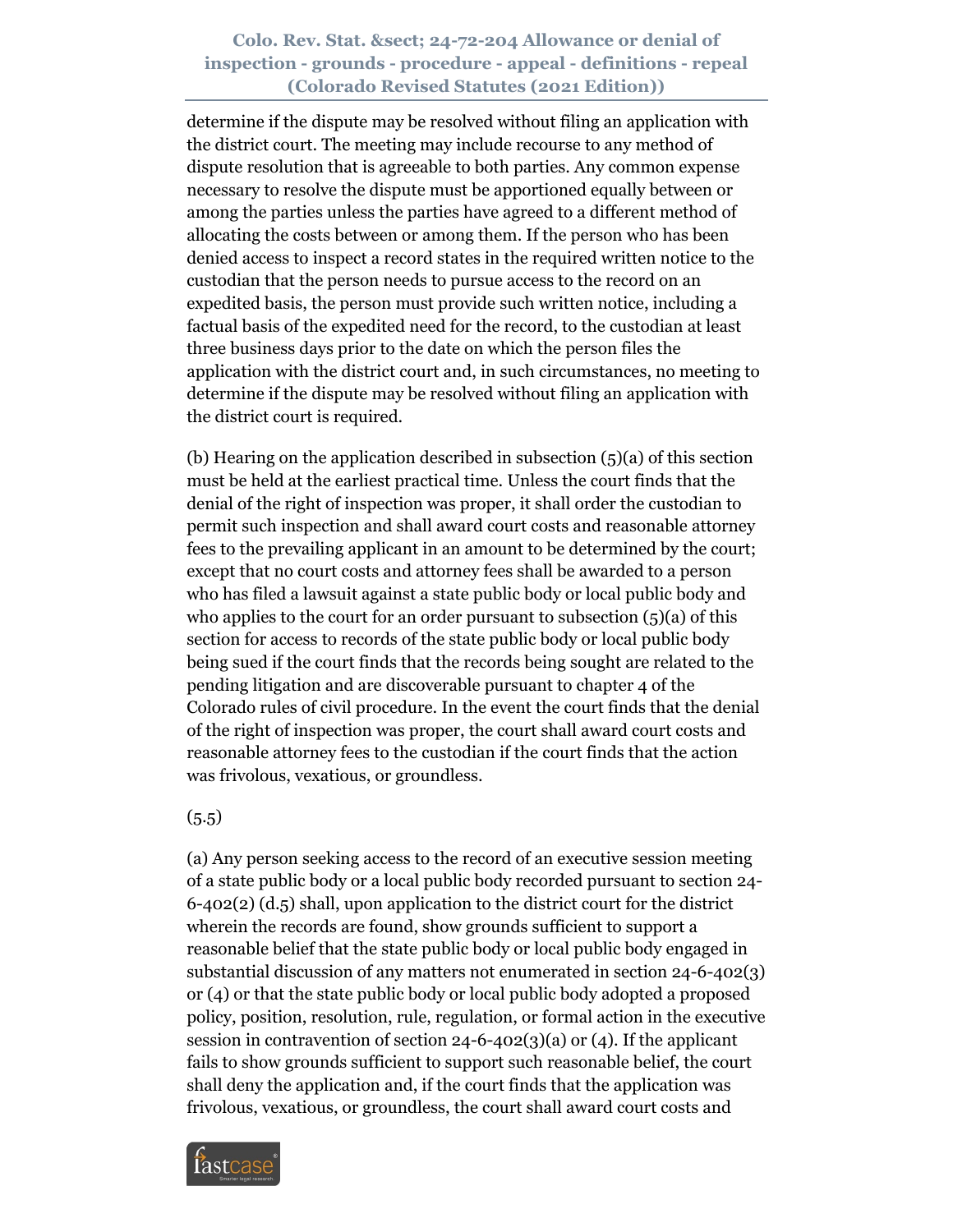attorney fees to the prevailing party. If an applicant shows grounds sufficient to support such reasonable belief, the applicant cannot be found to have brought a frivolous, vexatious, or groundless action, regardless of the outcome of the in camera review.

(b)

(I) Upon finding that sufficient grounds exist to support a reasonable belief that the state public body or local public body engaged in substantial discussion of any matters not enumerated in section 24-6-402(3) or (4) or that the state public body or local public body adopted a proposed policy, position, resolution, rule, regulation, or formal action in the executive session in contravention of section  $24-6-402(3)(a)$  or  $(4)$ , the court shall conduct an in camera review of the record of the executive session to determine whether the state public body or local public body engaged in substantial discussion of any matters not enumerated in section 24-6-402(3) or (4) or adopted a proposed policy, position, resolution, rule, regulation, or formal action in the executive session in contravention of section 24-6-  $402(3)(a)$  or  $(4)$ .

(II) If the court determines, based on the in camera review, that violations of the open meetings law occurred, the portion of the record of the executive session that reflects the substantial discussion of matters not enumerated in section 24-6-402(3) or (4) or the adoption of a proposed policy, position, resolution, rule, regulation, or formal action shall be open to public inspection.

(6)

(a) If, in the opinion of the official custodian of any public record, disclosure of the contents of said record would do substantial injury to the public interest, notwithstanding the fact that said record might otherwise be available to public inspection or if the official custodian is unable, in good faith, after exercising reasonable diligence, and after reasonable inquiry, to determine if disclosure of the public record is prohibited pursuant to this part 2, the official custodian may apply to the district court of the district in which such record is located for an order permitting him or her to restrict such disclosure or for the court to determine if disclosure is prohibited. Hearing on such application shall be held at the earliest practical time. In the case of a record that is otherwise available to public inspection pursuant to this part 2, after a hearing, the court may, upon a finding that disclosure would cause substantial injury to the public interest, issue an order authorizing the official custodian to restrict disclosure. In the case of a record that may be prohibited from disclosure pursuant to this part 2, after a hearing, the court may, upon a finding that disclosure of the record is

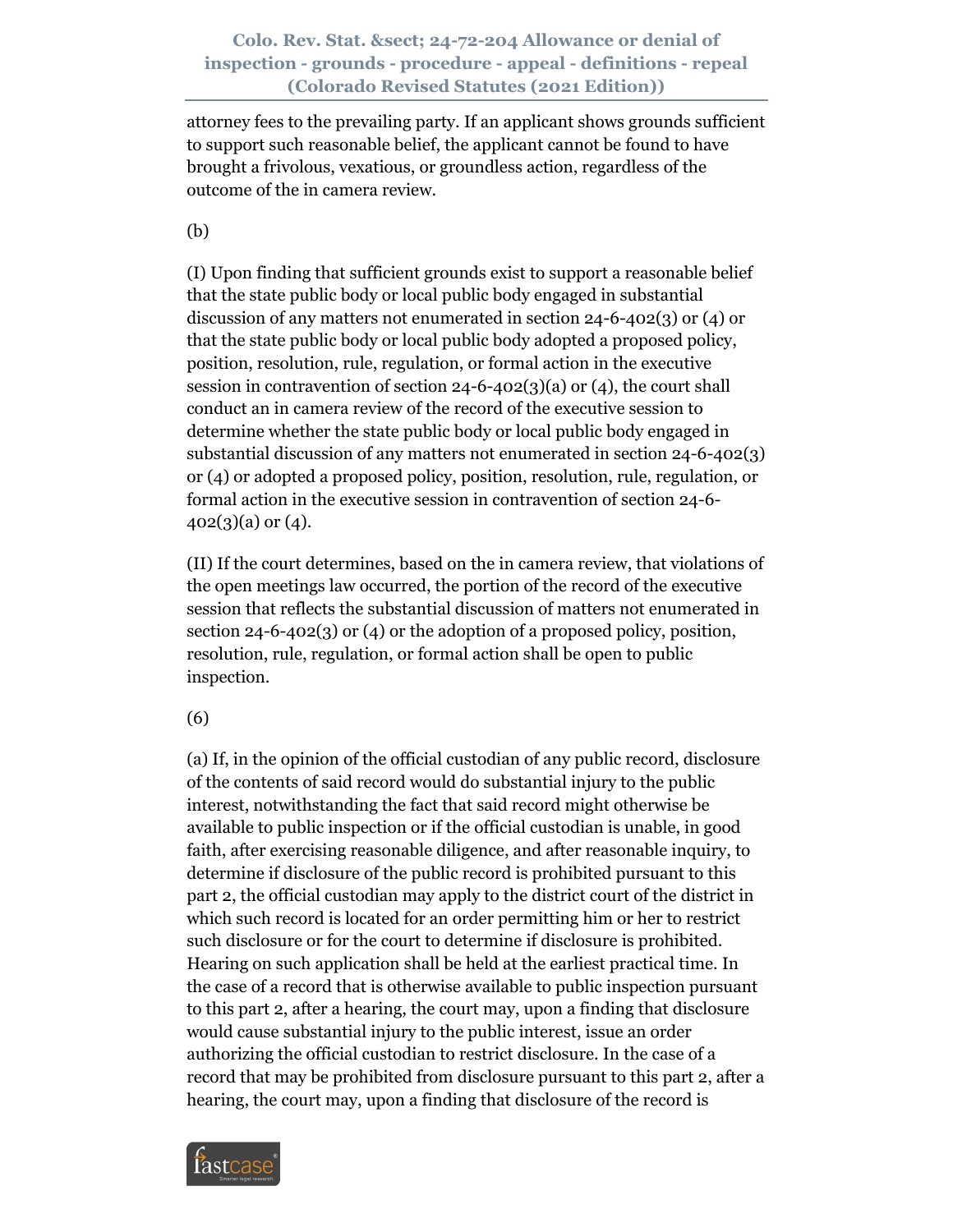prohibited, issue an order directing the official custodian not to disclose the record to the public. In an action brought pursuant to this paragraph (a), the burden of proof shall be upon the custodian. The person seeking permission to examine the record shall have notice of said hearing served upon him or her in the manner provided for service of process by the Colorado rules of civil procedure and shall have the right to appear and be heard. The attorney fees provision of subsection (5) of this section shall not apply in cases brought pursuant to this paragraph (a) by an official custodian who is unable to determine if disclosure of a public record is prohibited under this part 2 if the official custodian proves and the court finds that the custodian, in good faith, after exercising reasonable diligence, and after making reasonable inquiry, was unable to determine if disclosure of the public record was prohibited without a ruling by the court.

(b) In defense against an application for an order under subsection (5) of this section, the custodian may raise any issue that could have been raised by the custodian in an application under paragraph (a) of this subsection (6).

(7)

(a) Except as permitted in subsection (7)(b) of this section, the department of revenue or an authorized agent of the department shall not allow a person, other than the person in interest, to inspect information contained in a driver's license application under section 42-2-107, a driver's license renewal application under section 42-2-118 , a duplicate driver's license application under section 42-2-117, a commercial driver's license application under section 42-2-403, an identification card application under section 42- 2-302, a motor vehicle title application under section 42-6-116, a motor vehicle registration application under section 42-3-113, an identification document under section 42-2-505, or other official record or document maintained by the department under section 42-2-121.

(b) Notwithstanding subsection (7)(a) of this section, only upon obtaining a completed requester release form under section 42-1-206(1)(b), the department may allow inspection of the information referred to in subsection (7)(a) of this section for the following uses:

(I) For use by any government agency, including any court or law enforcement agency, in carrying out its functions, or any private person or entity acting on behalf of a federal, state, or local agency in carrying out its functions; except that this subsection  $(7)(b)(I)$  does not apply to a request made for the purpose of investigating for, participating in, cooperating with, or assisting in federal immigration enforcement, including enforcement of civil immigration laws, 8 U.S.C. sec. 1325, and 8 U.S.C. sec. 1326, except as

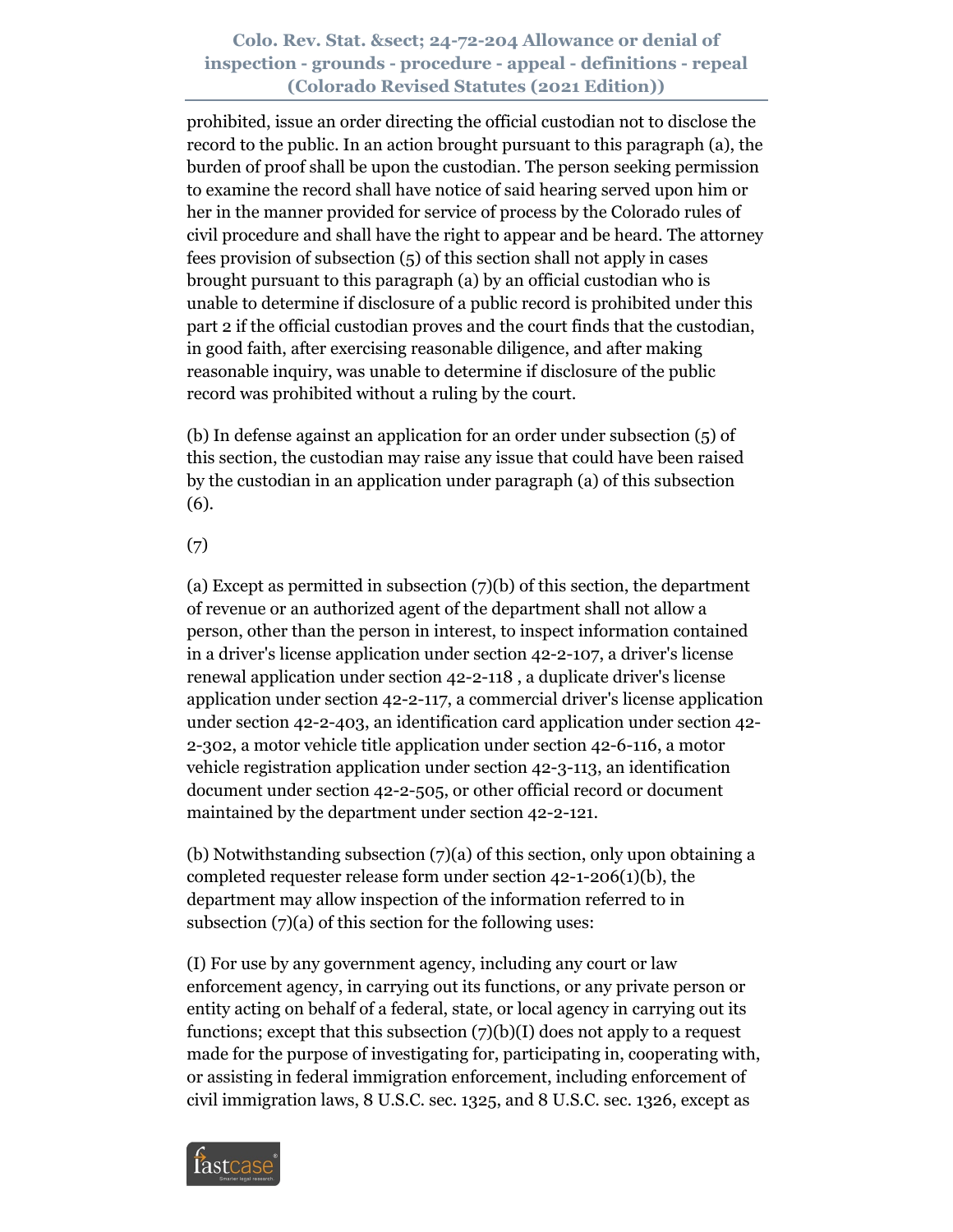required by federal or state law or as required to comply with a court-issued subpoena, warrant, or order;

(II) For use in connection with matters of motor vehicle or driver safety and theft; motor vehicle emissions; motor vehicle product alterations, recalls, or advisories; performance monitoring of motor vehicles, motor vehicle parts and dealers; motor vehicle market research activities, including survey research; and removal of non-owner records from the original owner records of motor vehicle manufacturers;

(III) For use in the normal course of business by a legitimate business or its agents, employees, or contractors, but only:

(A) To verify the accuracy of personal information submitted by the individual to the business or its agents, employees, or contractors; and

(B) If such information as so submitted is not correct or is no longer correct, to obtain the correct information, but only for the purposes of preventing fraud by, pursuing legal remedies against, or recovering on a debt or security interest against, the individual;

(IV) For use in connection with any civil, criminal, administrative, or arbitral proceeding in any federal, state, or local court or agency or before any self-regulatory body, including the service of process, investigation in anticipation of litigation, and the execution or enforcement of judgments and orders, or pursuant to an order of a federal, state, or local court; except that this subsection (7)(b)(IV) does not apply to a request made for the purpose of investigating for, participating in, cooperating with, or assisting in federal immigration enforcement, including enforcement of civil immigration laws, 8 U.S.C. sec. 1325, and 8 U.S.C. sec. 1326, except as required by federal or state law or as required to comply with a court-issued subpoena, warrant, or order;

(V) For use in research activities, and for use in producing statistical reports, so long as the personal information is not published, redisclosed, or used to contact the parties in interest;

(VI) For use by any insurer or insurance support organization, or by a selfinsured entity, or its agents, employees, or contractors, in connection with claims investigation activities, anti-fraud activities, rating or underwriting;

(VII) For use in providing notice to the owners of towed or impounded vehicles;

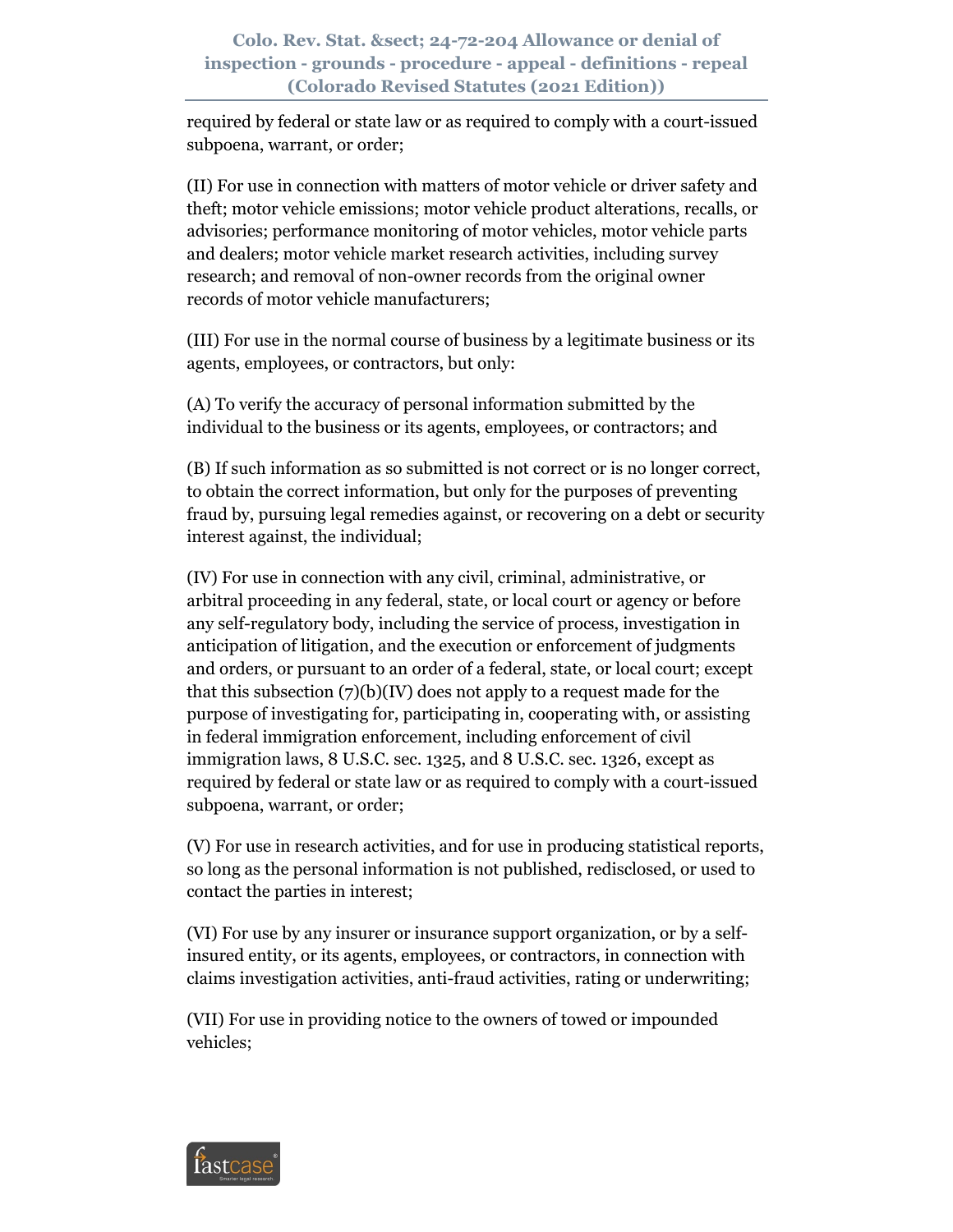(VIII) For use by any private investigator licensed pursuant to section 12- 160-107, licensed private investigative agency, or licensed security service for any purpose permitted under this subsection (7)(b);

(IX) For use by an employer or its agent or insurer to obtain or verify information relating to a party in interest who is a holder of a commercial driver's license;

(X) For use in connection with the operation of private toll transportation facilities;

(XI) For any other use in response to requests for individual motor vehicle records if the department has obtained the express consent of the party in interest pursuant to section 42-2-121(4), C.R.S.;

(XII) For bulk distribution for surveys, marketing or solicitations if the department has obtained the express consent of the party in interest pursuant to section  $42-2-121(4)$ , C.R.S.;

(XIII) For use by any requester, if the requester demonstrates he or she has obtained the written consent of the party in interest;

(XIV) For any other use specifically authorized under the laws of the state, if such use is related to the operation of a motor vehicle or public safety; or

(XV) For use by the federally designated organ procurement organization for the purposes of creating and maintaining the organ and tissue donor registry authorized in section 15-19-220.

(c)

(I) For purposes of this paragraph (c), "law" shall mean the federal "Driver's Privacy Protection Act of 1994", 18 U.S.C. sec. 2721 et seq., the federal "Fair Credit Reporting Act", 15 U.S.C. sec. 1681 et seq., section 42-1-206, C.R.S., and this part 2.

(II) If the requester release form indicates that the requester will, in any manner, use, obtain, resell, or transfer the information contained in records, requested individually or in bulk, for any purpose prohibited by law, the department or agent shall deny inspection of any motor vehicle or driver record.

(III) In addition to completing the requester release form under section 42-  $1-206(1)(b)$ , C.R.S., and subject to the provisions of section  $42-1-206(3.7)$ , C.R.S., the requester shall sign an affidavit of intended use under penalty of perjury that states that the requester shall not obtain, resell, transfer, or use

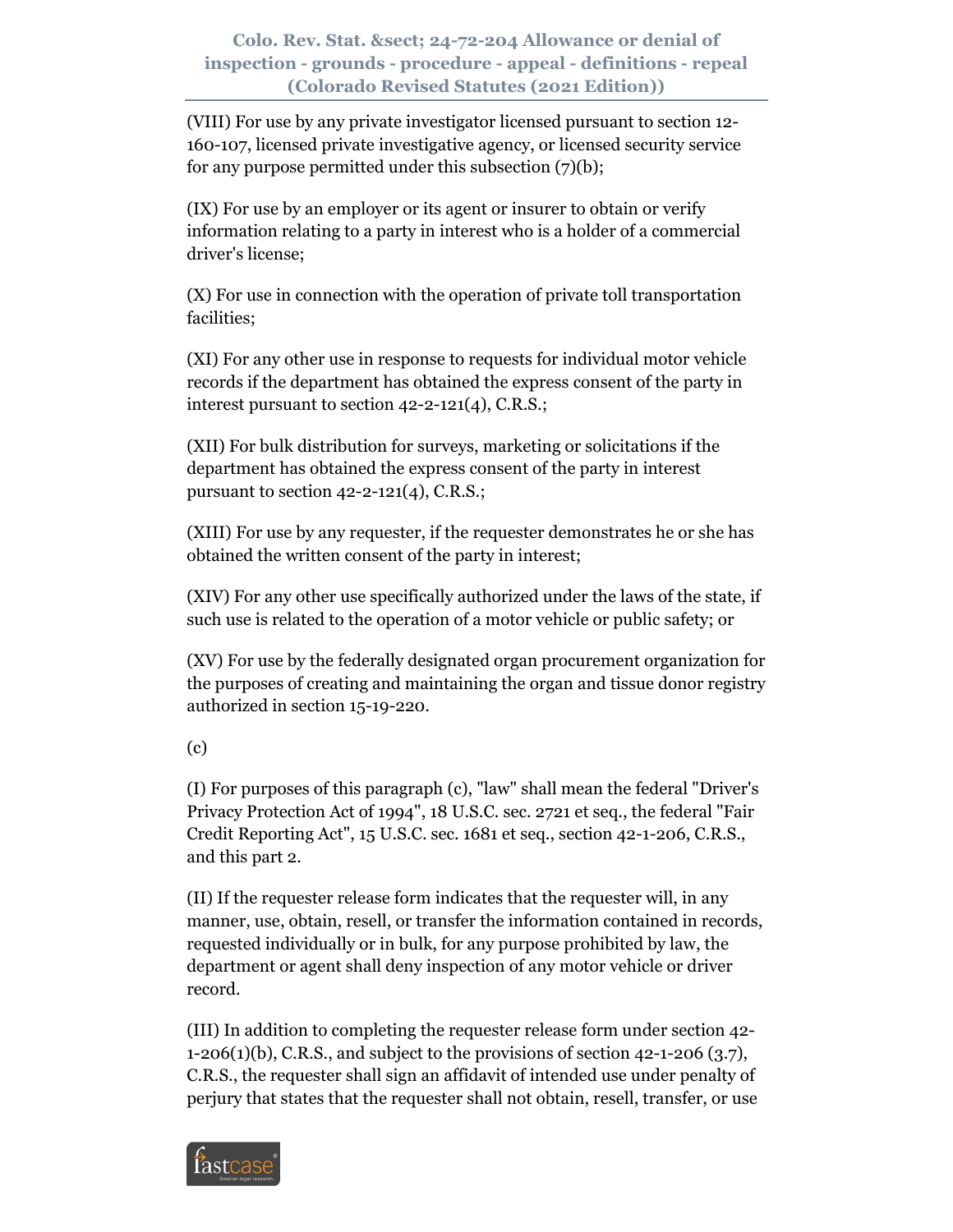the information in any manner prohibited by law. The department or the department 's authorized agent shall deny inspection of any motor vehicle or driver record to any person, other than a person in interest as defined in section 24-72-202(4), or a federal, state, or local government agency carrying out its official functions, who has not signed and returned the affidavit of intended use.

(d) Notwithstanding paragraph (b) of this subsection (7), the department of revenue or an authorized agent of the department shall allow inspection of records maintained by the department pursuant to section 42-2-121.5, C.R.S., only by the person in interest or by an officer of a law enforcement or public safety agency in accordance with section 42-2-121.5(3), C.R.S.

(8)

(a) A designated election official shall not allow a person, other than the person in interest, to inspect the election records of any person that contain the original signature, social security number, month of birth, day of the month of birth, or identification of that person, including electronic, digital, or scanned images of a person's original signature, social security number, month of birth, day of the month of birth, or identification.

(b) Nothing in paragraph (a) of this subsection (8) shall be construed to prohibit a designated election official from:

(I) Making such election records available to any law enforcement agency or district attorney of this state in connection with the investigation or prosecution of an election offense specified in article 13 of title 1, C.R.S.;

(II) Making such election records available to employees of or election judges appointed by the designated election official as necessary for those employees or election judges to carry out the duties and responsibilities connected with the conduct of any election; and

(III) Preparing a registration list and making the list available for distribution or sale to or inspection by any person.

(c) For purposes of this subsection (8):

(I) "Designated election official" shall have the same meaning as set forth in section 1-1-104(8), C.R.S.

(II) "Election records" shall have the same meaning as set forth in section 1- 1-104(11), C.R.S., and shall include a voter registration application.

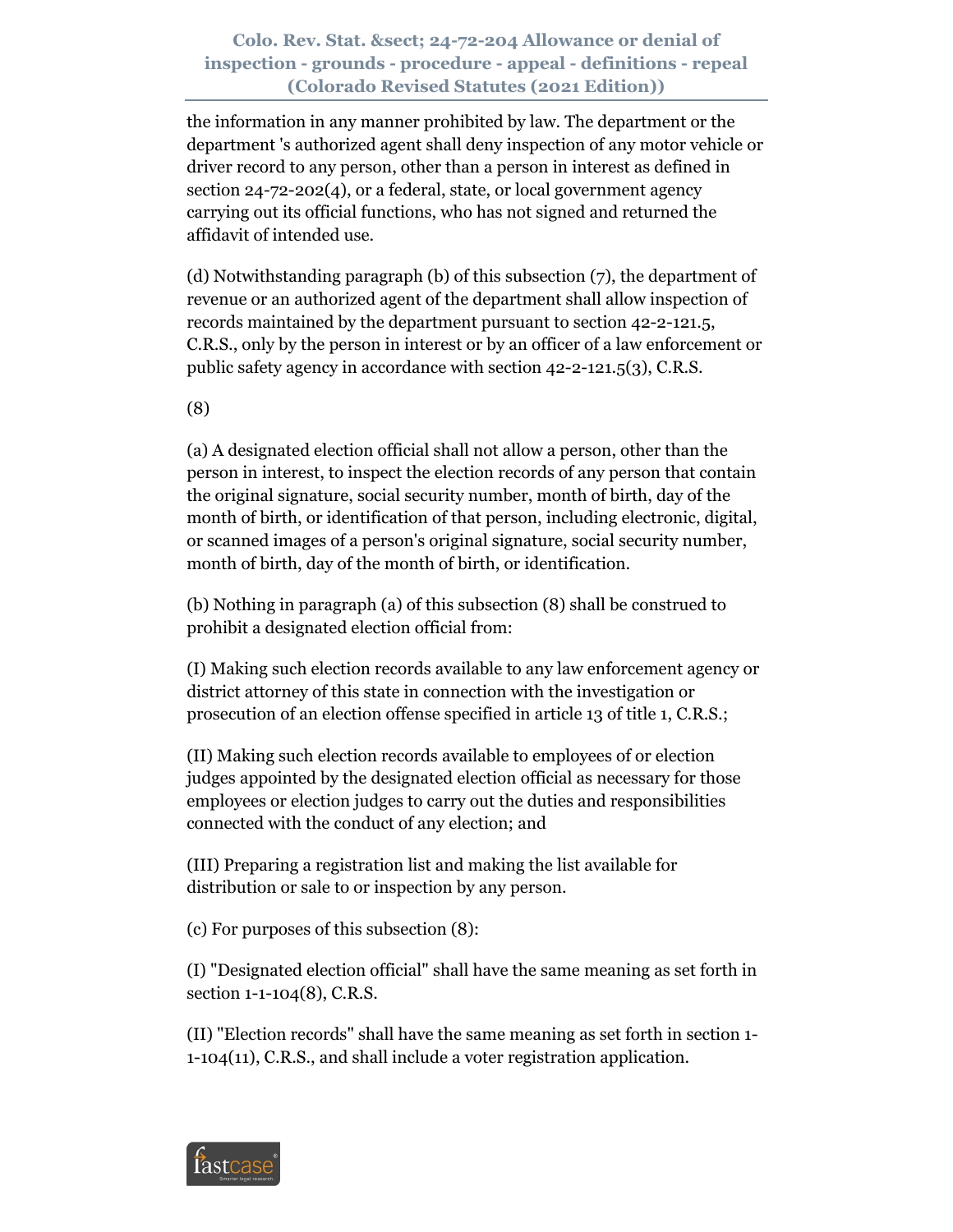(III) "Identification" shall have the same meaning as set forth in section 1-1- 104 (19.5), C.R.S.

(IV) "Registration list" shall have the same meaning as set forth in section 1- 1-104(37), C.R.S.

(Amended by 2021 Ch. 279, §4, eff. 9/7/2021. Amended by 2021 Ch. 183, §3, eff. 9/7/2021. Amended by 2021 Ch. 353, §2, eff. 6/25/2021. Amended by 2021 Ch. 264, §3, eff. 6/18/2021. Amended by 2019 Ch. 136, §135, eff. 10/1/2019. Amended by 2019 Ch. 326, §50, eff. 8/2/2019. Amended by 2019 Ch. 243, §3, eff. 5/20/2019. Amended by 2019 Ch. 95, §2, eff. 4/11/2019. Amended by 2018 Ch. 281, §2, eff. 8/8/2018. Amended by 2017 Ch. 286, §2, eff. 8/9/2017. Amended by 2017 Ch. 260, §22, eff. 8/9/2017. Amended by 2017 Ch. 197, §1, eff. 8/9/2017. Amended by 2017 Ch. 158, §17, eff. 8/9/2017. Amended by 2017 Ch. 264, §76, eff. 5/25/2017. Amended by 2016 Ch. 210, §56, eff. 6/6/2016. Amended by 2014 Ch. 241, §5, eff. 8/6/2014. Amended by 2014 Ch. 389, §3, eff. 6/6/2014. Amended by 2014 Ch. 30, §2, eff. 7/1/2014. Amended by 2013 Ch. 316, §64, eff. 8/7/2013. Amended by 2013 Ch. 282, §67, eff. 7/1/2013. Amended by 2013 Ch. 49, §28, eff. 5/1/2013. L. 68: p. 202, § 4. L. 69: pp. 925, 926, §§ 1, 1. C.R.S. 1963: § 113-2- 4. L. 77: (2)(a)(I) repealed, p. 1250, § 4, effective December 31. L. 81: (3)(d) added, p. 1237, § 1, effective May 18; (3)(a)(I) amended, p. 1236, § 1, effective May 26. L. 83:  $(3)(a)(V)$  and  $(3)(a)(VI)$  amended and  $(3)(a)(VII)$ added, p. 1023, § 2, effective March 22. L. 85:  $(3)(a)(VI)$  and  $(3)(a)(VII)$ amended and (3)(a)(VIII) added, p. 933, § 3, effective July 1. L. 88: (2)(a)(I) RC&RE, p. 979, § 1, effective April 20. L. 91: (3.5) added, p. 828, § 1, effective July 1. L. 92:  $(2)(a)(IV)$  and  $(3)(a)(II)$  amended and  $(3)(a)(IX)$ added, p. 1104, § 4, effective July 1. L. 93: (3)(d) amended, p. 64, § 1, effective March 22;  $(3)(a)(IX)$  amended, p. 293, § 1, effective April 7;  $(2)(a)(III)$  and  $(2)(a)(IV)$  amended and  $(2)(a)(V)$  added, p. 1763, § 1, effective June 6;  $(3)(a)(II)$  amended, p. 667, § 2, effective July 1. L. 94:  $(3)(a)(I)$  amended and  $(3)(a)(XI)$  added, p. 936, § 2, effective April 28;  $(3.5)(a)(I)$  amended, p. 1638, § 53, effective May 31; (3)(a)(X) added, p. 680,  $\S$  1, effective July 1; (2)(a)(IV), (2)(a)(V), (3.5)(a)(II), and (3.5)(b)(II) amended and  $(2)(a)(VI)$  added, pp. 2557, 2558, § 59, 60, effective January 1, 1995. L. 96: (3)(c) amended, p. 431, § 1, effective April 22; (2)(a)(II) and (6) amended and (3)(a)(VIII) repealed, pp. 1484, 1470, §§ 16, 6, effective June 1. L. 97: (3)(a)(I) amended, p. 350, § 5, effective April 19; (2)(a)(VI) amended, p. 1178, § 1, effective July 1; (3)(a)(XII) added, p. 354, § 1, effective August 6; (7) added, p. 1050, § 2, effective September 1. L. 98: (3)(d) amended, p. 974, § 21, effective May 27; (3.5)(b)(V) added, p. 1332, § 43, effective June 1. L. 99: (3)(a)(X)(A) amended and (3)(a)(XIII) added, p. 207, § 2, effective March 31; (2)(a)(VI) amended and  $(3.5)(g)$  added, p. 344, §§ 1, 2, effective April 16; (2)(a)(VI) amended, p. 1241, § 3, effective August 4; (3)(a)(XIV)

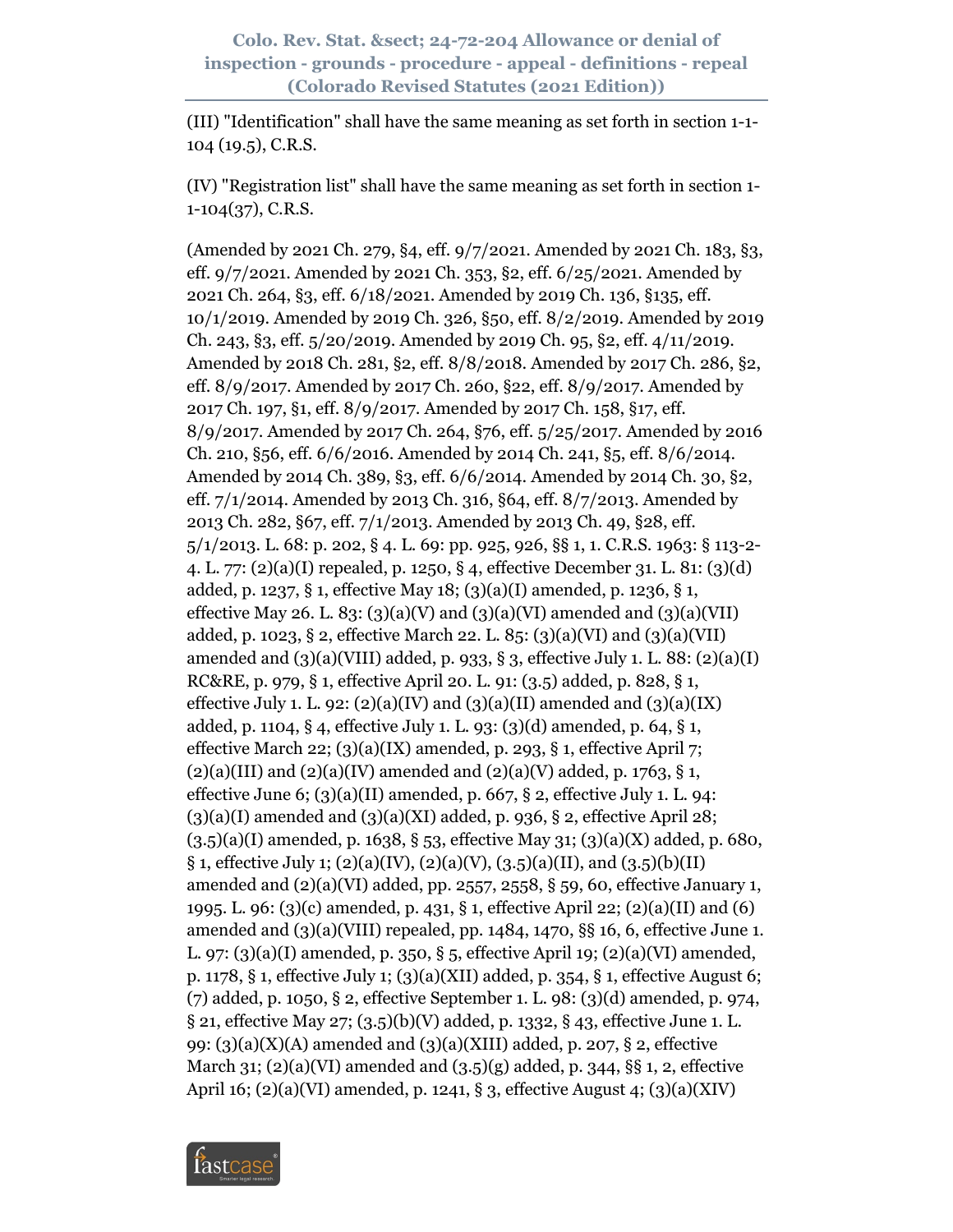added, p. 370, § 1, effective August 4. L. 2000: (2)(c) added, p. 243, § 9, effective March 29; (2)(a)(VI), (3.5)(a)(II), (3.5)(b)(II), (3.5)(b)(III),  $(3.5)(b)(V)$ , and  $(7)$  amended, p. 1337, § 1, effective May 30; (3)(e) added, p. 1963, § 5, effective June 2; (7)(b)(XV) added, p. 732, § 13, effective July 1; (3.5)(c)(VI) amended, p. 1873, § 111, effective August 2. L. 2001: (7)(a) amended, p. 1274, § 35, effective June 5; (1)(d) added, p. 151, § 6, effective July 1; (3)(a)(XI)(A), (5), and (6)(a) amended and (5.5) added, p. 1073, § 3, effective August 8; (7)(a) and (7)(c) amended, p. 586, § 1, effective August 8. L. 2002: (3.5)(c)(VII) amended, p. 113, § 7, effective March 26; (3)(a)(XVI) added, p. 239, § 8, effective April 12; (3)(a)(XVII) added, p. 1213, § 10, effective June 3;  $(3)(a)(XVIII)$  added, p. 935, § 1, effective July 1;  $(3)(a)(XV)$ added, p. 86,  $\S$  2, effective August 7. L. 2003: (3)(a)(XVI) and (3)(a)(XVII) amended, p. 1636, § 1, effective May 2; (3.5)(c)(VII) amended, p. 1211, § 23, effective July 1;  $(3)(a)(IX)$  amended, p. 1619, § 30, effective August 6. L. 2004: (2)(a)(VII) added, p. 1959, § 3, effective August 4. L. 2005:  $(2)(a)(VIII)$  added,  $(3)(a)(IX)$  amended, and  $(3)(a)(XVII)$  repealed, pp. 502, 503, 504, §§ 1, 2, 5, effective July 1; (3)(a)(XII) and (7)(a) amended, p. 1182,  $\S$  29, effective August 8; (3)(a)(XIV) amended, p. 462, § 3, effective December 1. L. 2006: (8) added, p. 44, § 1, effective March 17; (3)(a)(XIX) added, p. 564, § 1, effective April 24; (3)(a)(IV) amended, p. 276, § 2, effective January 1, 2007. L. 2007: (2)(d) added, p. 34, § 2, effective March 5; (3)(a)(XIV) amended, p. 1590, § 7, effective July 1; (7)(b)(XV) amended, p. 798, § 8, effective July 1. L. 2008: (7)(a) amended and (7)(d) added, p. 1520, § 2, effective May 28; (3)(a)(XX) added, p. 1703, § 2, effective June 2. L. 2009: (3)(a)(XXI) added, (SB 09-158), ch. 387, p. 2094, §3, effective August 5. L. 2010: (3)(a)(XII) amended, (HB 10-1019), ch. 400, p. 1930, §6, effective January 1, 2011. L. 2012: (2)(e) added, (SB 12-079), ch. 58, p. 214, § 7, effective March 24; (2)(a)(IX) added, (HB 12-1036), ch. 269, p. 1419, § 1, effective June 7; (2)(a)(VIII)(A) amended, (HB12- 1283), ch. 240, p. 1134, § 48, effective July 1; IP(7)(b) and (7)(b)(VIII) amended, (HB12-1231), ch. 22, p. 58, § 1, effective August 8. L. 2013: (3)(a)(XIX)(A) and (3)(a)(XIX)(B) amended, (SB 13-011), ch. 49, p. 168, § 28, effective May 1; IP(3.5)(c) and (3.5)(c)(VII) amended, (SB 13-154), ch. 282, p. 1487, § 67, effective July 1; (3)(a)(XX) repealed, (HB 13-1300), ch. 316, p. 1685, § 64, effective August 7. L. 2014: (7)(b)(VIII) amended, (SB 14-133), ch. 389, p. 1957, § 3, effective June 6; (3)(a)(XIX)(A) amended and (3)(a)(XIX)(B) repealed, (HB 14-1073), ch. 30, p. 175, § 2, effective July 1; (2)(e) amended, (SB 14-002), ch. 241, p. 893, § 5, effective August 6. L. 2016: (3)(a)(XIX)(C) amended, (SB 16-189), ch. 210, p. 769, § 56, June 6. L. 2017: IP(3)(d), (3)(d)(III), and IP(3)(e)(I) amended, (SB 17-294), ch. 264, p. 1405, § 76, effective May 25;  $(2)(a)(VII)(A), (3)(a)(I), and (5) amended, (SB17-040), ch. 286, p. 1583, § 2,$ effective August 9; IP(3.5)(c) and  $(3.5)(c)(V)$  amended, (HB 17-1238), ch. 260, p. 1175, § 22, effective August 9; (5) amended, (HB 17-1177), ch. 197, p. 718, § 1, effective August 9; IP(7)(b) and (7)(b)(XV) amended, (SB 17-223),

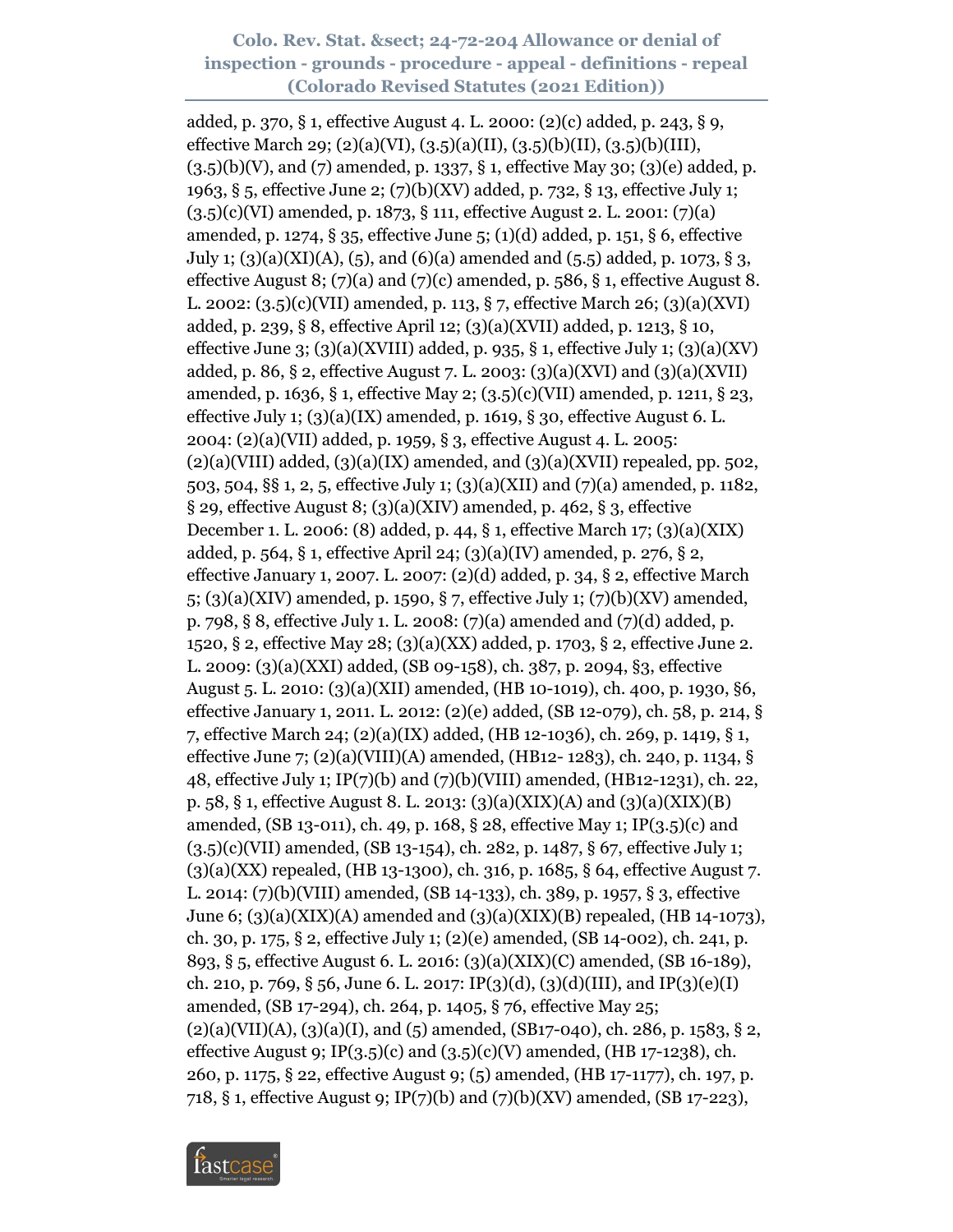ch. 158, p. 563, § 17, effective August 9. L. 2018: IP(3)(a) amended and  $(3)(a)(X)(D)$  added, (HB 18-1152), ch. 281, p. 1759, § 2, effective August 8.)

(1) Subsection  $(3)(a)(IX)$  was numbered as  $(3)(a)(X)$  in House Bill 92-1195 but has been renumbered on revision for ease of location.

(2) Amendments to subsection (2)(a)(VI) by House Bill 99-1293 and Senate Bill 99-174 were harmonized.

(3) Amendments to subsection (7)(a) by House Bill 01-1025 and Senate Bill 01-138 were harmonized.

(4) Subparagraph  $(3)(a)(XVIII)$  was originally numbered as  $(3)(a)(XV)$  in House Bill 02-1395 but has been renumbered on revision for ease of location.

 $(5)$  Amendments to subsection  $(5)$  by SB 17-040 and HB 17-1177 were harmonized.

2021 Ch. 279, was passed without a safety clause. See Colo. Const. art. V, §  $1(3).$ 

2021 Ch. 183, was passed without a safety clause. See Colo. Const. art. V, §  $1(3).$ 

# **ANNOTATION**

**Law reviews.** For article, "E-mail, Open Meetings, and Public Records", see 25 Colo. Law. 99 (Oct. 1996). For article, "Protecting Confidential Information Submitted in Procurements to Colorado State Agencies", see 34 Colo. Law. 67 (Jan. 2005).

**Three-part test to show that the Colorado Open Records Act (CORA) applies to a record.** A plaintiff must show that a public entity: (1) improperly; (2) withheld; (3) a public record in order for CORA to apply. Wick Commc'ns Co. v. Montrose County Bd. of County Comm'rs, 81 P.3d 360 (Colo. 2003).

**The requesting party must make a threshold showing that the document is likely a public record,** in cases where it is not clear whether the custodian holds a record in an individual or official capacity, and thus whether the record is private or public. Wick Commc'ns Co. v. Montrose County Bd. of County Comm'rs, 81 P.3d 360 (Colo. 2003).

And because the requesting party failed to make such a showing with respect to the personal cell phone billing statements of the governor, even though

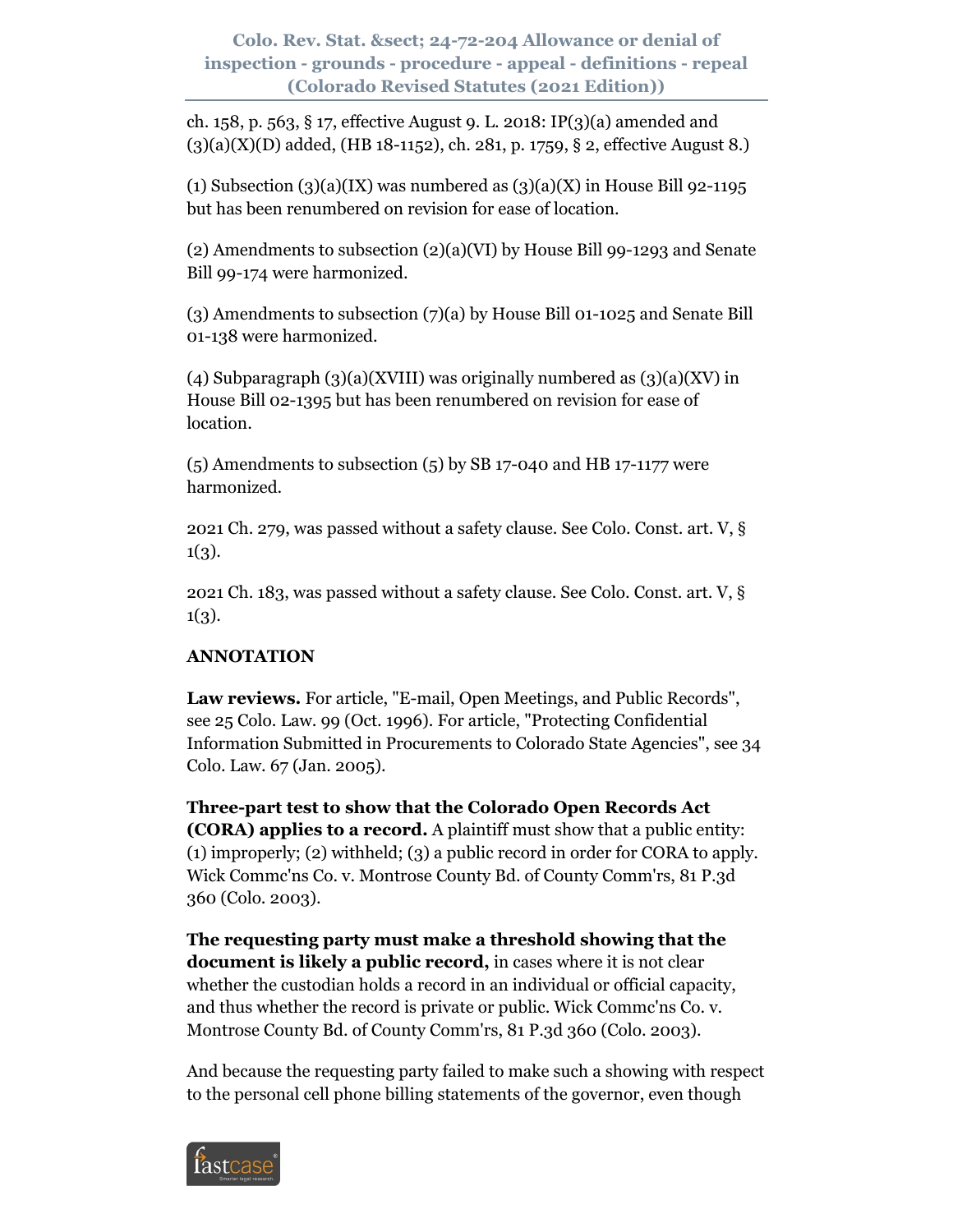the governor regularly used the phone to conduct state business, the billing statements were not public records subject to disclosure and dismissal for failure to state a claim was appropriate. Denver Post Corp. v. Ritter, 230 P.3d 1238 (Colo. App. 2009), aff'd, 255 P.3d 1083 (Colo. 2011).

**Court considers and weighs public interest in determining disclosure question.** The limiting language making certain of the open records provisions applicable except as "otherwise provided by law" is a reference to the rules of civil procedure and expresses the legislative intent that a court should consider and weigh whether disclosure would be contrary to the public interest. Martinelli v. District Court, 199 Colo. 163, 612 P.2d 1083 (1980).

**The investigatory files exemption provided for in subsection (2)(a)(I) must be construed narrowly to apply only to investigatory files compiled for criminal law enforcement purposes** and not to investigatory files compiled in civil law enforcement proceedings. Land Owners United, LLC v. Waters, 293 P.3d 86 (Colo. App. 2011).

**Subsection (3)(a)(I) prohibits the disclosure of medical records "unless otherwise provided by law".** Section 30-10-606(6)(a) expressly provides otherwise, granting coroners access to medical information from health care providers. Bodelson v. City of Littleton, 36 P.3d 214 (Colo. App. 2001).

**A person need not show a special interest** in order to be permitted access to particular public records. Denver Publ'g Co. v. Dreyfus, 184 Colo. 288, 520 P.2d 104 (1974).

**Official is unauthorized to deny access in absence of specific statutory provision.** In the absence of a specific statute permitting the withholding of information, a public official has no authority to deny any person access to public records. Denver Publ'g Co. v. Dreyfus, 184 Colo. 288, 520 P.2d 104 (1974); Denver Post Corp. v. Univ. of Colo., 739 P.2d 874 (Colo. App. 1987).

Because waiver is not included as one of the statutory grounds for denying the right of access, public policy prohibits enforcing a waiver of the right to inspect psychological test results. Carpenter v. Civil Serv. Comm'n, 813 P.2d 773 (Colo. App. 1990).

**The exception made in subsection (3)(a)(IV) for "privileged information" incorporates the common law deliberative process privilege.** The purpose of the privilege is to protect the frank exchange of

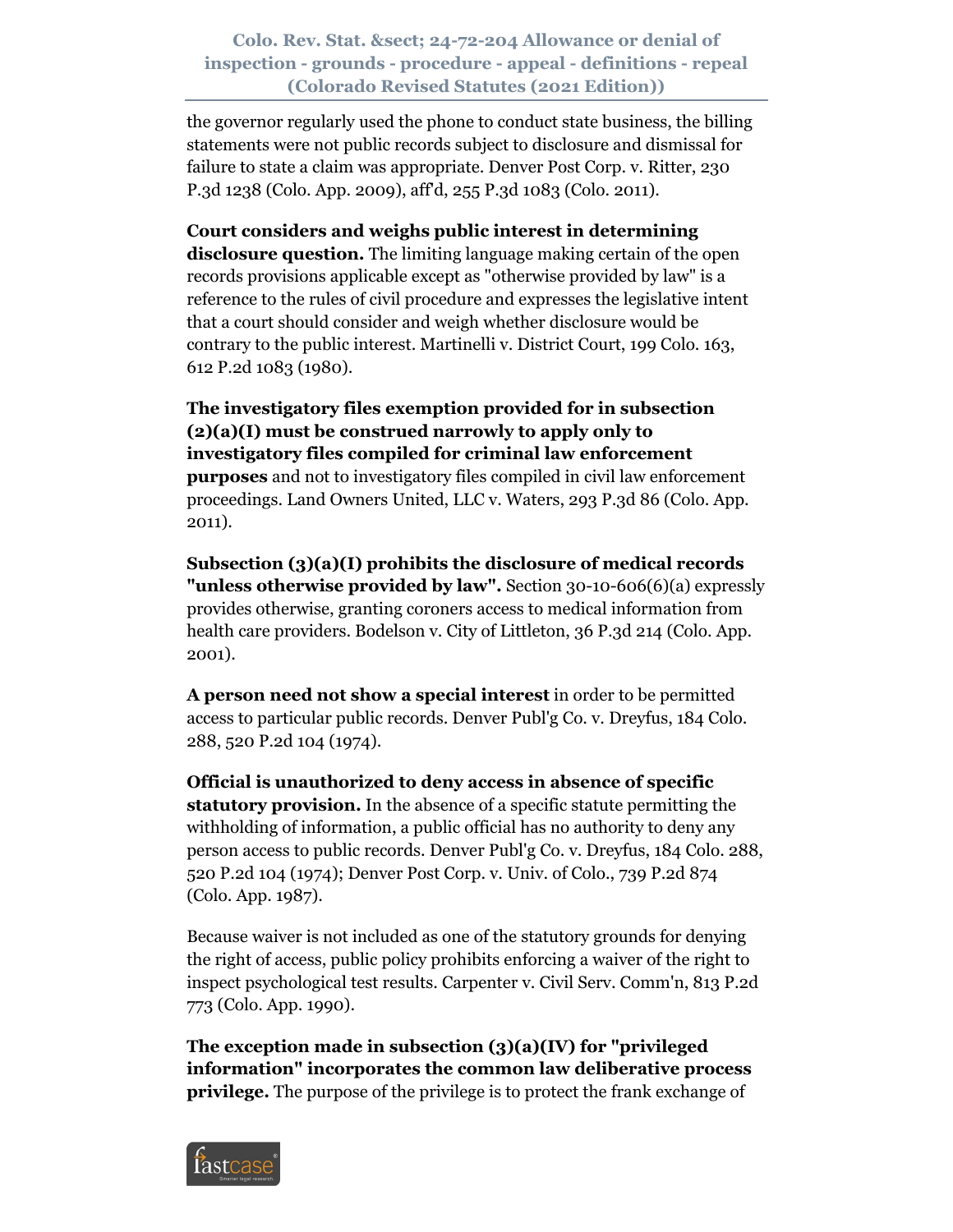ideas and opinions critical to the government's decision-making process where disclosure would discourage such discussion in the future. Thus, material prepared by a governmental employee is not subject to disclosure if the court finds that the material is both predecisional and deliberative and that disclosure would be likely to adversely affect the purposes of the privilege and stifle frank communication within an agency. City of Colo. Springs v. White, 967 P.2d 1042 (Colo. 1998).

**Documents containing legal advice** on how to proceed with lobbying efforts and how to respond to a taxpayer's open records law requests are protected by the attorney-client privilege. Such documents were not lobbying because they were not communications made to a public official for the purpose of influencing legislation. Black v. S.W. Water Conserv. Dist., 74 P.3d 462 (Colo. App. 2003).

**Privilege log was not required to establish that records were protected from disclosure by attorney-client privilege and had not been shared in a way that would waive the privilege.** Testimony by attorney was sufficient in the absence of evidence to the contrary. Bjornsen v. Bd. of County Comm'rs, 2019 COA 59, \_\_ P.3d \_\_.

**In enacting exception to discovery rule for personnel files in subsection (3)(a)(II),** the general assembly intended a blanket protection for all personnel files, except applications and performance ratings, and did not grant custodian discretion to balance interest in disclosure with individual's right to privacy. Denver Post Corp. v. Univ. of Colo., 739 P.2d 874 (Colo. App. 1987).

Although subsection (3)(a)(II) does not authorize any balancing of the public interest and the right of privacy, the protection for personnel files is based on a concern for the individual's right to privacy, and it remains the duty of the courts to ensure that documents as to which this protection is claimed actually do implicate this right. The applicant must bear the burden of proving that the custodian's denial of inspection was arbitrary and capricious. Denver Post Corp. v. Univ. of Colo., 739 P.2d 874 (Colo. App. 1987).

**A legitimate expectation of privacy must exist** for the exception to discovery rule for personnel files to apply and a public entity may not restrict access to information by merely placing a record in a personnel file. Denver Publ'g Co. v. Univ. of Colo., 812 P.2d 682 (Colo. App. 1990); Daniels v. City of Commerce City, 988 P.2d 648 (Colo. App. 1999).

**The disclosure of names of public employees receiving severance payments pursuant to the city of Colorado Springs transitional** 

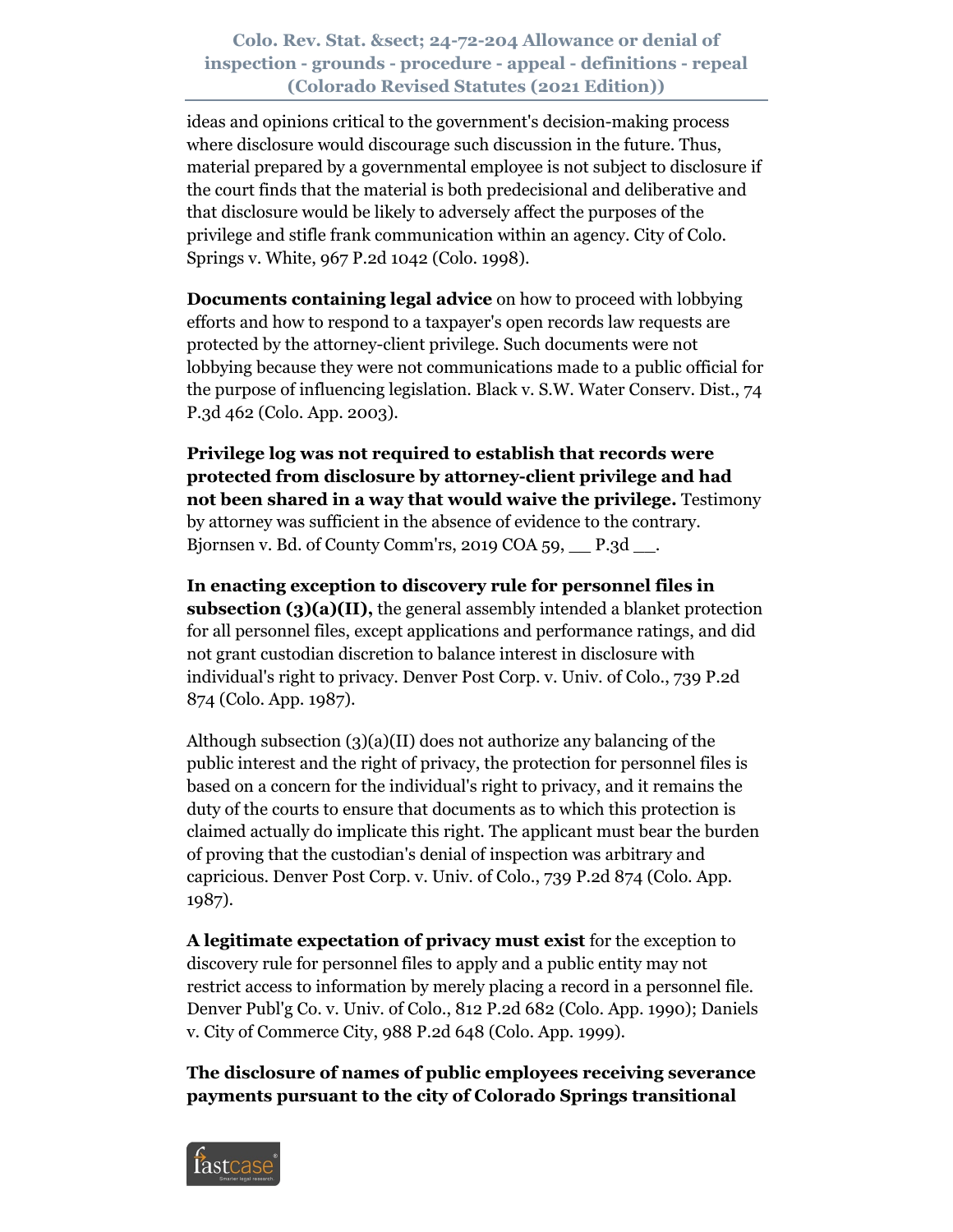**employment program would not cause substantial injury to the public interest.** Such exemption applies only to extraordinary situations that the general assembly could not identify in advance. Freedom Newspapers, Inc. v. Tollefson, 961 P.2d 1150 (Colo. App. 1998).

**Documents subject to disclosure under CORA are exempt if disclosure would cause substantial injury to the public interest by invading a constitutionally protected liberty interest.** The release of employees' names and amounts paid pursuant to the city of Colorado Springs transitional employment program does not unduly interfere with the employees' liberty interest. Freedom Newspapers, Inc. v. Tollefson, 961 P.2d 1150 (Colo. App. 1998).

**This section authorizes the release of public records for inspection absent a constitutional or statutory exception.** "Secrecy in voting" as used in article VII, section 8, of the constitution does not exempt digital copies of ballots from release under CORA because that constitutional provision protects only the identity of an individual voter and any content of the voter's ballot that could identify the voter. Section 31-10- 616 does not exempt digital copies of ballots from release under CORA because the copies are not ballots. Marks v. Koch, 284 P.3d 118 (Colo. App. 2011).

**Digital copies of ballots are eligible for release under CORA,** with the narrow exception of any copy containing content that could identify an individual voter and thereby contravene the intent of article VII, section 8(1), of the constitution. Marks v. Koch, 284 P.3d 118 (Colo. App. 2011).

**The public's right to know how public funds are spent is paramount** in weighing whether disclosure may chill Colorado state university's ability to use the transitional employment program to remain competitive. Freedom Newspapers, Inc. v. Tollefson, 961 P.2d 1150 (Colo. App. 1998).

**A county officer and a county employee who exchanged sexually explicit e-mail messages had a reasonable expectation** that the disclosure of such highly personal and sensitive information would be limited, even though they were on notice that the messages were not private. In re Bd. of County Comm'rs, 95 P.3d 593 (Colo. App. 2003).

**Disclosure of sexually explicit e-mails between a county officer and a county employee may serve a compelling state interest** to the extent they help explain why the officer promoted the employee, why the employee received increases in salary and overtime pay, and why the

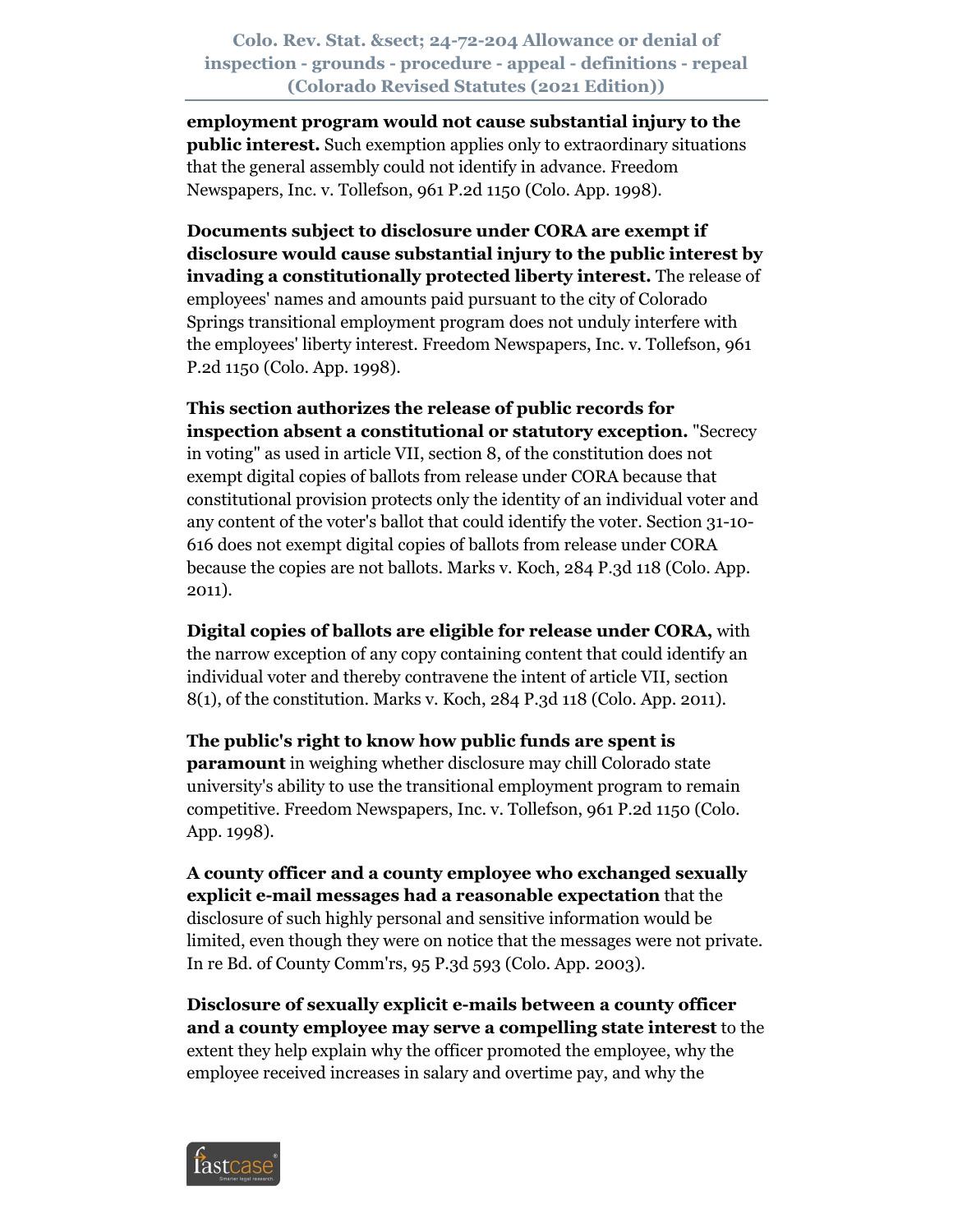employee was not terminated despite allegations of embezzlement. In re Bd. of County Comm'rs, 95 P.3d 593 (Colo. App. 2003).

**The sexual harassment exception** in subsection (3)(a)(X)(A) does not prohibit the disclosure of e-mails unrelated to official business and of portions of an investigative report that do not refer to other employees by name. In re Bd. of County Comm'rs, 95 P.3d 593 (Colo. App. 2003).

**Public interest in ensuring that public entities conduct internal reviews effectively and efficiently** outweighs interest of public entity employer in maintaining confidentiality. Daniels v. City of Commerce City, 988 P.2d 648 (Colo. App. 1999).

**Police personnel files and staff investigation reports are not exempt from discovery.** The open records provisions do not, ipso facto, exempt the personnel files and the staff investigation bureau reports of the Denver police department from discovery in civil litigation. Martinelli v. District Court, 199 Colo. 163, 612 P.2d 1083 (1980).

**Subsections (5) and (6) provide the exclusive procedures for persons requesting records and record custodians to resolve disputes concerning record accessibility.** People in Interest of A.A.T., 759 P.2d 853 (Colo. App. 1988).

**However, the procedure under subsection (6) is inapplicable** where a custodian of records is not claiming that disclosure would do substantial injury to the public interest and does not seek to have disclosure prohibited if an open records request is made in compliance with the entity's open records policy. Citizens Progressive Alliance v. S.W. Water Conservation Dist., 97 P.3d 308 (Colo. App. 2004).

Where the government entity has a legitimate basis for concluding that compliance with an open records request within the statutory time limits is physically impossible, a trial court may properly entertain a complaint for declaratory relief even if doing so could result in delay in the production of documents. Citizens Progressive Alliance v. S.W. Water Conservation Dist., 97 P.3d 308 (Colo. App. 2004).

**Provisions of subsection (5) and §24-72-206 are the sole remedies** under this part. Bd. of County Comm'rs v. HAD Enterp., Inc., 35 Colo. App. 162, 533 P.2d 45 (1974).

The procedure set forth in subsection (5) is the exclusive remedy set forth in the statute when a custodian fails to allow inspection of records. Pope v. Town of Georgetown, 648 P.2d 672 (Colo. App. 1982).

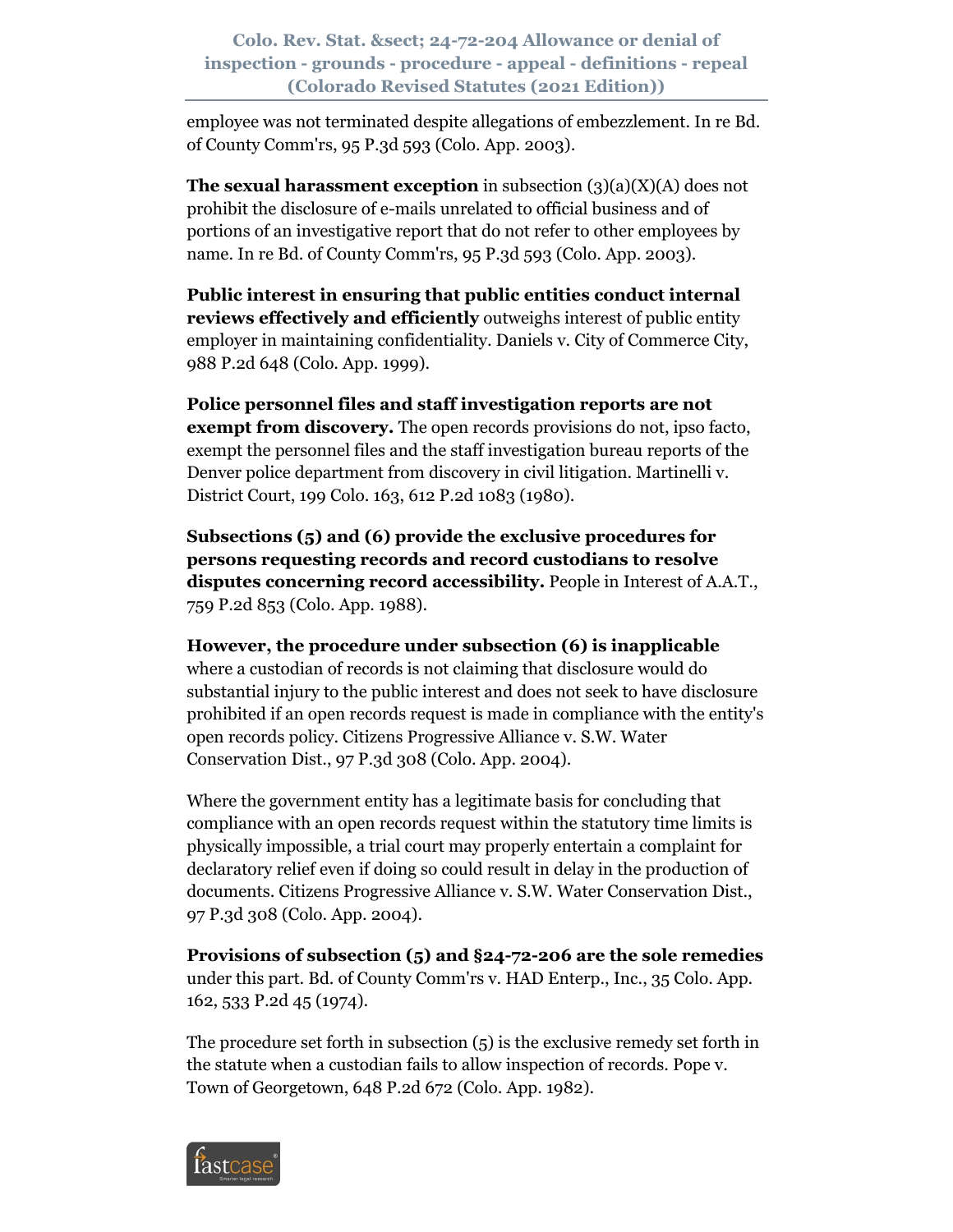**A court's review under subsection (5) of a claim under CORA does not end when parties have stipulated to in camera review of disputed documents.** Once submitted for review, court must determine whether a document is subject to a CORA exception. If a document was withheld that was not subject to an exception, the prevailing applicant may be entitled to court costs and reasonable attorney fees as determined by the court. Sierra Club v. Billingsley, 166 P.3d 309 (Colo. App. 2007).

**Even assuming withholding by county land use official of copy of e-mail was in violation of CORA, neither CORA nor C.R.C.P. 106(a)(4) contains any provision that would authorize** remand for reconsideration of determination by county board of adjustment that lapse provision contained in county land use code did not apply to special use permit in light of withholding copy of e-mail. Remedies for wrongful withholding of documents under CORA are limited to an order to produce the documents for inspection and an award of attorney fees and court costs. Any other remedy for such a violation would need to be enacted by general assembly, and in the absence of such legislation, court of appeals not at liberty to craft such remedy. Sierra Club v. Billingsley, 166 P.3d 309 (Colo. App. 2007).

**Where custodian denies access to any public record, applicant may request written statement** of the grounds for the denial, which statement shall cite the law or regulation under which access is denied. The written statement must be furnished forthwith. Denver Publ'g Co. v. Dreyfus, 184 Colo. 288, 520 P.2d 104 (1974).

**Any action filed** by the custodian or the party requesting the record must be separate, independent action in the appropriate district court and the action cannot be filed as part of any ongoing proceeding. People in Interest of A.A.T., 759 P.2d 853 (Colo. App. 1988).

**Subsection (6) specifically places the burden of proof upon the custodian.** Denver Publ'g Co. v. Dreyfus, 184 Colo. 288, 520 P.2d 104  $(1974).$ 

As to documents which involve privacy rights, custodian of documents bears burden of proving that disclosure would do substantial injury to public interest by invading right to privacy of individuals involved. Denver Post Corp. v. Univ. of Colo., 739 P.2d 874 (Colo. App. 1987).

**Arbitrary and capricious refusal was not shown, hence attorney fees would not be awarded,** where city's denial of request for records reflected a conscientious effort to reasonably apply legislative standards. Daniels v. City of Commerce City, 988 P.2d 648 (Colo. App. 1999).

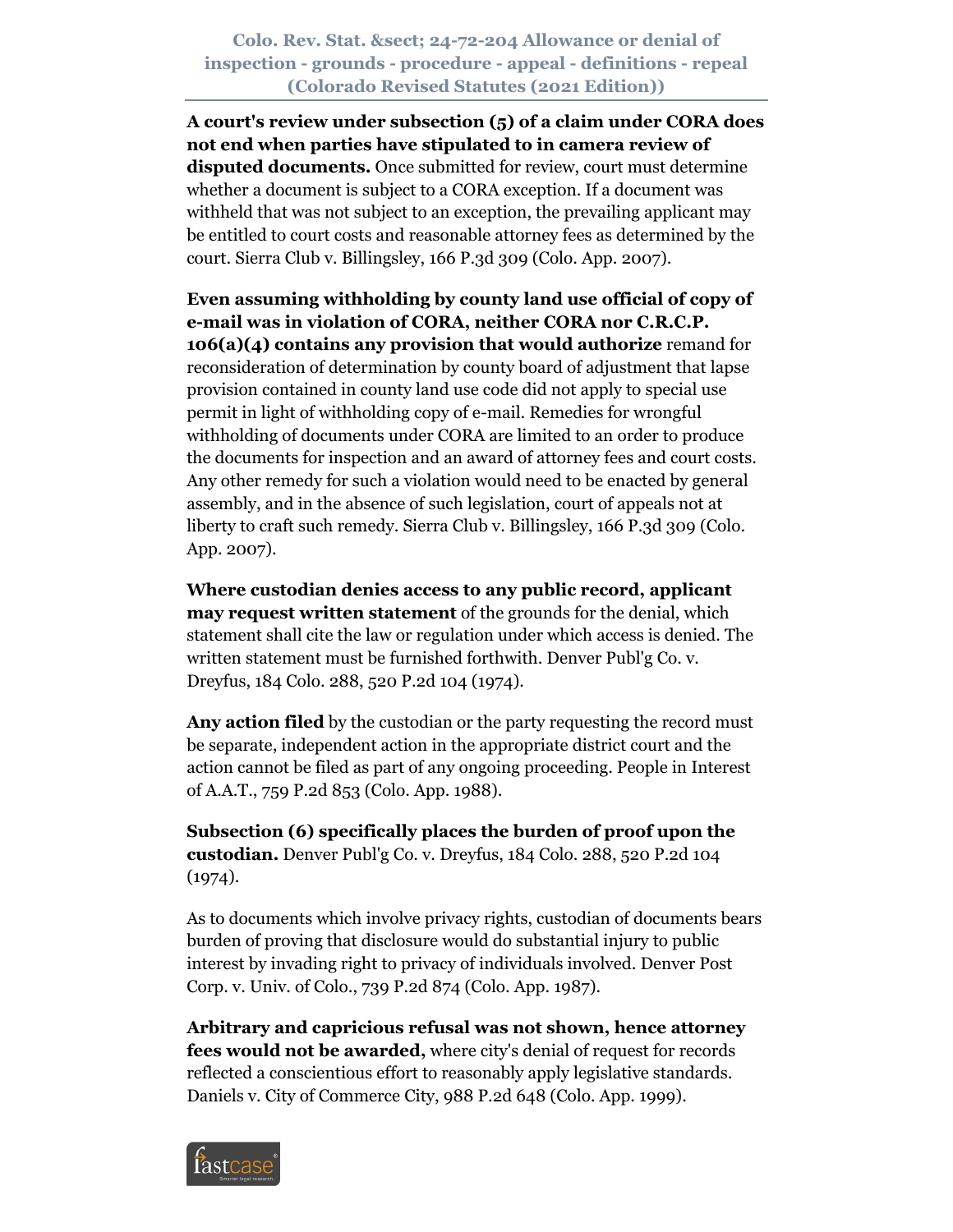**Applicant does not bear burden of proof** that denial of inspection by custodian of records is arbitrary and capricious. Denver Pub. Co. v. Univ. of Colo., 812 P.2d 682 (Colo. App. 1990).

**Presumption in favor of disclosure suggests that burden of establishing confidential financial information exemption ought to rest with the party opposing disclosure** to overcome that presumption and not on citizen to show that disclosure is warranted. Intern. Broth. of Elec. v. Denver Metro., 880 P.2d 160 (Colo. App. 1994).

**Under subsection (3)(a)(II),** an employee is entitled to access to his leave records in his own personnel files. Ornelas v. Dept. of Insts., 804 P.2d 235 (Colo. App. 1990).

**Trial court does not have discretion to determine whether requestor is a prevailing applicant.** Subsection (5) provides only one criterion on which to deny applicant attorney fees. The award of costs and attorney fees is mandatory unless the court finds that the denial of the right of inspection was proper. Colo. Republican Party v. Benefield, 337 P.3d 1199 (Colo. 2011), aff'd, 2014 CO 57, 329 P.3d 262.

**Appellate attorney fees.** Requestor also entitled to reasonable appellate attorney fees under CORA. Marks v. Koch, 284 P.3d 118 (Colo. App. 2011).

**Limiting "applicant" to "prevailing applicant" under subsection (5) not only clarifies, or makes express what would otherwise be merely implicit**--that an applicant who achieves the right of inspection is a prevailing applicant--but actually provides direction concerning the costs and fees to which the applicant is entitled. While the statutory provision mandates an award, it leaves to the district court the determination of the amount of that award. The award to the "prevailing applicant" should include no more than the costs and attorney fees incurred with regard to the records as to which the applicant has actually succeeded in gaining access, rather than the costs and attorney fees in prosecuting the action as a whole. Benefield v. Colo. Republican Party, 2014 CO 57, 329 P.3d 262.

**In an action brought under subsection (5) for the recovery of attorney fees and costs on the grounds that the public records custodian improperly withheld inspection of a public record,** a party who brings an action against a public records custodian and obtains any improperly withheld public record as a result of such action is a prevailing applicant who must be awarded court costs and reasonable attorney fees unless a statutory provision precludes the award of such amount. Because the petitioner succeeded in obtaining the right to inspect documents it sought from the custodians, it is a prevailing party within the

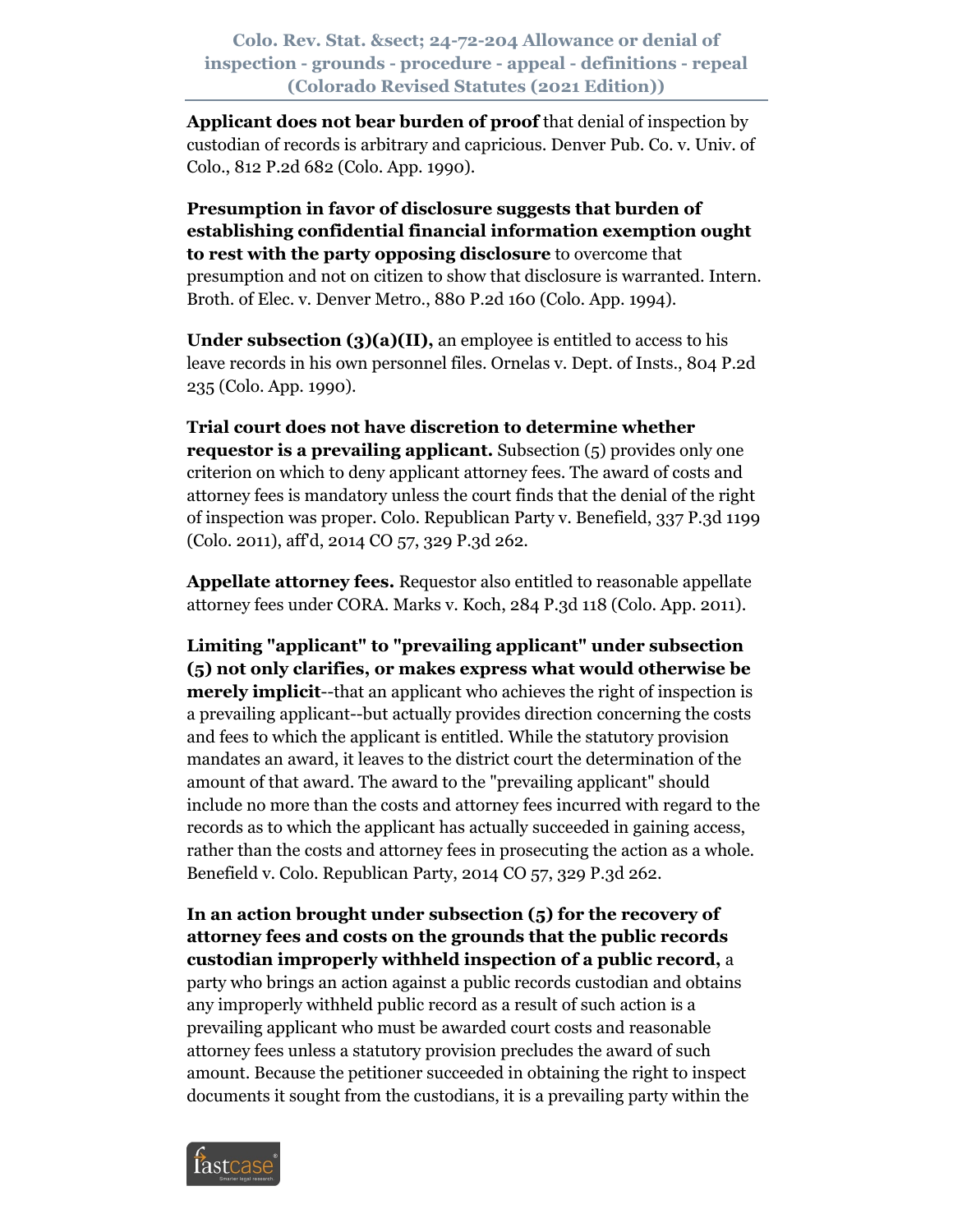terms of this statutory provision. Colo. Republican Party v. Benefield, 337 P.3d 1199 (Colo. 2011), aff'd, 2014 CO 57, 329 P.3d 262.

**Custodians not sheltered by safe harbor provision of subsection (6)(a).** Custodians' belief that survey responses giving rise to the CORA action clearly implied an expectation of confidentiality on their part is incompatible with the statutory requirement for applicability of the safe harbor provision, which is an inability to make a determination as to the requirement to disclose. Because custodians are unable to meet the requirements to successfully avoid an award of attorney fees under subsection (6)(a), they are unable to come within the protections from the imposition of attorney fees under subsection (6)(b). Colo. Republican Party v. Benefield, 337 P.3d 1199 (Colo. 2011), aff'd, 2014 CO 57, 329 P.3d 262.

**Subsection (6)(a) describes the rights and obligations of the custodian, as opposed to the records requestor.** If a custodian believes that disclosure of a requested record would injure the public interest, subsection (6)(a) allows the custodian to petition the district court for an order permitting him or her to restrict disclosure. Alternatively, if the custodian is unable, in good faith, to determine whether disclosure of the record is prohibited, subsection (6)(a) permits the custodian to ask the district court to make that determination. Reno v. Marks, 2015 CO 33, 349 P.3d 248.

**Where an official custodian seeks an order prohibiting or restricting disclosure under subsection (6)(a), a prevailing records requestor is entitled to costs and attorney fees in accordance with subsection (5).** Under subsection (5), a prevailing records requestor is entitled to costs and attorney fees unless the district court finds that the denial of the right of inspection was proper. Reno v. Marks, 2015 CO 33, 349 P.3d 248.

**Subsection (6)(a) provides a limited safe harbor from an attorney fee award if the custodian proves and the court finds that the custodian, in good faith, after exercising reasonable diligence and making reasonable inquiry, was unable to determine if disclosure of the record was prohibited without a ruling by the court.** Reno v. Marks, 2015 CO 33, 349 P.3d 248.

**The existence of the safe harbor logically implies that the attorney fees provision of subsection (5) otherwise does apply to actions under subsection (6)(a).** By establishing an exception to fee shifting in subsection (6)(a), the safe harbor language compels the conclusion that the attorney fees provision in subsection (5) generally applies to custodian actions under subsection  $(6)(a)$ , including actions where the custodian seeks

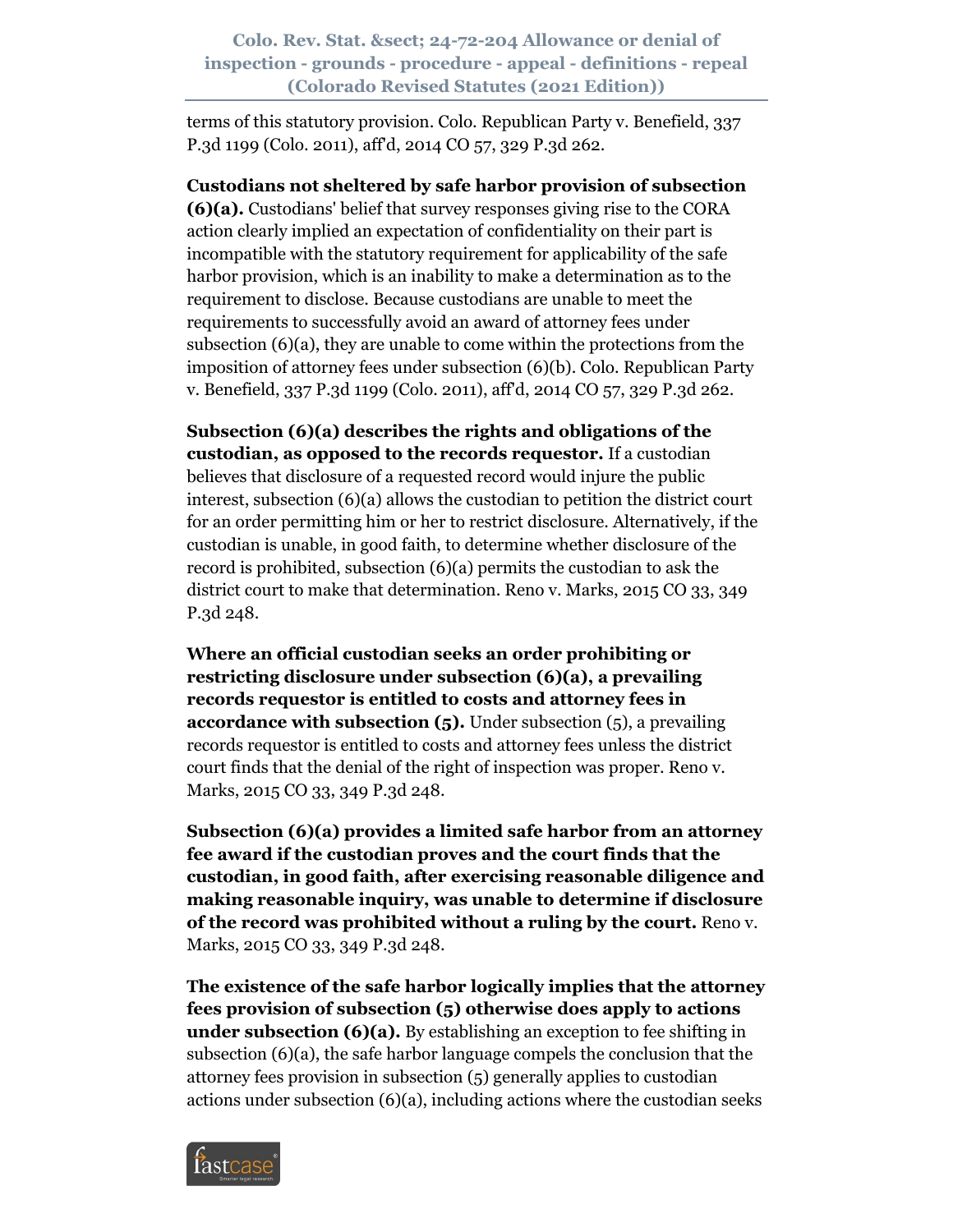an order restricting disclosure. If the general assembly intended the safe harbor to apply only to subsection (5) actions, it logically would have placed the safe harbor in subsection  $(5)$  instead of in subsection  $(6)(a)$ . Reno v. Marks, 2015 CO 33, 349 P.3d 248.

The safe harbor provision of subsection (6)(a) specifically refers to "the attorney fees provision of subsection (5)". By logical implication, the safe harbor language incorporates the attorney fees provision of subsection  $(5)$ into subsection (6)(a), making the fee-shifting provision otherwise applicable outside the safe harbor, provided that the applicant meets the other requirements of subsection (5). Reno v. Marks, 2015 CO 33, 349 P.3d 248.

**By importing subsection (5)'s fee-shifting provision into subsection (6)(a), the general assembly ensured that the custodian's incentives remain the same regardless of whether the requestor or the custodian commences the court action.** Under subsection (5), the custodian is encouraged not to force the applicant to file a court action because the custodian risks having to pay a prevailing applicant's costs and attorney fees unless the court finds that the denial of inspection was proper. Under subsection (6)(a), the custodian is similarly deterred from taking the applicant to court to seek an order restricting disclosure unless the custodian is reasonably sure that he or she will win - again because the custodian risks incurring a fee award unless the court finds that the denial of inspection was proper. Given these consistent disincentives to litigate these issues, the safe harbor provision of subsection (6)(a) makes sense: A custodian who, in good faith, is unable to determine whether disclosure of a record is prohibited can seek court guidance without incurring potential liability for the requestor's attorney fees. Reno v. Marks, 2015 CO 33, 349 P.3d 248.

To hold that subsection (5)'s fee-shifting provision does not apply to custodian-initiated actions likely would promote litigation instead of encouraging the parties to resolve the matter out of court. Because subsection (5) requires a records requestor to give the custodian written notice at least three business days before filing an application in district court to challenge the custodian's denial of inspection, a custodian could immunize himself or herself from any potential liability for attorney fees simply by filing an action under subsection (6)(a) first. Thus, such an interpretation could create a race to the courthouse that the custodian would always win. This result would render CORA's fee-shifting scheme meaningless. Reno v. Marks, 2015 CO 33, 349 P.3d 248.

**Subsection (6) allows a court to restrict access to public records,** although they might be accessible under another provision, where it finds

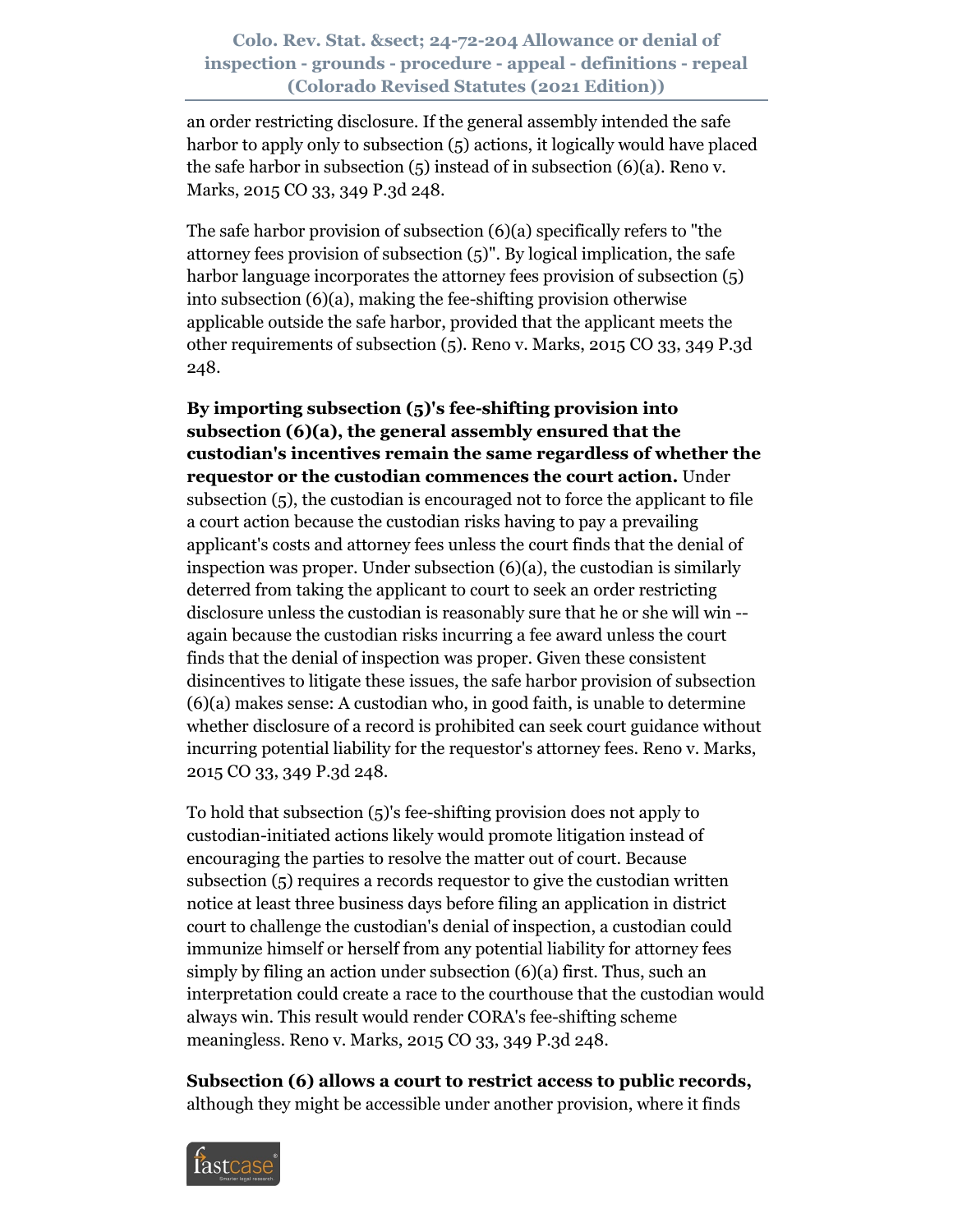that substantial injury to the public interest would occur. Civil Serv. Comm'n v. Pinder, 812 P.2d 645 (Colo. 1991); Bodelson v. Denver Publ'g Co., 5 P.3d 373 (Colo. App. 2000).

#### **The construction and interpretation that will render subsection**

**(6) effective** in accomplishing the purpose for which it was enacted is to allow the district court to restrict access to public records where substantial injury to the public interest would result, notwithstanding the fact that said record might otherwise be available for inspection by a party in interest or by the general public. Civil Serv. Comm'n v. Pinder, 812 P.2d 645 (Colo. 1991); Bodelson v. Denver Publ'g Co., 5 P.3d 373 (Colo. App. 2000).

#### **Public interest exception to discovery rule in subsection (6)**

requires consideration of (1) whether individual has a legitimate expectation of nondisclosure, (2) whether there is a compelling public interest in access to information, and (3), if public interest compels disclosure, how disclosure may occur in a manner least intrusive with respect to individual's right of privacy. Martinelli v. District Court, 199 Colo. 163, 612 P.2d 1083 (1980); Denver Post Corp. v. Univ. of Colo., 739 P.2d 874 (Colo. App. 1987).

**Privacy protections for letters of reference under subsection (3)(a)(III) apply to handwritten notes made on questionnaire forms used in contacting references.** The general assembly intended to protect from disclosure the documentary materials obtained from references in confidence. This intent applies equally to the notes taken by the hiring agency when calling references. City of Westminster v. Dogan Constr., 930 P.2d 585 (Colo. 1997).

**The phrase, "letters of reference concerning employment", used in subsection (3)(a)(III),** includes handwritten notes from references for a private contractor. As with hiring any prospective employee, the hiring entity is justifiably concerned about a contractor's past performance and ability to complete jobs on time and in budget. City of Westminster v. Dogan Constr., 930 P.2d 585 (Colo. 1997).

**Civil service commission was entitled to judgment restricting access to examination results** where person requesting access presented no evidence disputing the factual issue of whether substantial injury to the public interest would result if the information were not restricted under subsection (6). Civil Serv. Comm'n v. Pinder, 812 P.2d 645 (Colo. 1991).

**Privacy rights of employees of university were not sufficient** to preclude disclosure of university documents pertaining to said employees, considering important public interest in disclosing circumstances under which those individuals received payments from a foreign government in

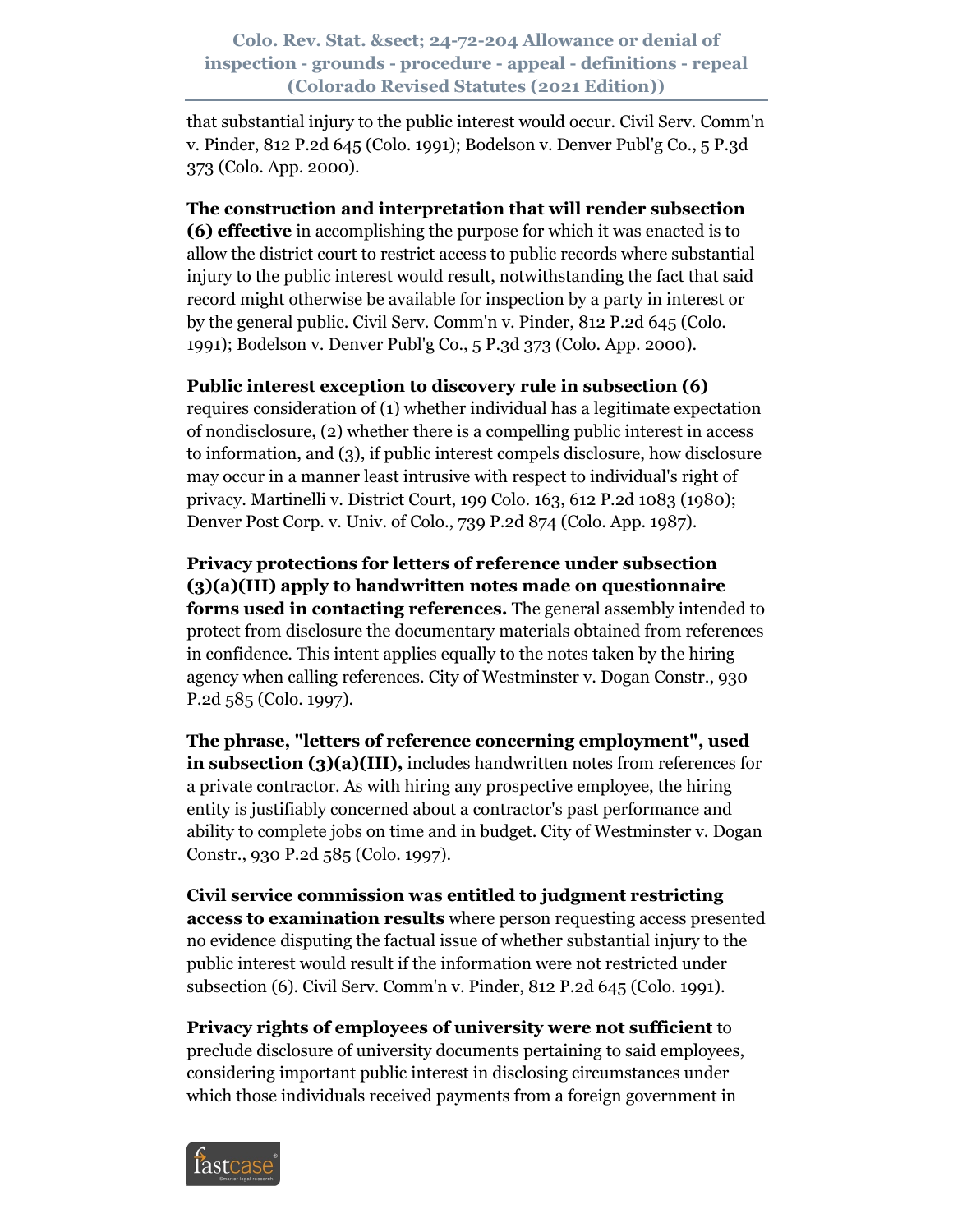connection with university contracts to establish a hospital and a medical school in a foreign country. Denver Post Corp. v. Univ. of Colo., 739 P.2d 874 (Colo. App. 1987).

**Public policy of CORA violated by grant of authority to university's custodian of records to place any document in personnel files** in which custodian determines a faculty member would have a legitimate expectation of privacy and, therefore, precluding its disclosure under CORA. Denver Pub. Co. v. Univ. of Colo., 812 P.2d 682 (Colo. App. 1990).

**Access to terms of employment between institution of higher education and its employees** cannot be restricted merely by placing documents in personnel file. Denver Pub. Co. v. Univ. of Colo., 812 P.2d 682 (Colo. App. 1990).

**Documents in personnel file of former university chancellor** which did not involve a privacy right or which contained information routinely disclosed to others were not entitled to protection pursuant to nondisclosure exception of subsection (3). Denver Pub. Co., v. Univ. of Colo., 812 P.2d 682 (Colo. App. 1990).

**Public interest exception in subsection (6) did not prevent release of terms of final settlement agreement between former chancellor and university** as public's right to know how public funds are spent outweighed any potential damage to university's ability to resolve internal matters of dispute by releasing information contrary to parties' expectations. Denver Pub. Co. v. Univ. of Colo., 812 P.2d 682 (Colo. App. 1990).

**District court erred in prohibiting access to a governmental entity's own financial statements by exempting them under subsection (6)** because the governmental entity did not demonstrate an extraordinary situation or that substantial injury to the public would result if the statements were disclosed. Zubeck v. El Paso County Retirement Plan, 961 P.2d 597 (Colo. App. 1998).

**A record may be "public" for one purpose and not for another,** because whether a record is to be regarded as a public record in a particular instance will depend upon the purposes of the law which will be served by so classifying it. Losavio v. Mayber, 178 Colo. 184, 496 P.2d 1032 (1972).

**Pursuant to strong presumption favoring public disclosure** of all documents defined as public records, trial court properly concluded that in balancing commercial harm that could be caused by disclosure against

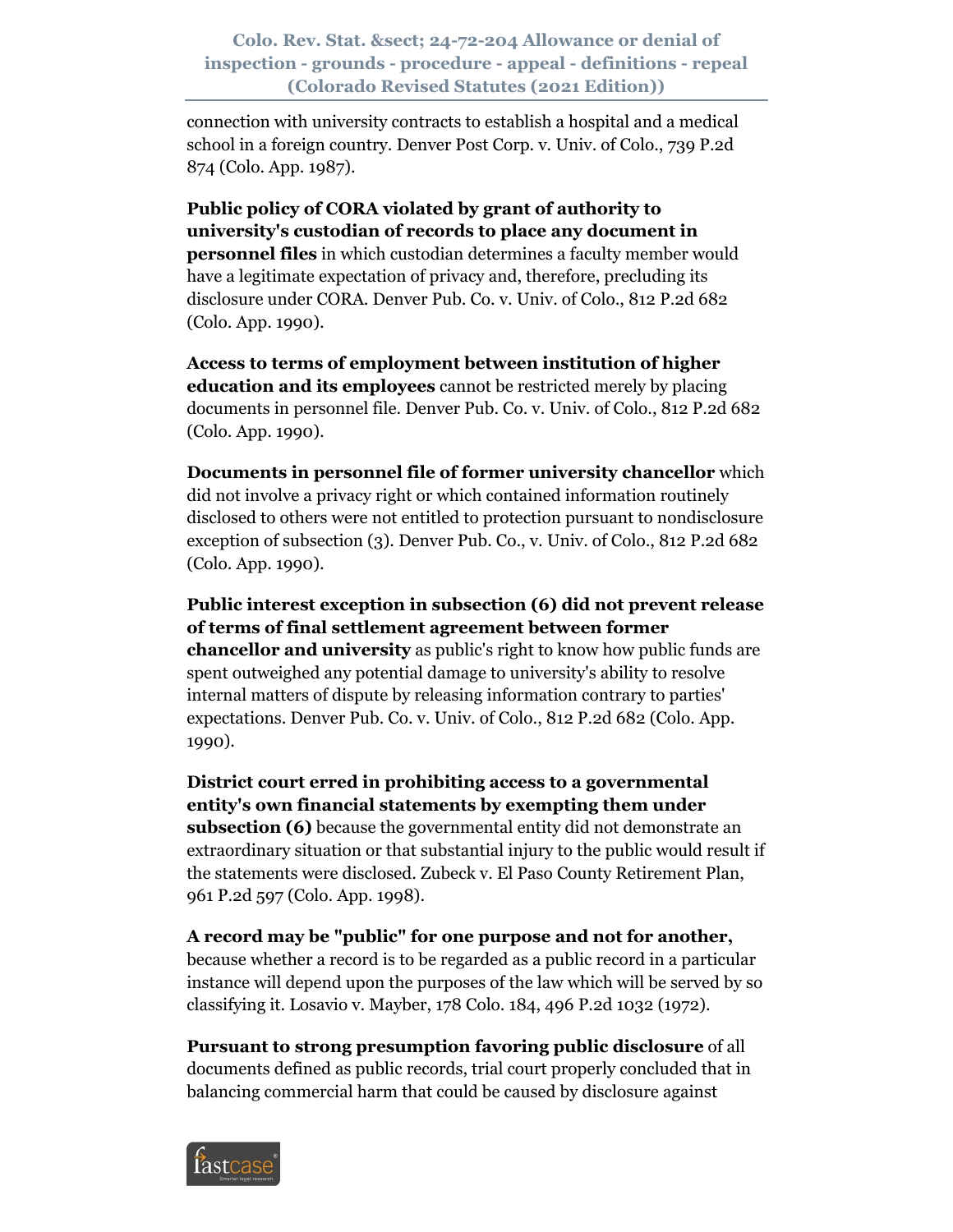perceived benefits, transportation contracts entered into between city department of public utilities and railroad were subject to disclosure under CORA. Freedom News v. Denver & Rio Grande R. Co., 731 P.2d 740 (Colo. App. 1986).

**Open records statutes do not necessarily provide for release of information merely because it is in the possession of the government.** Intern. Broth. of Elec. v. Denver Metro., 880 P.2d 160 (Colo. App. 1994).

**Financial information generated by a governmental entity is not confidential under subsection (3)(a)(IV)** because disclosure would not impair the governmental entity's ability to gain future information nor cause substantial harm to any person providing the information as most of the information was generated by the governmental entity itself. Zubeck v. El Paso County Ret. Plan, 961 P.2d 597 (Colo. App. 1998).

**Confidential financial information contained in bid related documents are not per se unprotected if bid is successful.** Intern. Broth. of Elec. v. Denver Metro., 880 P.2d 160 (Colo. App. 1994).

**Under subsection (3)(a)(IV), district court had discretion to order redaction of specific confidential financial information** from documents otherwise subject to inspection as public records. Land Owners United, LLC v. Waters, 293 P.3d 86 (Colo. App. 2011).

**Confidential financial information exemption under subsection (3)(a)(IV) may apply** to redacted material in successful subcontractor's bid proposal and prequalification documents where material may have contained information that was ultimately incorporated into subcontract and where disclosure may pose substantial risk to subcontractor's competitive position. Intern. Broth. of Elec. v. Denver Metro., 880 P.2d 160 (Colo. App. 1994).

However, evidence presented at hearing was inadequate to establish that redacted material was protected by confidential financial information exemption which was based solely upon opinion of witness that information was confidential. Intern. Broth. of Elec. v. Denver Metro., 880 P.2d 160 (Colo. App. 1994).

**Legislative intent to classify autopsy reports as public records.**

The phrase "exclusive of coroners' autopsy reports" in subsection  $(3)(a)(I)$  is convincing evidence of the legislative intent to classify autopsy reports as public records open to inspection, rather than directing the denial of a right of inspection by any person, as is the case with other medical, psychological,

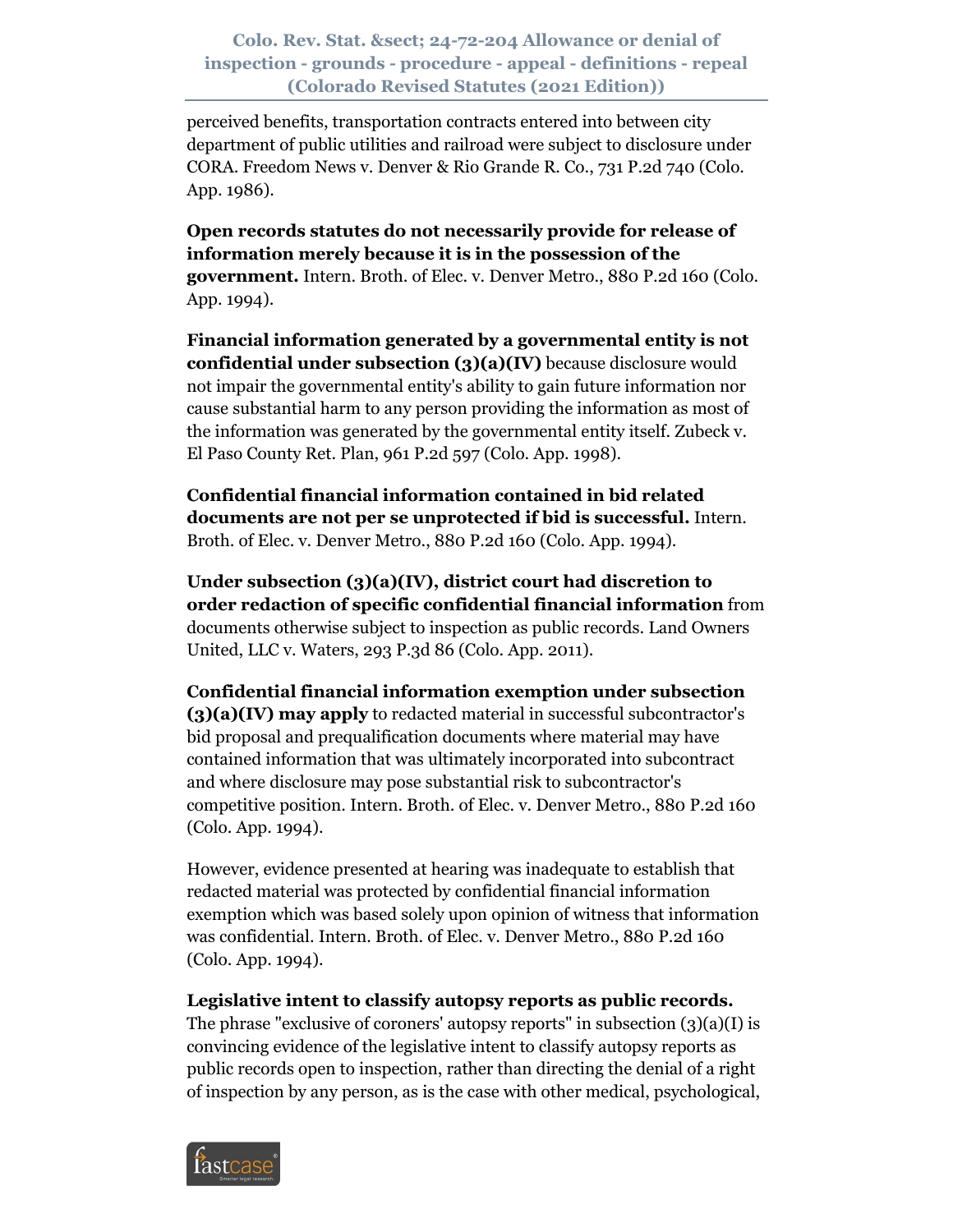sociological, and scholastic data. Denver Publ'g Co. v. Dreyfus, 184 Colo. 288, 520 P.2d 104 (1974).

**Coroners' autopsy reports are "public records" and not "criminal justice records"**, so that autopsy report on homicide victim may be withheld from public inspection by custodian thereof only pursuant to procedure under the open records law requiring establishment that disclosure would do "substantial injury to the public interest". Freedom Newspapers, Inc. v. Bowerman, 739 P.2d 881 (Colo. App. 1987).

The controlling standard in subsection (6)(a) regarding the release of the complete autopsy report is public, not private, injury. Blesch v. Denver Publ'g Co., 62 P.3d 1060 (Colo. App. 2002).

**Trial court properly denied the release of autopsy reports of victims of the Columbine high school massacre.** Testimony by family members of the victims and the coroner supported the court's finding that release of the reports would do substantial injury to the public interest. Furthermore, CORA did not require the trial court to conduct an in camera hearing on the report. Bodelson v. Denver Publ'g Co., 5 P.3d 373 (Colo. App. 2000). But see Blesch v. Denver Publ'g Co., 62 P.3d 1060 (Colo. App. 2002).

**Records of state compensation insurance authority do not fall within any of the exemptions enumerated in this section** and are, therefore, subject to the state opens records law as a "political subdivision". Dawson v. State Comp. Ins. Auth., 811 P.2d 408 (Colo. App. 1990).

**Police records showing arrests, convictions, and other information about individuals are not public** and should not be open to the scrutiny of the public at large. Losavio v. Mayber, 178 Colo. 184, 496 P.2d 1032 (1972).

**Except when given to prosecution.** When lists of the conviction records of prospective jurors are given to the prosecution, they can no longer be classified as internal matters affecting only the internal operations of the police department. Losavio v. Mayber, 178 Colo. 184, 496 P.2d 1032 (1972).

**In which case, defense entitled to obtain information.** Police records are not public records open to inspection by the general public but where the district attorney's office regularly receives information from such records, the defense attorneys, including the public defender's office, are entitled to obtain such information in the possession of the prosecution. Losavio v. Mayber, 178 Colo. 184, 496 P.2d 1032 (1972).

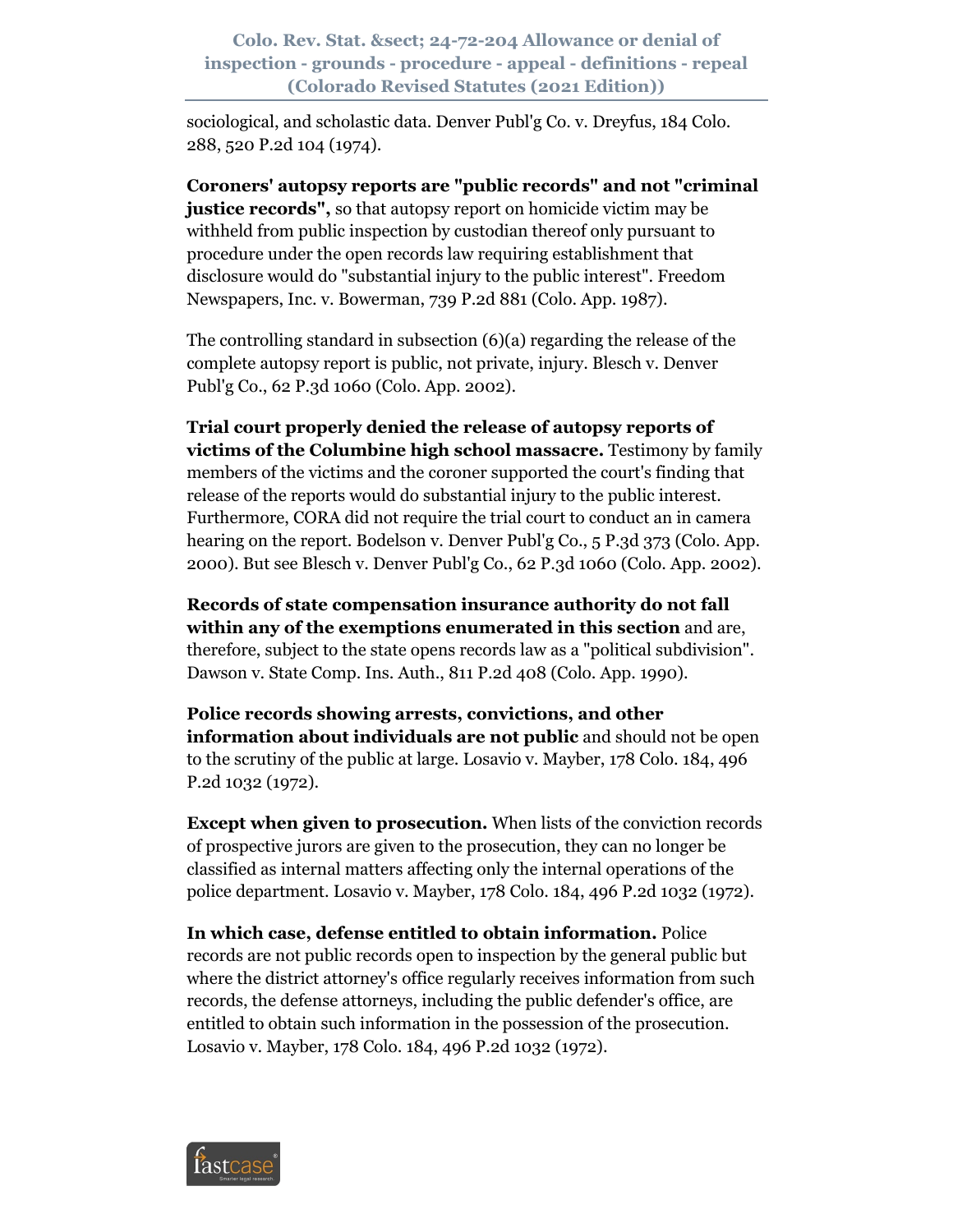**District court abused its discretion when it found that a county attorney was a "prosecuting attorney" within the meaning of the investigatory records exception.** Nothing in the record suggested that the county attorney investigated the requesting party's land use code violation for the purpose of a criminal prosecution. Shook v. Pitkin County Bd. of County Comm'rs, 2015 COA 84, 411 P.3d 158.

#### **Nor were the records compiled for a criminal law enforcement**

**purpose.** Because there was no evidence that the county attorney investigated the requesting party's land use code violation for the purpose of a criminal prosecution, the district court also abused its discretion in finding that the records were contained in investigatory files "compiled for criminal law enforcement purposes" pursuant to subsection (2)(a)(I). Shook v. Pitkin County Bd. of County Comm'rs, 2015 COA 84, 411 P.3d 158.

## **The investigatory files exception in subsection (2)(a)(I) did not permit the custodian to withhold the requested public records.**

The district court erred in finding that the records were of investigations conducted by a "prosecuting attorney" and that they were investigatory files compiled "for a criminal law enforcement purpose". Because neither of these requirements of the investigatory records exception was satisfied, the exception did not permit the custodian to withhold the records. Shook v. Pitkin County Bd. of County Comm'rs, 2015 COA 84, 411 P.3d 158.

**Applied** in Laubach v. Bradley, 194 Colo. 362, 572 P.2d 824 (1977); In re W.D.A. v. City & County of Denver, 632 P.2d 582 (Colo. 1981); Marks v. Koch, 284 P.3d 118 (Colo. App. 2011); Ark. Valley Publ'g v. Lake County Bd. of County Comm'rs, 2015 COA 100, 369 P.3d 725.

(1) For the legislative declaration contained in the 1996 act amending subsections (2)(a)(II) and (6), see section 1 of chapter 271, Session Laws of Colorado 1996; for service of process, see C.R.C.P. 4.

(2) For the legislative declaration in HB 18-1152, see section 1 of chapter 281, Session Laws of Colorado 2018.

(3) For the short title ("Colorado Votes Act") in HB 19-1278, see section 1 of chapter 326, Session Laws of Colorado 2019.

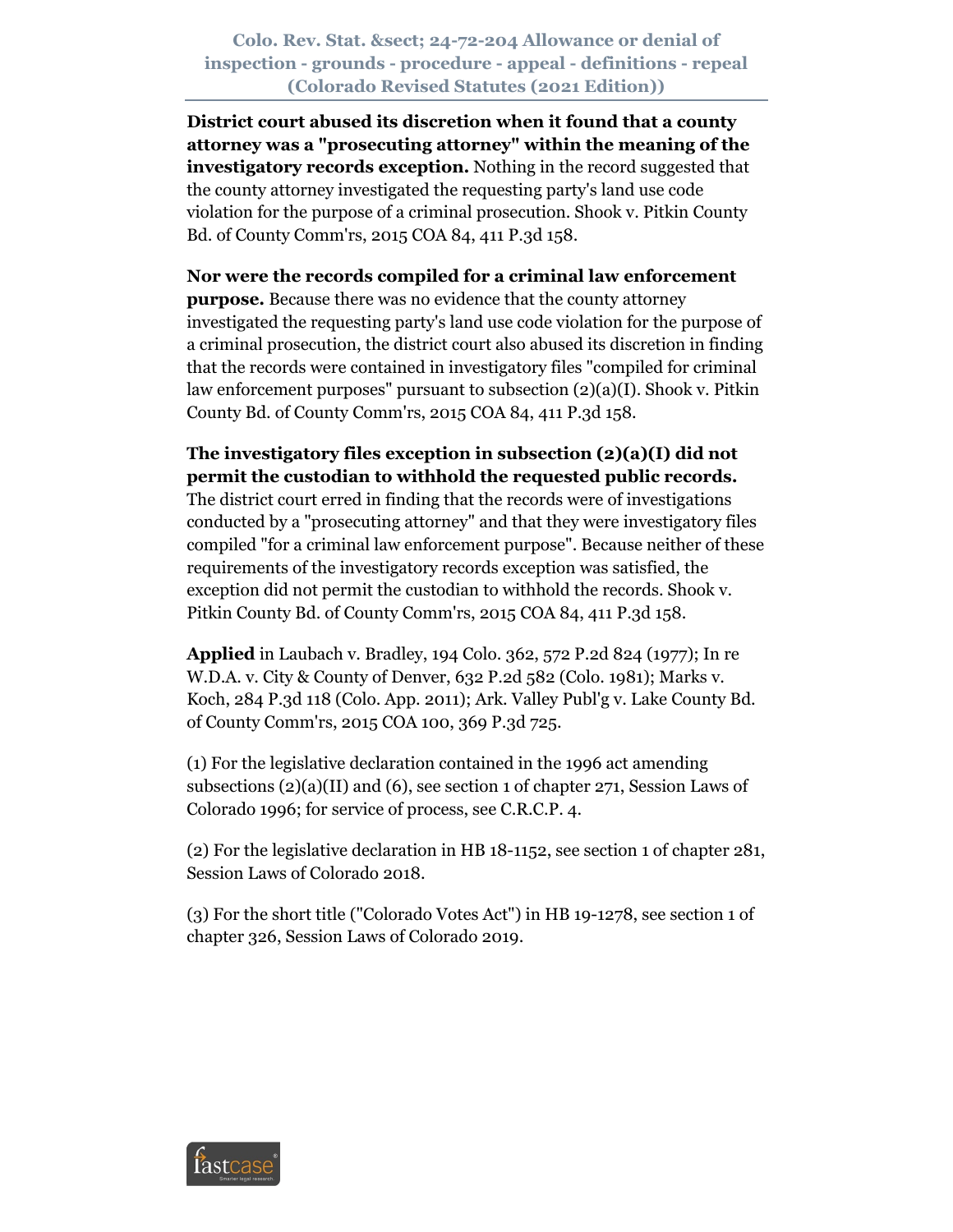# **§ 24-72-204.5. Adoption of electronic mail policy**

(1) On or before July 1, 1997, the state or any agency, institution, or political subdivision thereof that operates or maintains an electronic mail communications system shall adopt a written policy on any monitoring of electronic mail communications and the circumstances under which it will be conducted.

(2) The policy shall include a statement that correspondence of the employee in the form of electronic mail may be a public record under the public records law and may be subject to public inspection under section 24- 72-203.

(L. 96: Entire section added, p. 1485, § 7, effective June 1.)

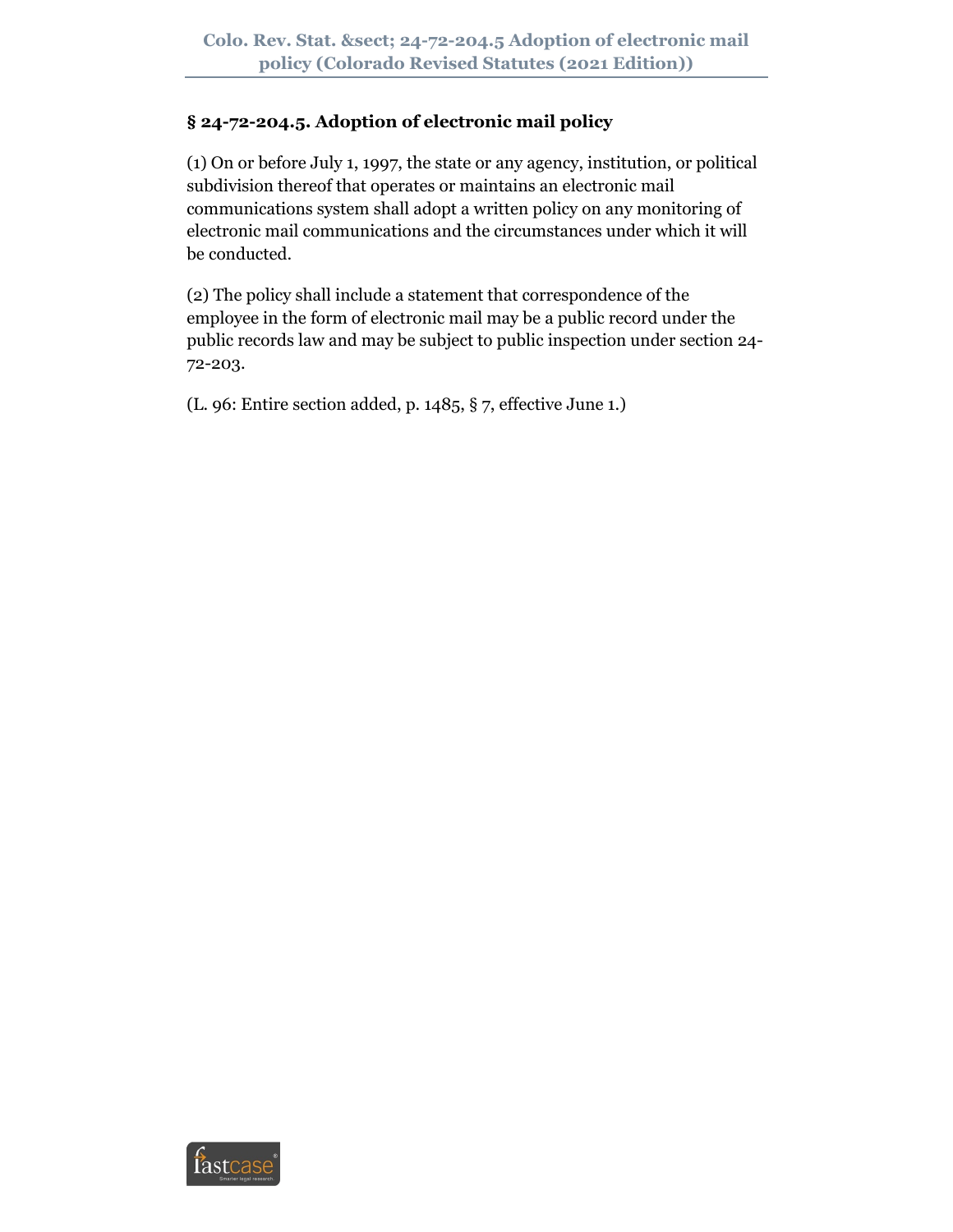**Colo. Rev. Stat. § 24-72-205 Copy, printout, or photograph of a public record - imposition of research and retrieval fee (Colorado Revised Statutes (2021 Edition))**

## **§ 24-72-205. Copy, printout, or photograph of a public record imposition of research and retrieval fee**

(1)

(a) In all cases in which a person has the right to inspect a public record, the person may request a copy, printout, or photograph of the record. The custodian shall furnish a copy, printout, or photograph and may charge a fee determined in accordance with subsection (5) of this section; except that, when the custodian is the secretary of state, fees shall be determined and collected pursuant to section  $24-21-104(3)$ , and when the custodian is the executive director of the department of personnel, fees shall be determined and collected pursuant to section 24-80-102(10). Where the fee for a certified copy or other copy, printout, or photograph of a record is specifically prescribed by law, the specific fee shall apply.

(b) Upon request for records transmission by a person seeking a copy of any public record, the custodian shall transmit a copy of the record by United States mail, other delivery service, facsimile, or electronic mail. No transmission fees may be charged to the record requester for transmitting public records via electronic mail. Within the period specified in section 24- 72-203(3)(a), the custodian shall notify the record requester that a copy of the record is available but will only be sent to the requester once the custodian either receives payment or makes arrangements for receiving payment for all costs associated with records transmission and for all other fees lawfully allowed, unless recovery of all or any portion of such costs or fees has been waived by the custodian. Upon either receiving such payment or making arrangements to receive such payment at a later date, the custodian shall send the record to the requester as soon as practicable but no more than three business days after receipt of, or making arrangements to receive, such payment.

(2) If the custodian does not have facilities for making a copy, printout, or photograph of a record that a person has the right to inspect, the person shall be granted access to the record for the purpose of making a copy, printout, or photograph. The copy, printout, or photograph shall be made while the record is in the possession, custody, and control of the custodian thereof and shall be subject to the supervision of the custodian. When practical, the copy, printout, or photograph shall be made in the place where the record is kept, but if it is impractical to do so, the custodian may allow arrangements to be made for the copy, printout, or photograph to be made at other facilities. If other facilities are necessary, the cost of providing them shall be paid by the person desiring a copy, printout, or photograph of the record. The custodian may establish a reasonable schedule of times for making a copy, printout, or photograph and may charge the same fee for the

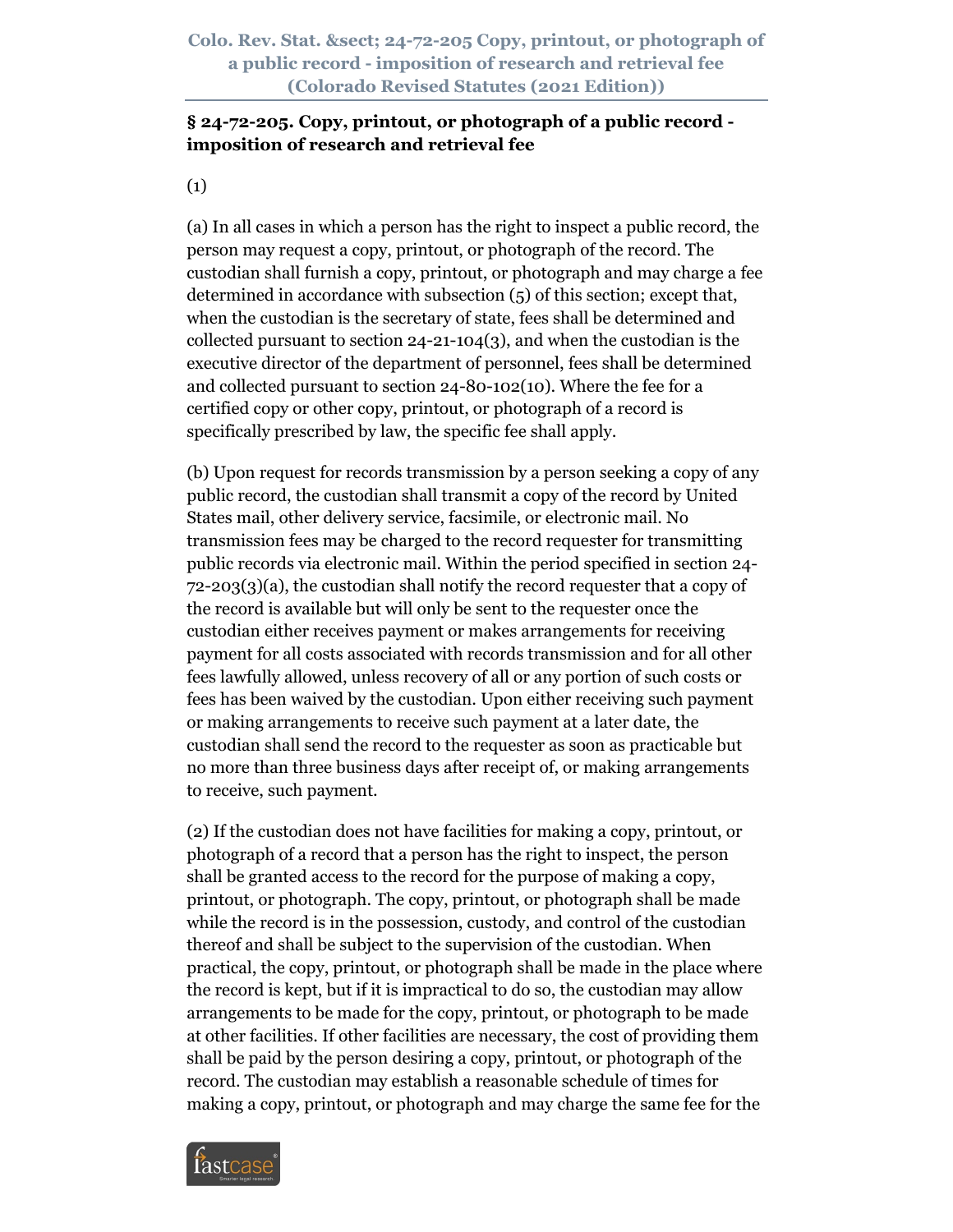### **Colo. Rev. Stat. § 24-72-205 Copy, printout, or photograph of a public record - imposition of research and retrieval fee (Colorado Revised Statutes (2021 Edition))**

services rendered in supervising the copying, printing out, or photographing as the custodian may charge for furnishing a copy, printout, or photograph under subsection (5) of this section.

(3) If, in response to a specific request, the state or any of its agencies, institutions, or political subdivisions has performed a manipulation of data so as to generate a record in a form not used by the state or by said agency, institution, or political subdivision, a reasonable fee may be charged to the person making the request. Such fee shall not exceed the actual cost of manipulating the said data and generating the said record in accordance with the request. Persons making subsequent requests for the same or similar records may be charged a fee not in excess of the original fee.

(4) If the public record is a result of computer output other than word processing, the fee for a copy, printout, or photograph thereof may be based on recovery of the actual incremental costs of providing the electronic services and products together with a reasonable portion of the costs associated with building and maintaining the information system. Such fee may be reduced or waived by the custodian if the electronic services and products are to be used for a public purpose, including public agency program support, nonprofit activities, journalism, and academic research. Fee reductions and waivers shall be uniformly applied among persons who are similarly situated.

(5)

(a) A custodian may charge a fee not to exceed twenty-five cents per standard page for a copy of a public record or a fee not to exceed the actual cost of providing a copy, printout, or photograph of a public record in a format other than a standard page.

(b) Notwithstanding paragraph (a) of this subsection (5), an institution, as defined in section 24-72-202 (1.5), that is the custodian of scholastic achievement data on an individual person may charge a reasonable fee for a certified transcript of the data.

(6)

(a) A custodian may impose a fee in response to a request for the research and retrieval of public records only if the custodian has, prior to the date of receiving the request, either posted on the custodian's website or otherwise published a written policy that specifies the applicable conditions concerning the research and retrieval of public records by the custodian, including the amount of any current fee. Under any such policy, the custodian shall not impose a charge for the first hour of time expended in

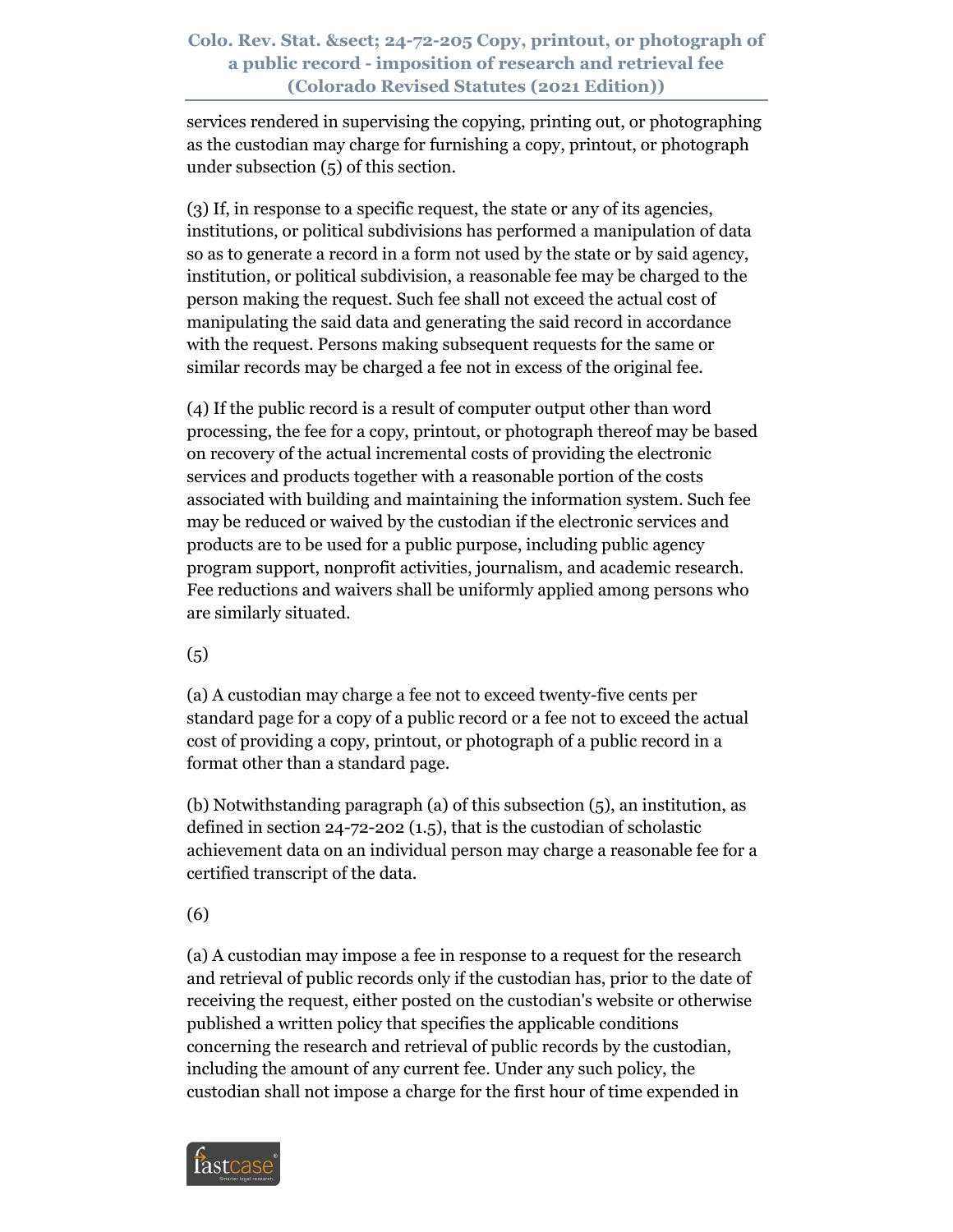### **Colo. Rev. Stat. § 24-72-205 Copy, printout, or photograph of a public record - imposition of research and retrieval fee (Colorado Revised Statutes (2021 Edition))**

connection with the research and retrieval of public records. After the first hour of time has been expended, the custodian may charge a fee for the research and retrieval of public records that shall not exceed thirty dollars per hour.

(b) On July 1, 2019, and by July 1 of every five-year period thereafter, the director of research of the legislative council appointed pursuant to section 2-3-304(1) shall adjust the maximum hourly fee specified in subsection (6)(a) of this section in accordance with the percentage change over the period in the United States department of labor, bureau of labor statistics, consumer price index for Denver-Aurora-Lakewood for all items and all urban consumers, or its successor index. The director of research shall post the adjusted maximum hourly fee on the website of the general assembly.

(Amended by 2018 Ch. 274, §54, eff. 5/29/2018. Amended by 2014 Ch. 142, §1, eff. 7/1/2014. Amended by 2013 Ch. 9, §1, eff. 3/8/2013. L. 68: p. 204, § 5. C.R.S. 1963: § 113-2-5. L. 83: (1) amended, p. 863, § 4, effective July 1. L. 92: (3) and (4) added, p. 1105, § 5, effective July 1. L. 2007: (1) and (2) amended and (5) added, p. 578, § 1, effective August 3. L. 2013: (1) amended, (HB 13-1041), ch. 9, p. 23, § 1, effective March 8. L. 2014: (6) added, (HB 14-1193), ch. 142, p. 487, § 1, effective July 1. L. 2018: (6)(b) amended, (HB 18-1375), ch. 274, p. 1712, § 54, effective May 29.)

For distribution of copies of reports made to the general assembly, see §24- 1-136(9).

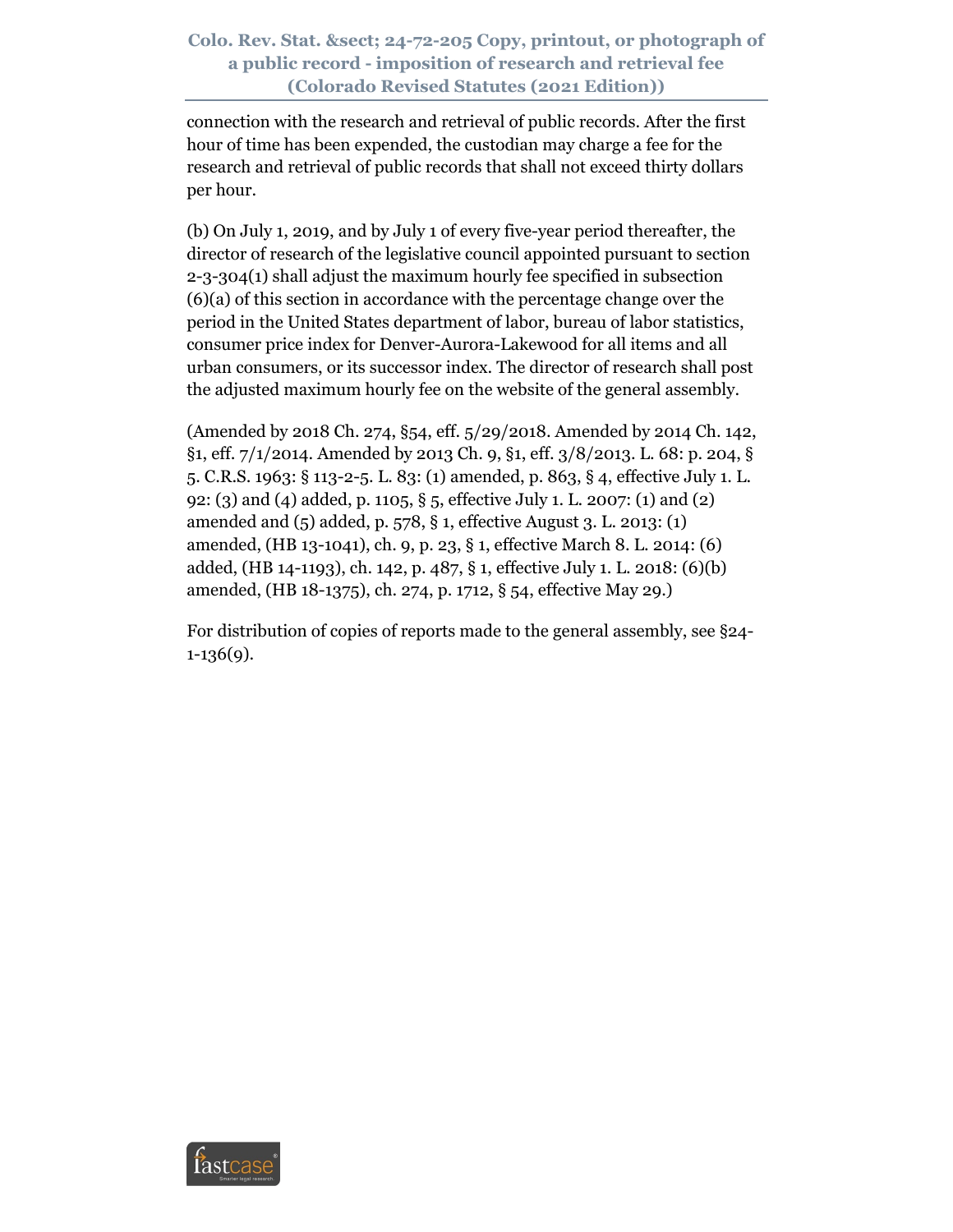**§ 24-72-205.5. Public inspection of ballots - stay period - recounts - rules governing public inspection of ballots - legislative declaration - definitions** 

(1)

(a) By enacting this section, the general assembly intends to permit the inspection of ballots under the conditions specified in this section and to protect the integrity of the election process while protecting voter privacy and preserving secrecy in voting in accordance with the provisions of section 8 of article VII of the state constitution.

(b) In order to facilitate and ensure a consistent application of the provisions of this section across the state, the matters addressed in this section are matters of statewide concern.

(2) As used in this section, unless the context otherwise requires:

(a) "Ballot" means a ballot voted by any acceptable, applicable, or legal method that is in the custody of an election official. "Ballot" includes any digital image or electronic representation of votes cast.

(b) "Designated election official" has the same meaning as set forth in section 1-1-104(8), C.R.S.

(c) "Interested party" means:

(I) Any candidate who was in an election contest that is the subject of a recount or the political party or political organization as defined in section 1- 1-104(24), C.R.S., of such candidate;

(II) Any petition representative identified pursuant to section 1-40-113 or 31-11-106(2), C.R.S., as applicable, in connection with a ballot issue or ballot question that is the subject of the recount;

(III) The governing body that referred a ballot question or ballot issue to the electorate that is the subject of the recount; or

(IV) The agent of an issue committee that is required to report contributions pursuant to the "Fair Campaign Practices Act", article 45 of title 1, C.R.S., that either supported or opposed a ballot question or ballot issue that is the subject of the recount.

(3)

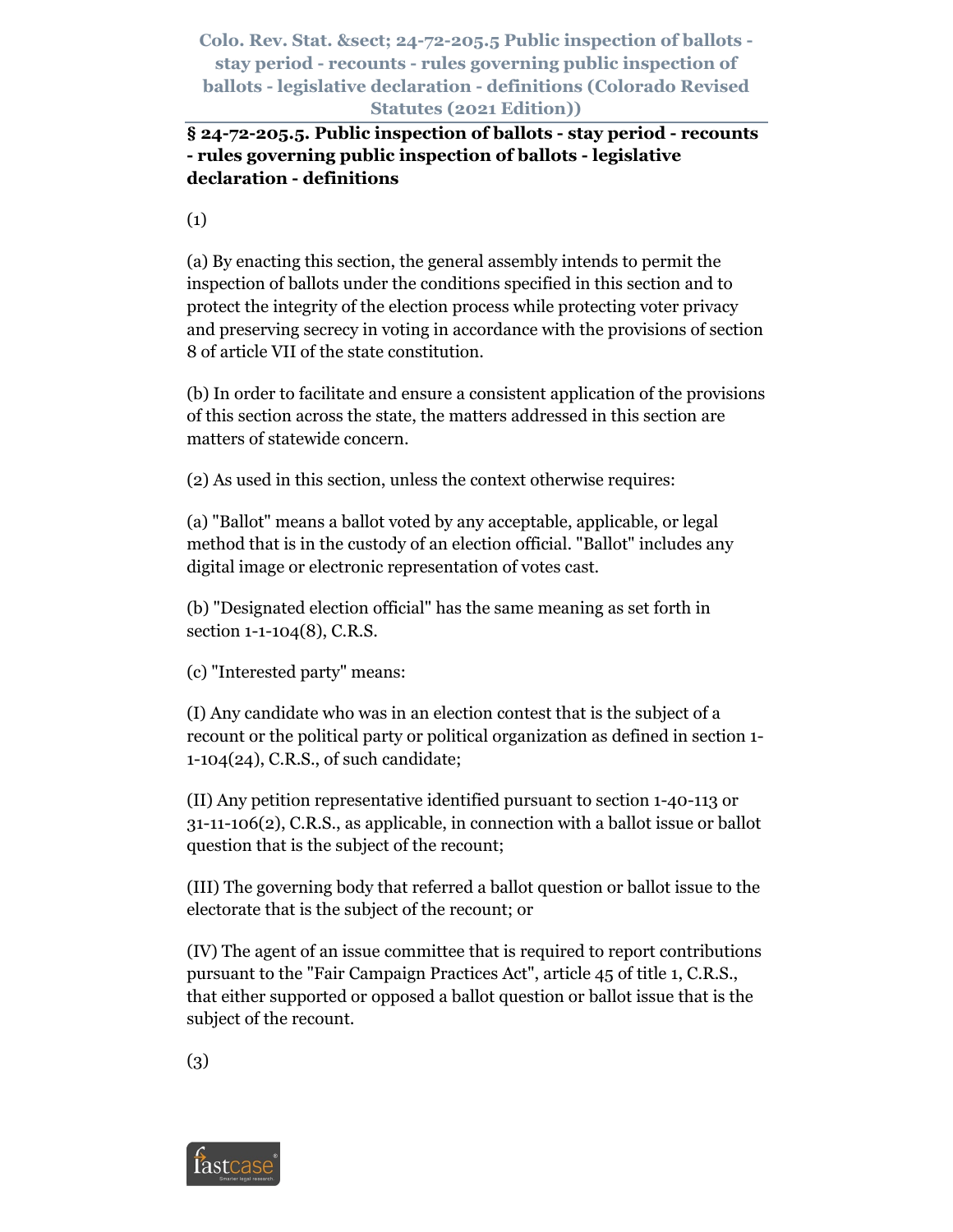(a) Except as otherwise provided in paragraph (b) of this subsection (3), the designated election official shall not fulfill a request under this part 2 for the public inspection of ballots during the period commencing with the fortyfifth day preceding election day and concluding with the date either by which the designated election official is required to certify an official abstract of votes cast for the applicable candidate contest or ballot issue or ballot question pursuant to section  $1-10-102$  or  $31-10-1205(1)$ , C.R.S., as applicable, or by which any recount conducted in accordance with article 10.5 of title 1, C.R.S., or section 31-10-1207, C.R.S., is completed, as applicable, whichever date is later. The denial of public inspection of ballots authorized pursuant to this paragraph (a) shall also apply to any internal batch reports generated by a designated election official for the specific purpose of auditing ballots received in the course of conducting an election.

(b) Notwithstanding any other provision of this section, the denial of public inspection of ballots authorized pursuant to paragraph (a) of this subsection (3) shall apply to a recount that is conducted in accordance with the provisions of article 10.5 of title 1, C.R.S., or section 31-10-1207, C.R.S., as applicable; except that, during the period described in paragraph (a) of this subsection (3), an interested party may inspect and request copies of ballots in connection with such recount without having to obtain a court order granting such inspection. In connection with an inspection by an interested party as authorized by this paragraph (b), an interested party may witness the handling of ballots involved in the recount to verify that the recount is being conducted in a fair, impartial, and uniform manner so as to determine that all ballots that have been cast are accurately interpreted and counted; except that an interested party is not permitted to handle the original ballots. Except as specified in this paragraph (b), nothing in this section shall be construed to prohibit an interested party from requesting copies of ballots in connection with a recount, to affect the conduct of a recount, or to affect the rights of an interested party in connection with a recount.

(c) Notwithstanding any other provision of this section, nothing in this section shall be construed to restrict the public inspection of election records as defined in section 1-1-104(11), C.R.S.; except that, for purposes of this section, election records shall not include ballots.

(4)

(a) In accordance with the provisions of section  $24$ -72-203(1)(a) and in addition to any other requirements that are applicable to a person requesting the inspection of public records under this part 2, prior to and later than the stay period described in paragraph (a) of subsection (3) of this

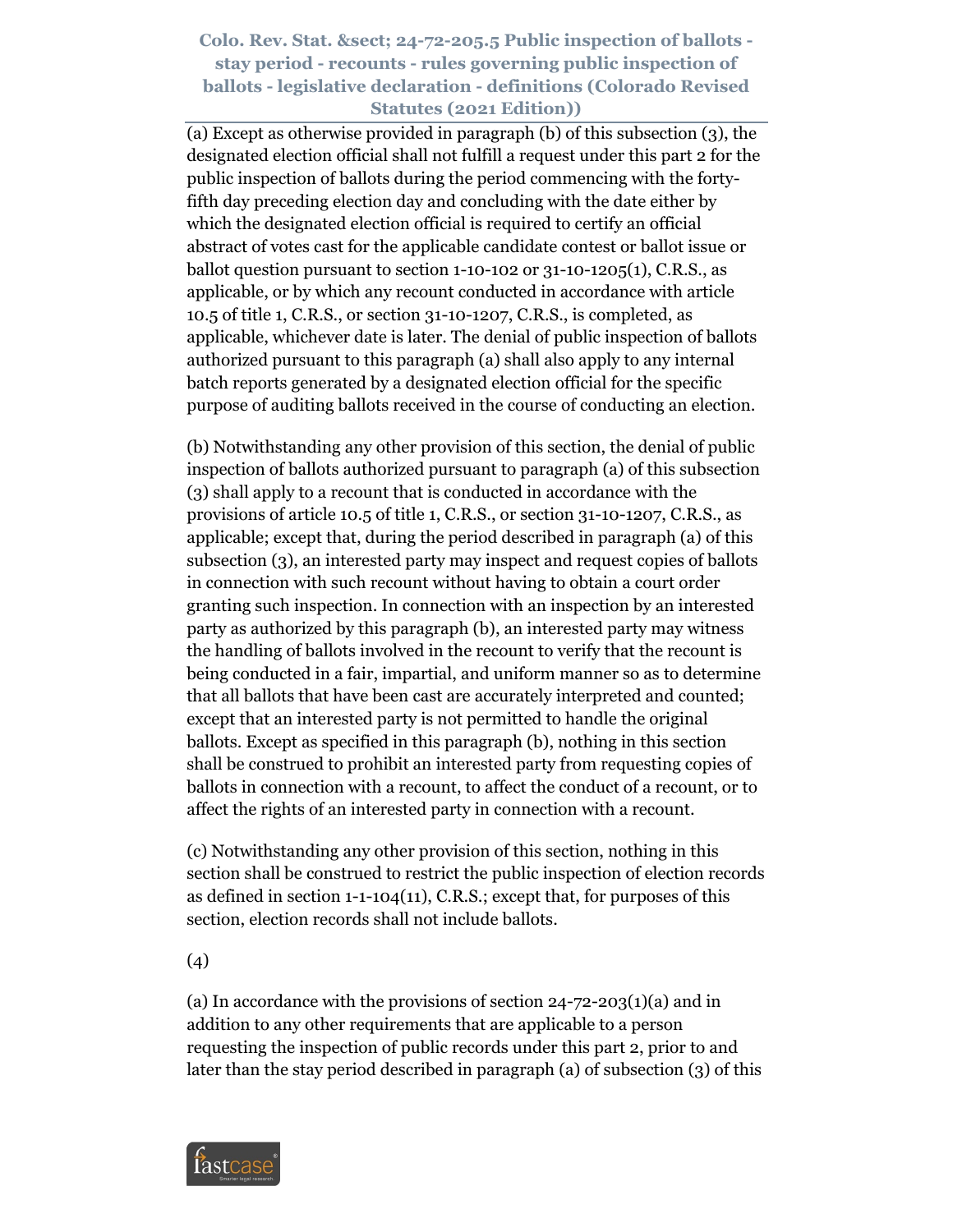section, ballots shall be available for inspection by the public in accordance with the requirements of this part 2.

(b) In connection with the public inspection of the ballots to which this section pertains:

(I) The original ballots shall at all times remain in the custody of the designated election official or his or her designee. In the discretion of the designated election official or his or her designee, and subject to the provisions of paragraph (a) of this subsection (4) and this part 2, the designated election official or his or her designee shall determine the manner in which such ballots may be viewed by the public.

(II) The designated election official or his or her designee shall cover or redact, based upon the most practical means available, any markings or message on a ballot that may identify the particular elector who cast the ballot before the ballot may be made available for public inspection;

(III) To protect the privacy of particular electors, any ballots cast by electors within groups of discrete individuals who are more susceptible of being personally identified, such as military and overseas electors, shall be made available for public inspection only to the extent such ballots may be duplicated without identifying elector information. Insofar as such ballots are not able to be duplicated without identifying elector information, they are not available for public inspection. Notwithstanding any other provision of this section, no ballot, or any portion thereof, may be made available for inspection where the ballot, or any requested portion thereof, is identical in printed form, considering a combination of the election contests at issue and precinct coding, to only nine or fewer ballots, or comparable portions thereof, among all ballots used in the same election. However, any such ballot, or any requested portion thereof, that is identical in printed form to ten or more ballots, or comparable portions thereof, used in the same election may be inspected.

(IV) To protect the privacy of particular electors, ballots made available for inspection may be presented in random order selected by the designated election official or his or her designee;

(V) For the purpose of minimizing the costs of making ballots available for public inspection, the person seeking the inspection may indicate the candidate contest, ballot issue, or ballot question for which the person seeks to inspect the ballots; and

(VI) Any actual costs incurred by the office of the designated election official in making the ballots available for inspection in accordance with the

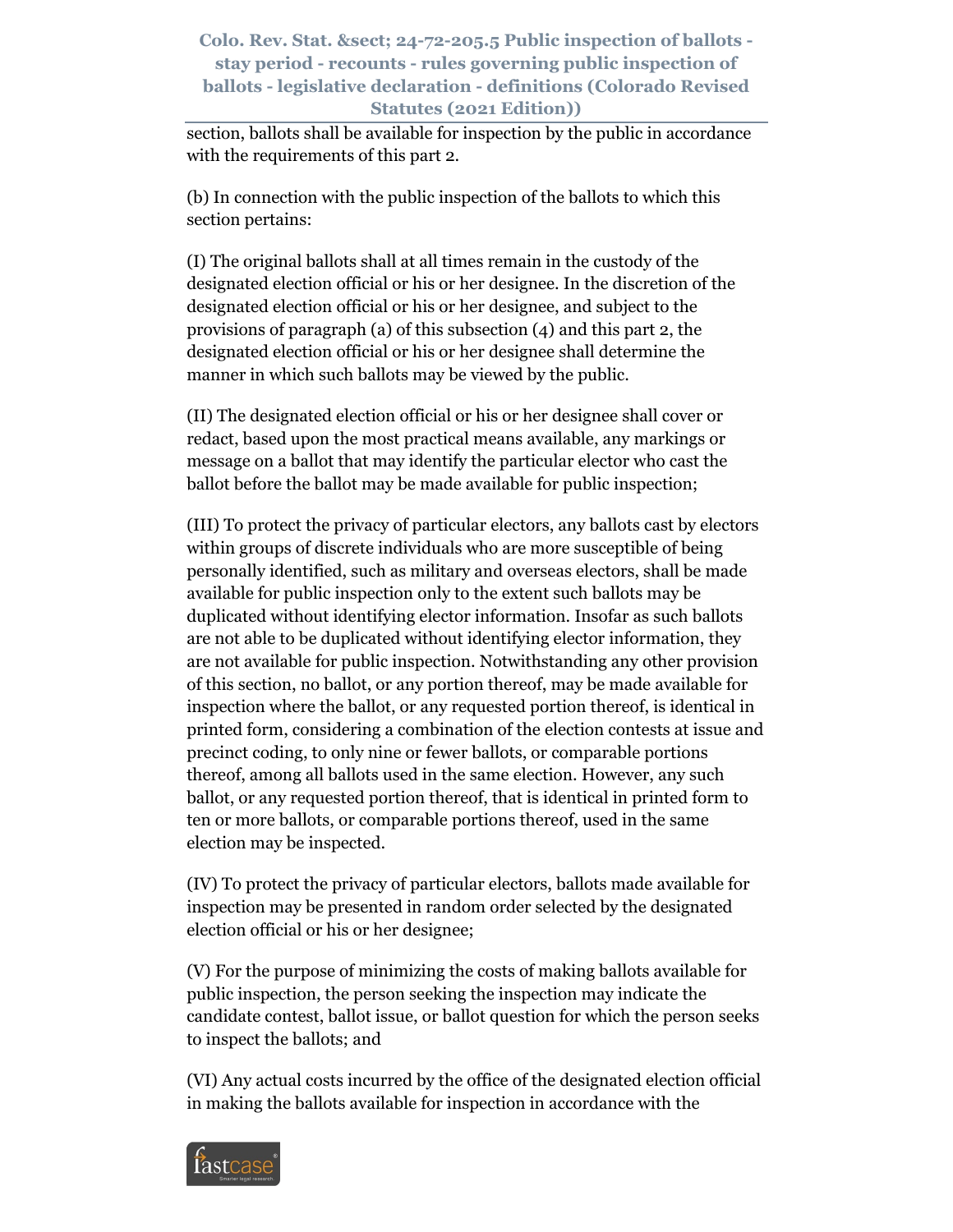requirements of this section may be charged to the person requesting inspection of the ballots. If the designated election official selects a person other than an employee of his or her office to conduct the duties required by this section, the actual costs to be charged the person seeking inspection shall not exceed the actual costs that would have been incurred if the work involved in complying with the requirements of this section was completed by an employee of the designated election official.

(5) Notwithstanding any other provision of this section, nothing in this section affects either the rights of a watcher set forth in the provisions of titles 1 and 31, C.R.S., or the operation of a canvass board in accordance with the provisions of articles 1 to 13 of title 1, C.R.S.

(L. 2012: Entire section added, (HB 12-1036), ch. 269, p. 1420, § 2, effective June 7.)